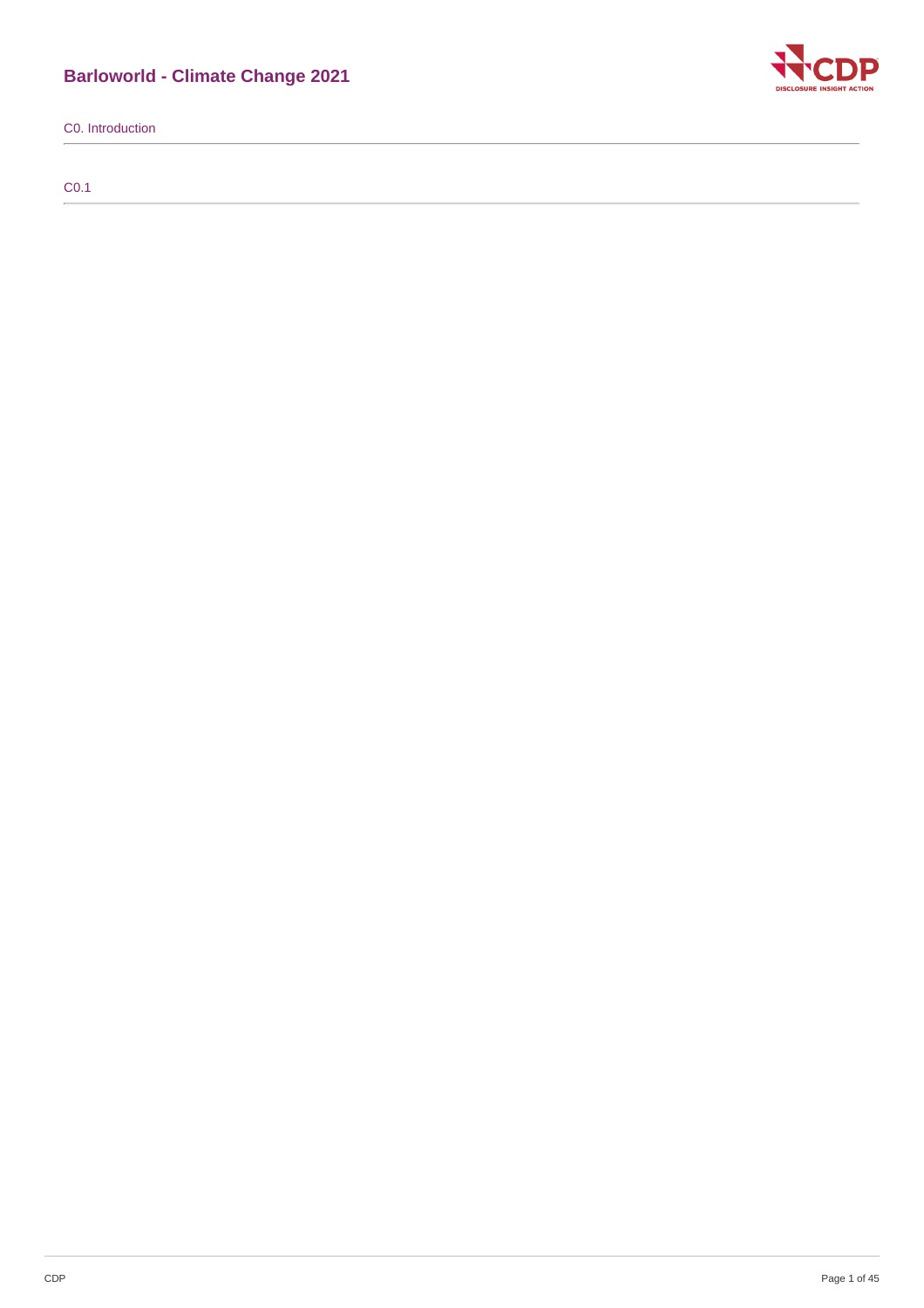#### **(C0.1) Give a general description and introduction to your organization.**

Barloworld is an industrial processing, distribution and service company which distributes leading international brands. In our Original Equipment Manufacturers (OEM) businesses we provide integrated sales, rental, fleet management and product support through offering flexible, value adding, and innovative business solutions to our customers backed by leading global brands. The brands we represent on behalf of our principals include Caterpillar, Avis, Budget, Mercedes-Benz, Toyota, Volkswagen, Audi, BMW, Ford, Mazda, among others. The divisions of the Group comprise Equipment (earthmoving equipment and power systems), Automotive (car rental, motor retail, fleet services, used vehicles and disposal solutions), Logistics (transport management, supply chain optimisation and freight forwarding solutions) and Consumer Industries (Ingrain – starch and glucose).

Barloworld has a proven track record of long term relationships with global principals and customers. We have an ability to develop and grow businesses in multiple geographies including challenging territories with high growth prospects. One of our core competencies is an ability to leverage systems and best practices across our chosen business segments. As an organisation we are committed to sustainable development and playing a leading role in empowerment and transformation. The Company was founded in 1902 and currently has operations in 16 countries around the world.

Our shared value approach is based on the understanding that sustainable value creation requires that the interests of all stakeholders are addressed and ultimately benefits society at large.

Central to our approach is:

· Broader conception of value creation

- · Focusses on connections between economic and societal progress
- · Aims to enhance competitiveness while simultaneously advancing economic and social conditions of communities
- · Requires looking at business decisions and opportunities through the lens of shared value
- · Leads to new approaches that generate greater innovation and growth.

We are committed to moving away from traditional stakeholder trade-offs to create shared value and meaningful relationships. We aim to enhance business competitiveness while simultaneously advancing social and environmental outcomes. The Barloworld Way of doing business focuses on developing and maintaining mutually beneficial, longterm relationships.

Our strategy consists:

- Deliver top quartile shareholder returns
- Drive profitable growth
- Instil a high-performance culture

These are underpinned by our Sustainable Development framework.

Material issues that impact our strategic priorities, the risks for our goals and performance, and alignment of these issues to concerns identified by our stakeholders are:

1. Capital allocation (Focus on optimal capital deployment): Key Features: Cash release and distribution, Maximising returns, Active portfolio management, Performance monitoring and Opportunities for growth.

2. Operational performance (Driving our business to full potential): Key Features: Levers for operational efficiencies, Unlocking our full potential, Customer centricity and Future outlook.

3. High-performance culture (Instil a high-performance culture with execution ability): Key Features: Talent and performance management, Diversity and inclusion, Remuneration and reward, Organisational culture and Safety and health

4. Sustainable development ( We embrace our role as a responsible corporate citizen, and strive to play an active and meaningful role in the societies where we operate): Our role in communities, Environmental stewardship and Transformation

The interests of our stakeholders are factored into our business operations and the management of our economic, social and environmental issues. We believe in creating shared value and meaningful relationships through in-depth planning and rigorous relationship management programmes.

We are committed to sustainable development and long-term value creation for all our stakeholders, and we manage our business in an integrated manner, embraced by a strong governance environment which is underpinned by our BAW [Worldwide](https://www.barloworld.com/sustainability/worldwide-code/index.php) Code of Conduct.

Aligned with our decrease in non-renewable energy consumption (20%), group emissions (scope 1 and 2) are 21% lower than 2019 levels (**193 546** tCO2e scope 1 & 2 FY20), it has focused on limiting emissions. The group has set aspirational group targets of 10% efficiency improvements for its non-renewable energy consumption and GHG emissions (scope 1 & 2) by FYE20 against a business as usual scenario (2015 baseline), using revenue as a proxy for activity levels. Despite making good progress towards the aspirational target, we remained 15% behind the target at FYE2020. In absolute terms, the group's GHG emissions were 23% below that of FY2015.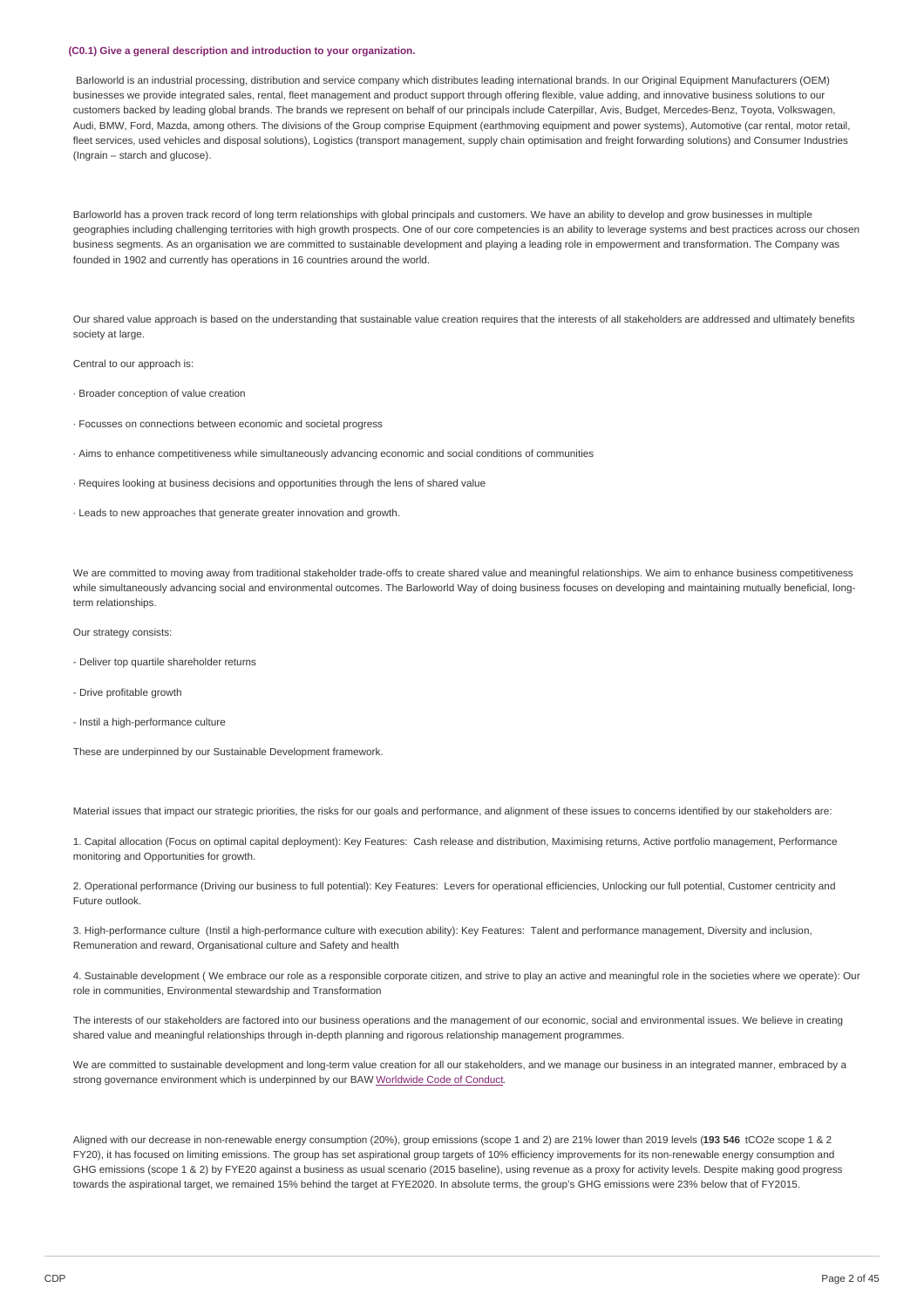# **(C0.2) State the start and end date of the year for which you are reporting data.**

|                   | <b>Start date</b> | <b>End date</b>      | Indicate if you are providing emissions data for past reporting | Select the number of past reporting years you will be providing emissions data |  |
|-------------------|-------------------|----------------------|-----------------------------------------------------------------|--------------------------------------------------------------------------------|--|
|                   |                   |                      | vears                                                           | <b>Ifor</b>                                                                    |  |
| Reporting<br>year | October 1<br>2019 | September 30<br>2020 | Yes                                                             | 2 years                                                                        |  |

# C0.3

**(C0.3) Select the countries/areas for which you will be supplying data.** Angola Australia Botswana Democratic Republic of the Congo Eswatini Ghana Lesotho Malawi Mongolia Mozambique Namibia Russian Federation South Africa United Kingdom of Great Britain and Northern Ireland Zambia Zimbabwe

# C0.4

**(C0.4) Select the currency used for all financial information disclosed throughout your response.** ZAR<sup>T</sup>

# C0.5

(C0.5) Select the option that describes the reporting boundary for which climate-related impacts on your business are being reported. Note that this option should **align with your chosen approach for consolidating your GHG inventory.** Financial control

# C1. Governance

# C1.1

**(C1.1) Is there board-level oversight of climate-related issues within your organization?** Yes

# C1.1a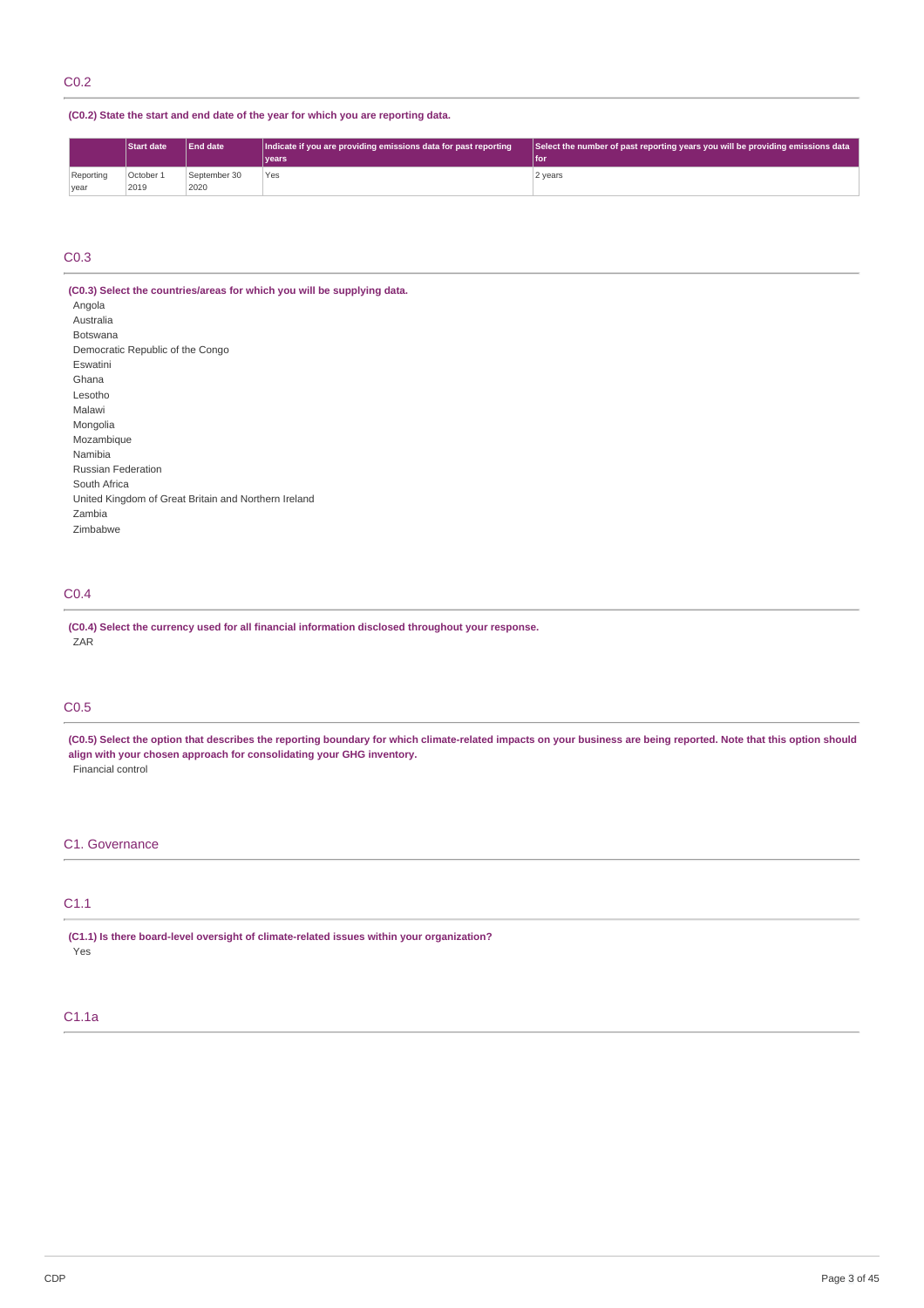# (C1.1a) Identify the position(s) (do not include any names) of the individual(s) on the board with responsibility for climate-related issues.

| Position of              | Please explain                                                                                                                                                                                                                                                                                                                                                                                                                                                                                                                                                                                                                                                                                                                                                                                                                                                                                                                                                                                                                                                                                                                                                                                                                                                                                                                                                                                                                                                                                                                                                                                                                                                                                                                                                                                                                                                                                                                                                                                                                                                                                                                                                                                                                                                                                                                                                                                                                                                                                                            |
|--------------------------|---------------------------------------------------------------------------------------------------------------------------------------------------------------------------------------------------------------------------------------------------------------------------------------------------------------------------------------------------------------------------------------------------------------------------------------------------------------------------------------------------------------------------------------------------------------------------------------------------------------------------------------------------------------------------------------------------------------------------------------------------------------------------------------------------------------------------------------------------------------------------------------------------------------------------------------------------------------------------------------------------------------------------------------------------------------------------------------------------------------------------------------------------------------------------------------------------------------------------------------------------------------------------------------------------------------------------------------------------------------------------------------------------------------------------------------------------------------------------------------------------------------------------------------------------------------------------------------------------------------------------------------------------------------------------------------------------------------------------------------------------------------------------------------------------------------------------------------------------------------------------------------------------------------------------------------------------------------------------------------------------------------------------------------------------------------------------------------------------------------------------------------------------------------------------------------------------------------------------------------------------------------------------------------------------------------------------------------------------------------------------------------------------------------------------------------------------------------------------------------------------------------------------|
| individual(s)            |                                                                                                                                                                                                                                                                                                                                                                                                                                                                                                                                                                                                                                                                                                                                                                                                                                                                                                                                                                                                                                                                                                                                                                                                                                                                                                                                                                                                                                                                                                                                                                                                                                                                                                                                                                                                                                                                                                                                                                                                                                                                                                                                                                                                                                                                                                                                                                                                                                                                                                                           |
| Board-level<br>committee | The board holds the highest level of responsibility for climate related issues within Barloworld and entrenches a common framework and approach to sustainability across the Group in line with the<br>One Barloworld approach. In assisting the board to fulfil its responsibilities with respect to key aspects related to environmental sustainability: The social, ethics and transformation committee<br>monitors: o the company's activities, having regard to legislation and codes of best practice relevant to social and economic development, good corporate citizenship, the environment, health and<br>public safety, consumer relationships, products or services, labour and employment matters; the tone at the top and how management actively cultivates a culture of ethical conduct in accordance<br>with the King IV report on corporate governance; applicable aspects of integrated reporting to ensure credibility, clarity, completeness and comparability; the company's progress towards achieving<br>the energy, emission and water efficiency improvements as well as its responsible waste management activities; all substantive sustainability, climate change, environmental and health and safety<br>risks to which the group is exposed and ensures that the requisite management culture, practices, policies and systems are implemented and function effectively. In giving consideration to Safety,<br>Health and Environmental (SHE) aspects of the group, the committee receives SHE reports on a quarterly basis which includes water-related and climate change information such as water<br>withdrawals, recycling and rain water harvesting, emissions and energy usage and related efficiency improvement initiatives, and progress towards set aspirational targets. Examples of decisions<br>taken include approvals of the suite of environmental policies; efficiency improvement targets for energy, emissions and water; the assurance approach over selected non-financial indicators,<br>including energy, emissions and water indicators. The risk and sustainability committee: Environmental sustainability related objectives of the committee in assisting the board include: o reviewing the<br>adequacy and effectiveness of the risk management process, the significant risks facing the company and the mitigating controls and activities o addressing sustainable development in the company<br>including climate change and environmental stewardship. |

# C1.1b

# **(C1.1b) Provide further details on the board's oversight of climate-related issues.**

| Frequency<br>with<br>which<br>climate-<br>related<br>a<br>scheduled<br>agenda<br>item | Governance<br>mechanisms<br>into which<br>climate-<br>related issues<br>issues are are integrated                                                                                                                                                                                                                                                                                              | Scope of<br>board-<br>level<br>oversight | Please explain                                                                                                                                                                                                                                                                                                                                                                                                                                                                                                                                                                                                                                                                                                                                                                                                                                                                                                                                                                                                                                                                                                                                                                                                                                                                                                                                                                                                                                                                                                                                                                       |
|---------------------------------------------------------------------------------------|------------------------------------------------------------------------------------------------------------------------------------------------------------------------------------------------------------------------------------------------------------------------------------------------------------------------------------------------------------------------------------------------|------------------------------------------|--------------------------------------------------------------------------------------------------------------------------------------------------------------------------------------------------------------------------------------------------------------------------------------------------------------------------------------------------------------------------------------------------------------------------------------------------------------------------------------------------------------------------------------------------------------------------------------------------------------------------------------------------------------------------------------------------------------------------------------------------------------------------------------------------------------------------------------------------------------------------------------------------------------------------------------------------------------------------------------------------------------------------------------------------------------------------------------------------------------------------------------------------------------------------------------------------------------------------------------------------------------------------------------------------------------------------------------------------------------------------------------------------------------------------------------------------------------------------------------------------------------------------------------------------------------------------------------|
| Scheduled<br>- all<br>meetings                                                        | Reviewing and<br>quiding<br>strategy<br>Reviewing and<br>guiding major<br>plans of action<br>Reviewing and<br>quiding risk<br>management<br>policies<br>Setting<br>performance<br>objectives<br>Monitoring<br>implementation<br>and<br>performance of<br>objectives<br>Monitoring and<br>overseeing<br>progress<br>against goals<br>and targets for<br>addressing<br>climate-related<br>issues | $<$ Not<br>Applicabl<br>e                | The Group Social, Ethics and Transformation Committee, which is one of six sub-board committees, holds the highest level of responsibility for Sustainability aspects within<br>Barloworld. This Committee was established to assist the board in ensuring sound corporate governance, improving internal controls and monitoring company performance.<br>The Committee assists the board in recognising all substantive sustainability, climate change, environmental and health and safety risks to which the group is exposed and<br>in ensuring that the requisite management culture, practices, policies and systems are implemented and function effectively within the group. In giving consideration to<br>Safety, Health and Environmental (SHE) aspects of the group, the committee receives SHE reports on a quarterly basis which includes climate change information such as<br>emissions and energy usage as well as related efficiency improvement initiatives, and progress towards aspirational non-renewable and emissions (scope 1 and 2)<br>efficiency improvement and renewable energy targets. The Group Risk and Sustainability committee has oversight of the risk management framework, identified risks and<br>mitigation strategies/ measures. Environmental risks, including climate change aspects are included in the group's identified risks. The Chairperson of each of the Board<br>sub-committees, including the Social, Ethics and Transformation Committee and the Risk and Sustainability Committee report to the Board on a quarterly basis. |
| Scheduled<br>- some<br>meetings                                                       | Reviewing and<br>guiding<br>strategy<br>Reviewing and<br>guiding major<br>plans of action<br>Reviewing and<br>guiding<br>business plans                                                                                                                                                                                                                                                        | $ $ <not<br>Applicabl<br/>e</not<br>     | The group has a comprehensive strategic planning process that includes identified major risks and opportunities. These plans are presented at various levels within the<br>organisation to ensure integration across the group and include an overall presentation to the Board. This process takes place on an annual basis.                                                                                                                                                                                                                                                                                                                                                                                                                                                                                                                                                                                                                                                                                                                                                                                                                                                                                                                                                                                                                                                                                                                                                                                                                                                        |

# C1.2

# **(C1.2) Provide the highest management-level position(s) or committee(s) with responsibility for climate-related issues.**

| Name of the position(s) and/or committee(s)                                          | Reporting<br>l line    | <b>Responsibility</b>                                                                                          | Coverage of<br>responsibility | <b>Frequency of reporting to the board on</b><br><b>climate-related issues</b> |
|--------------------------------------------------------------------------------------|------------------------|----------------------------------------------------------------------------------------------------------------|-------------------------------|--------------------------------------------------------------------------------|
| Other C-Suite Officer, please specify (Group and   <not<br>Divisional CEOs)</not<br> | Applicable>            | Other, please specify (Achievement of group strategy)                                                          | <not applicable=""></not>     | Quarterly                                                                      |
| Other, please specify (Divisional Risk and<br>Sustainability Committees)             | $<$ Not<br>Applicable> | Other, please specify (Directing, monitoring, assessing & managing<br>environmental aspects and related risks) | <not applicable=""></not>     | Quarterly                                                                      |
| Environment/ Sustainability manager                                                  | $<$ Not<br>Applicable> | Other, please specify (Achievement of Sustainability strategy)                                                 | <not applicable=""></not>     | Quarterly                                                                      |
| Other, please specify (Divisional Sustainability<br>champions)                       | $<$ Not<br>Applicable> | Other, please specify (Driving Sustainability strategy)                                                        | <not applicable=""></not>     | Quarterly                                                                      |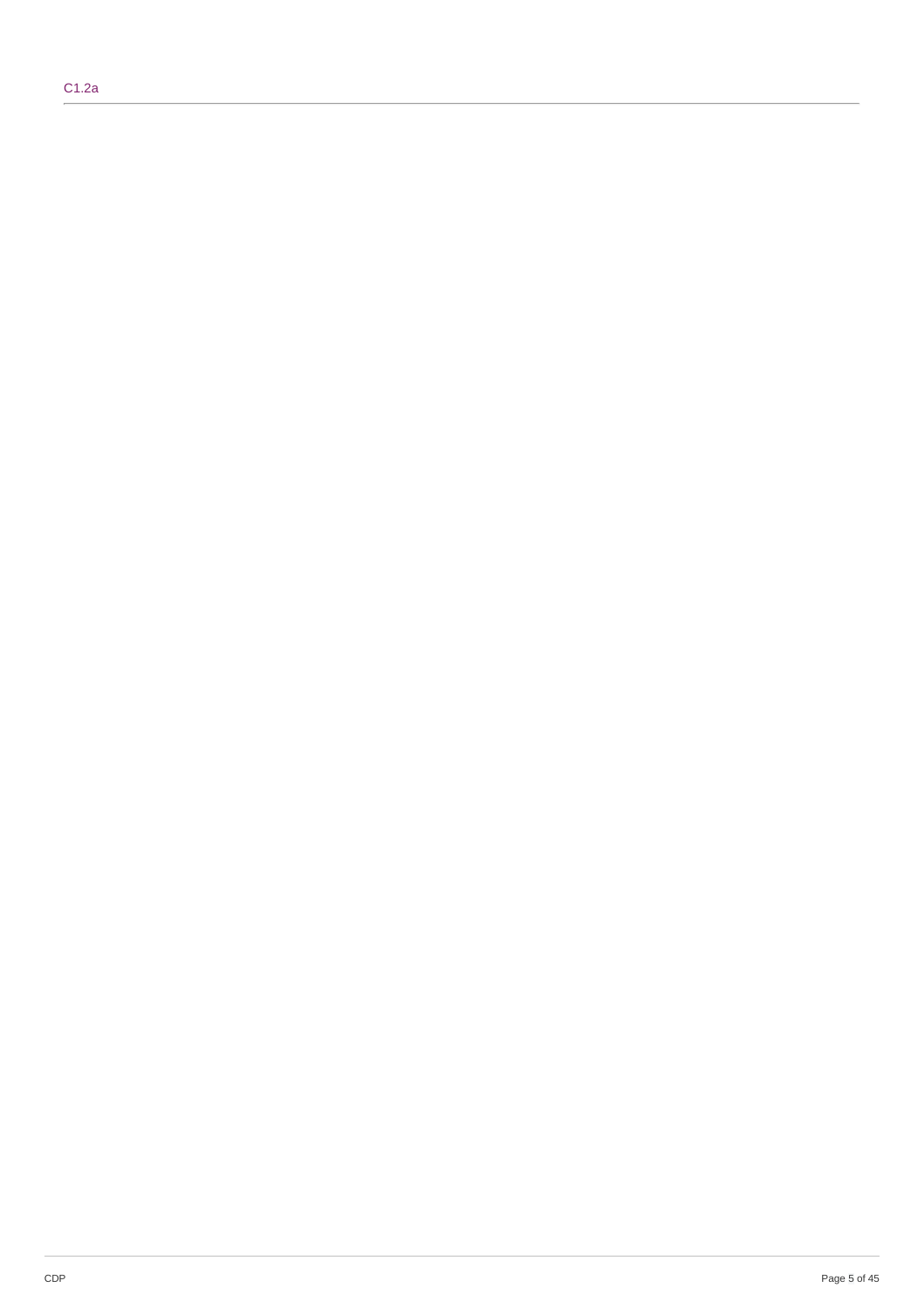(C1.2a) Describe where in the organizational structure this/these position(s) and/or committees lie, what their associated responsibilities are, and how climate**related issues are monitored (do not include the names of individuals).**

#### **Position: Group and Divisional CEOs**

**Responsibilities:** These individuals are part of the group Executive Committee, which is the highest level of executive management within Barloworld (BAW).

As the highest level/s of executive management, these individuals are responsible for driving the achievement of the approved group strategy within their respective operations, which include sustainability and environmental objectives.

The Chief Executive Officer and Board of Directors in each division are ultimately responsible and accountable for climate change management. Climate change aspects are an integral part of management in the company and are recognised as a corporate priority.

**Monitoring:** Implemented processes ensure that the Chief Executive Officer and Board of Directors remain fully informed about all pertinent environmental issues, including those relating to climate change. For example a SHE report is presented at divisional risk and sustainability meetings and at the Group Social, Ethics and Transformation Committee meetings, which include performance against set aspirational targets and pertinent issues including climate change.

These individuals are responsible for the achievement of the group strategy, including non-financial metrics. Included in individual/personal scorecard metrics are other rolebased non-financial elements. Sustainability related objectives incorporate efficiency improvement targets for non-renewable energy, greenhouse gas emissions (scope 1 and 2), water withdrawals (municipal sources), and where relevant, achievement of the renewable energy targets.

The achievement of such targets contributes towards climate change mitigation.

#### **Position:** Divisional Risk and Sustainability Committee

**Responsibilities:** Divisional executive management committee which is chaired by the divisional CEOs. These CEOs sit on the Group Executive Committee, the highest level of executive management within BAW.

Directing, monitoring, assessing & managing divisional activities, including environmental aspects and related risks. The Chief Executive Officer in each division is ultimately responsible and accountable for climate change management. Climate change aspects are an integral part of management in the division and is recognised as a corporate priority.

**Monitoring**: Implemented processes ensure that the committee remains fully informed about all pertinent environmental issues, including those relating to climate change. For example a SHE report is presented at the divisional risk and sustainability meetings, which includes performance against set aspirational targets and pertinent issues including climate change.

The committee monitors progress against Sustainability related objectives including efficiency improvement targets for non-renewable energy, greenhouse gas emissions (scope 1 and 2), water withdrawals (municipal sources), and where relevant, achievement of the renewable energy targets.

#### **Position:** Group Sustainability Manager

The Group Manager is part of the management team, who reports to the Group Executive: Governance , Compliance and Sustainability who attends the Group Executive Committee.

**Responsibilities and Monitoring:** This position is required to:

- Co-ordinate, compile and execute the overall group sustainability strategy which includes addressing climate change.
- Set sustainability objectives in the group, including climate change related targets e.g. GHG emission intensity reductions.
- Drive the endorsed sustainability strategy across the group.
- Compile and roll-out environmental related policies, including climate related policies that have been appropriately endorsed by the relevant governance structures.

- Ensure day-to-day operational requirements, systems, reports, etc. are in place to ensure relevant, timely and accurate reporting to stakeholders on sustainability issues, including measurement and monitoring of environmental impacts e.g. emissions generated.

- Appropriate engagement with relevant stakeholders on environmental related matters.

- Assess, monitor and consider climate change risks and opportunities across the group and ensure strategies are implemented addressing these aspects.

### **Position: Divisional Sustainability Champions**

These are generally Divisional Executive level individuals.

**Responsibilities:** The Divisional Sustainability Champions are responsible for the achievement of and reporting on defined sustainability initiatives/objectives (including climate change), energy and emission efficiency improvement targets.

**Monitoring:** Included in their performance indicators are non-renewable and greenhouse gas emissions (scopes 1 and 2) efficiency improvements. Champions identify and drive initiatives in support of set objectives and targets. The achievement of the group aspirational efficiency improvement targets contributes towards climate change mitigation. Appropriate engagement with relevant stakeholders on environmental related matters.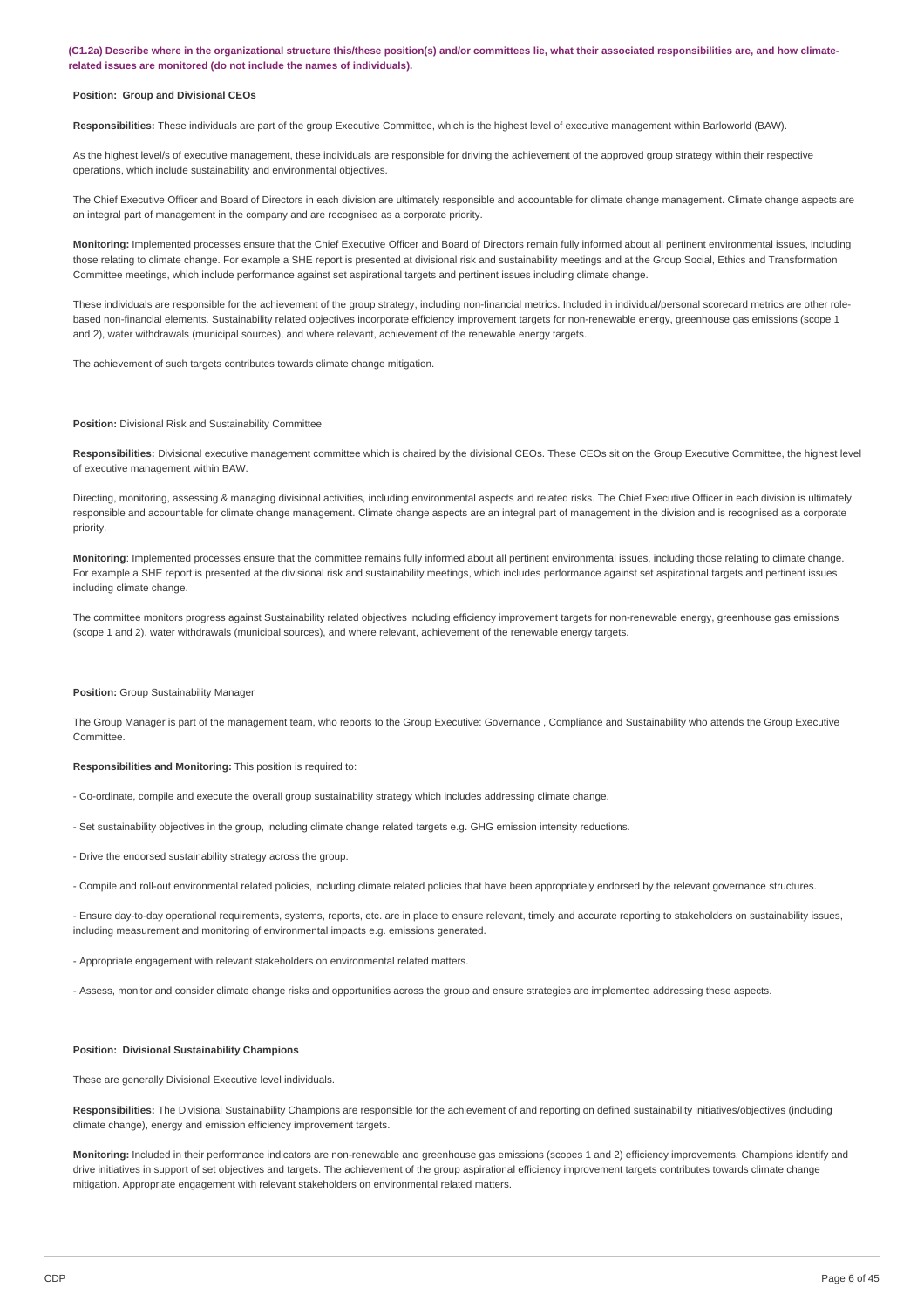# C1.3

# (C1.3) Do you provide incentives for the management of climate-related issues, including the attainment of targets?

|                  | Provide incentives for the management of climate-related issues |  |
|------------------|-----------------------------------------------------------------|--|
| Row <sub>2</sub> |                                                                 |  |

# C1.3a

### (C1.3a) Provide further details on the incentives provided for the management of climate-related issues (do not include the names of individuals).

| <b>Entitled to</b><br><b>lincentive</b>                                             | Type of | <b>Activity</b><br>l incentive linventivized l | Comment                                                                                                                                                                                                                                                                                                                                                                                                                                                                                                                                                                                                                                                                                                                                                                                                                                                                                                                                                                                                                                                                                                                                                                                                                                                                                                                                                                                                                                                                                                                                                                                                                                                                        |
|-------------------------------------------------------------------------------------|---------|------------------------------------------------|--------------------------------------------------------------------------------------------------------------------------------------------------------------------------------------------------------------------------------------------------------------------------------------------------------------------------------------------------------------------------------------------------------------------------------------------------------------------------------------------------------------------------------------------------------------------------------------------------------------------------------------------------------------------------------------------------------------------------------------------------------------------------------------------------------------------------------------------------------------------------------------------------------------------------------------------------------------------------------------------------------------------------------------------------------------------------------------------------------------------------------------------------------------------------------------------------------------------------------------------------------------------------------------------------------------------------------------------------------------------------------------------------------------------------------------------------------------------------------------------------------------------------------------------------------------------------------------------------------------------------------------------------------------------------------|
| Other, please   Monetary<br>specify<br>(Sustainability<br>Manager and<br>Champions) | reward  | Efficiency<br>target                           | Sustainability Manager: Generally responsibilities and outputs include: formulating the environmental strategy which includes climate change, analysis and reporting of<br>qualitative and quantitative data, ensuring compliance with SHE legislation, pursuing relevant standards, ensuring adequate and effective control environment, operational<br>environmental risk management, environmental training, waste management, incidents and complaints management and achievement of applicable targets. Divisional<br>Sustainability Champions: Generally responsibilities and outputs at a divisional level include: Achievement of and reporting on defined sustainability initiatives/objectives,<br>energy and emission efficiency improvement targets. Included in the performance indicators are the group's aspirational efficiency improvement target for non-renewable<br>energy and greenhouse gas emissions (scopes 1 and 2). The achievement of the aspirational efficiency improvement targets will contribute towards climate change<br>mitigation. The group implemented an aspirational target of a 10% efficiency improvement in non-renewable energy consumption and GHG emissions (scope 1 and 2) by<br>2020FYE off a 2015 baseline (using revenue as a proxy for activity levels), and a renewable energy target of 2 000 MWh or more per annum. As at FYE2020, while the<br>aspirational efficiency targets were not achieved, at a group level, the were improvements in absolute non-renewable energy (GJ) consumption, water withdrawals and<br>greenhouse gas emissions (scope 1 and 2) over the 2015 baseline of 20%, 13% and 23% respectively. |

# C2. Risks and opportunities

# C2.1

(C2.1) Does your organization have a process for identifying, assessing, and responding to climate-related risks and opportunities? Yes

# C2.1a

# **(C2.1a) How does your organization define short-, medium- and long-term time horizons?**

|             | From (years) | To (years) | <b>Comment</b>                                                                                                           |
|-------------|--------------|------------|--------------------------------------------------------------------------------------------------------------------------|
| Short-term  |              |            | Identified risks in the short-term that are often of an operational nature.                                              |
| Medium-term |              |            | Risks coincide with the strategic planning period that are often of a strategic nature given the group's business model. |
| Long-term   |              | 10         | The group has long-term ambitions and these risks are assessed and addressed in the context of such ambitions.           |

# C2.1b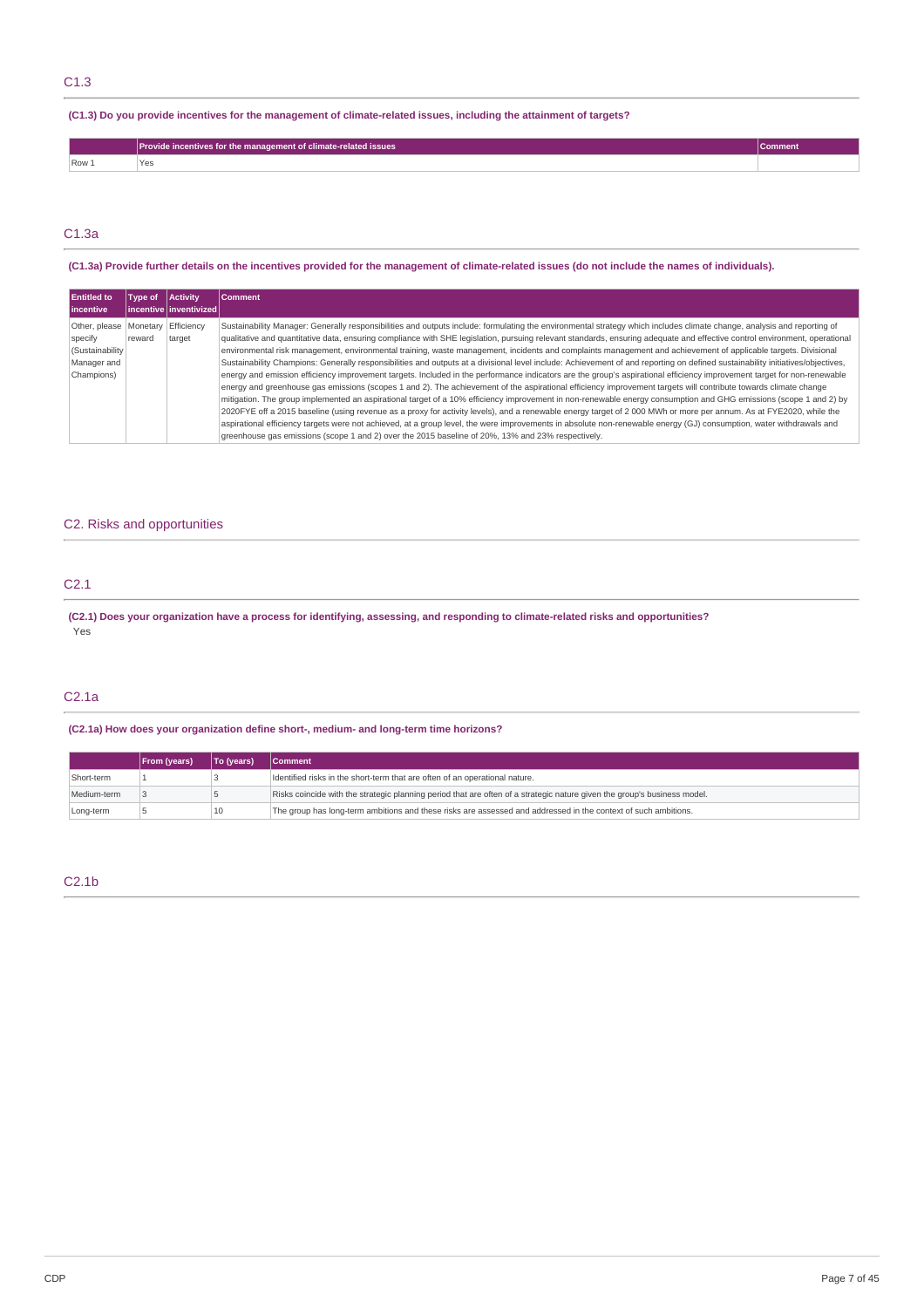#### **(C2.1b) How does your organization define substantive financial or strategic impact on your business?**

BAW has a robust and systematic risk management process in place which assesses risks on their probability, severity and quality of the control environment and gives each risk a residual risk score. On an annual basis the Risk and Sustainability Committee sets a risk appetite that is used in the risk assessment process. Definition of Substantive Risk: risks with a Residual (opposed to Inherent) score of critical or high relative to the set Risk Appetite may have the ability to substantively change BAW's business model or business operations, revenue or expenditure. Such risks are identified in BAW's risk assessment process together with related impacts and mitigation as reflected in response C2.3.a. Despite BAW not being a significant emitter of greenhouse gas emissions. (FY20: **193 546 tCO2e** - scope 1 and 2 emissions), it considers a number of environmental-related risks to its operations and value chain. These include climate change and related physical risks due to changing weather patterns; regulatory risks associated with greenhouse gas emissions; financial risks resulting from carbon taxes; operational risks due to constraints in energy supply and the availability of natural resources, such as water. The group identifies the predominant use of fossil fuel-based energy in its supply chain, operations, products and solutions as a risk to itself and its value chain. This is built into the group's strategic planning process.

In considering such risks and related opportunities, a number of variables are considered, some of which may overlap with the various climate related scenarios.

Ongoing engagement assists BAW in understanding challenges currently being faced or anticipated by its customers as well as its suppliers.

Customer satisfaction is primarily gauged through a range of informal and formal surveying tools, including regular direct engagement with customers. This, in addition to market surveys and analysis, allow the various BAW business units to track customer demand, satisfaction and anticipate demand trends.

This allows BAW to assess risks and opportunities in its value chain which will inform business strategy and risk management as appropriate.

BAW engages with organised business to remain aware of climate-related trends which may influence its management of risks and opportunities and its business strategy.

While the above is incorporated into our business strategy, we are currently considering the optimal manner in which to incorporate climate-related scenario analysis.

BAW strives to minimise the environmental impact of its direct operations and to manage emissions appropriately, including efficiency targets for non-renewable energy consumption and GHG emissions (scope 1 and 2). BAW has considered its direct operations, as well as supply chain and customers in its risk assessment.

# C2.2

#### **(C2.2) Describe your process(es) for identifying, assessing and responding to climate-related risks and opportunities.**

### **Value chain stage(s) covered**

Direct operations Upstream Downstream

#### **Risk management process**

Integrated into multi-disciplinary company-wide risk management process

**Frequency of assessment** More than once a year

#### **Time horizon(s) covered**

Short-term Medium-term Long-term

#### **Description of process**

Risks are identified through robust risk assessment and systematic strategic management procedures. A biannual High Level Risk Assessments (HLRA) engages various levels (BU, divisional and group) of the organisation and involves ongoing review and reporting at management, executive and board levels. Identification and assessment of risks, including climate change, begins with divisional management at asset level. The risks are assessed in terms of timeframe, likelihood, impact and quality of controls. In addition, an annual climate change risk assessment is conducted at a Group (company) level which focuses on the identification, assessment and response to climate change related risks. Due to the longer-term nature of climate change risks, these feature lower on the HLRA.

#### **Value chain stage(s) covered**

Direct operations Upstream Downstream

#### **Risk management process**

A specific climate-related risk management process

**Frequency of assessment** Annually

### **Time horizon(s) covered**

Short-term Medium-term Long-term

#### **Description of process**

BAW recognised the strategic importance of climate change and as such a specific climate change risk assessment is undertaken. This complements the broader risk assessment described above and has longer time perspectives.

C2.2a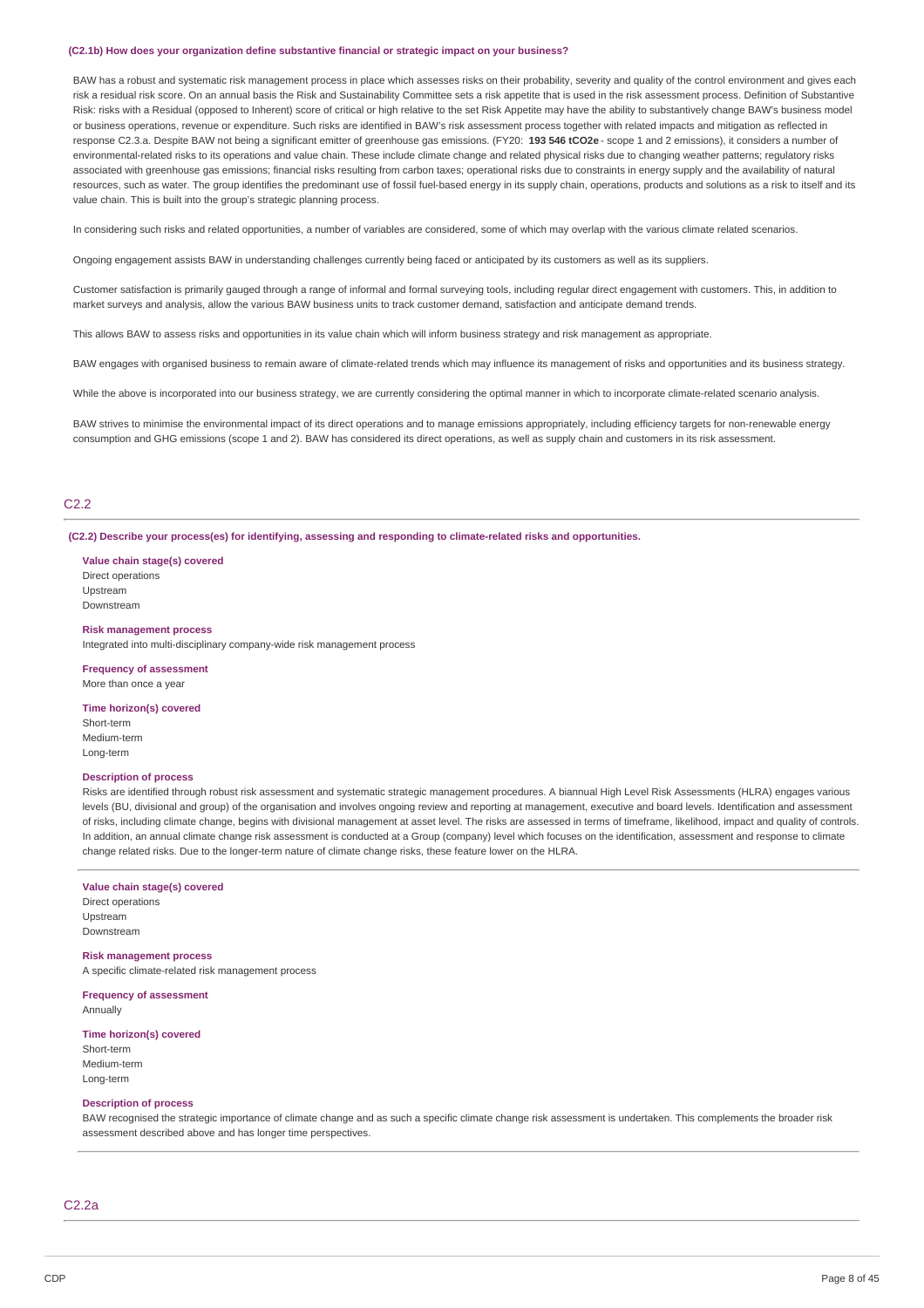### **(C2.2a) Which risk types are considered in your organization's climate-related risk assessments?**

|                        |                                 | Relevance Please explain                                                                                                                                                                                                                                                                                                                                                                                                                                                                                                                                                                                                                                                                                                                                                                                                                                                                                                                                                                                                                                                                                                                                                                                                                                                                                                                                                                                                                                                                                                                                                                                                                                                                                                                                                                                                                                                                                                                                                                                                                                                                                                                                                                                                                                        |
|------------------------|---------------------------------|-----------------------------------------------------------------------------------------------------------------------------------------------------------------------------------------------------------------------------------------------------------------------------------------------------------------------------------------------------------------------------------------------------------------------------------------------------------------------------------------------------------------------------------------------------------------------------------------------------------------------------------------------------------------------------------------------------------------------------------------------------------------------------------------------------------------------------------------------------------------------------------------------------------------------------------------------------------------------------------------------------------------------------------------------------------------------------------------------------------------------------------------------------------------------------------------------------------------------------------------------------------------------------------------------------------------------------------------------------------------------------------------------------------------------------------------------------------------------------------------------------------------------------------------------------------------------------------------------------------------------------------------------------------------------------------------------------------------------------------------------------------------------------------------------------------------------------------------------------------------------------------------------------------------------------------------------------------------------------------------------------------------------------------------------------------------------------------------------------------------------------------------------------------------------------------------------------------------------------------------------------------------|
|                        | &<br>inclusion                  |                                                                                                                                                                                                                                                                                                                                                                                                                                                                                                                                                                                                                                                                                                                                                                                                                                                                                                                                                                                                                                                                                                                                                                                                                                                                                                                                                                                                                                                                                                                                                                                                                                                                                                                                                                                                                                                                                                                                                                                                                                                                                                                                                                                                                                                                 |
| Current<br>regulation  | Relevant,<br>always<br>included | Identification of risks follows a robust and systematic process. A comprehensive risk management policy is in operation throughout the group, complemented by the Barloworld Limited risk<br>management philosophy. Enhancing and entrenching a risk culture in the group includes dedicated divisional risk assessment interventions at which internal audit and group risk<br>management services are present. Risk management is incorporated into the group's strategic planning process. BAW considers current regulations in its risk assessments, including those<br>related to climate change. Examples of current climate change related regulations include mandatory emissions reporting, carbon pricing and budget regulations. Impacts of national<br>commitments in the various regions BAW operates are also taken into consideration to better understand challenges that may be faced not only directly by BAW but also in its value chain.<br>BAW does consult with legal specialist on current and emerging regulations to ensure the impacts of these are understood and appropriately responded to. In the case of Carbon Taxes,<br>BAW complies with submission requirements to SARS. Additionally, Barloworld performs calculations to understand the related financial impacts of both the direct tax liability and where<br>relevant the financial impacts of anticipated 'pass through' costs of the current tax rates and rebates and those anticipated in phase 2 of the Carbon Tax. An example of a regulatory risk<br>that BAW currently faces in South Africa is the uncertainties around pass through costs related to electricity and the impact this could also have on BAW's suppliers. This poses additional<br>costs to BAW's current operating model and could pose a financial risk to BAW. BAW also engages with organised business to better understand the impacts of current regulations within<br>its own operations and throughout its value chain. Changes to existing regulations and/or emergence of new regulations influence customer behaviour and can lead to uncertainty in the<br>purchase/investment decision. Such impacts could negatively influence demand for BAW's products and services.           |
| Emerging<br>regulation | Relevant.<br>always<br>included | Identification of risks follows a robust and systematic process. A comprehensive risk management policy is in operation throughout the group, complemented by the Barloworld Limited risk<br>management philosophy. Enhancing and entrenching a risk culture in the group includes dedicated divisional risk assessment interventions at which internal audit and group risk<br>management services are present. Risk management is incorporated into the group's strategic planning process. BAW considers emerging regulations in its risk assessments, including<br>those related to climate change. Examples of emerging climate change related regulations include carbon pricing and carbon budget in South Africa. Impacts of national commitments in<br>the various regions BAW operates are also taken into consideration to better understand current and emerging challenges that may be faced not only directly by BAW but also in its value<br>chain. BAW does consult with relevant specialists on current and emerging regulations to ensure the impacts of these are understood and appropriately responded to. BAW also engages<br>with organised business to better understand the impacts of emerging regulations within its own operations and throughout its value chain. Changes to existing regulations and/or<br>emergence of new regulations influence customer behaviour and can lead to uncertainty in the purchase/investment decision. An example could be the introduction on emission thresholds<br>on equipment, plant and vehicles. Such impacts could negatively influence demand for BAW's products and services as well as influence decision-making of BAW's broader stakeholders.                                                                                                                                                                                                                                                                                                                                                                                                                                                                                                                                         |
| Technology             | Relevant<br>always<br>included  | Identification of risks follows a robust and systematic process. A comprehensive risk management policy is in operation throughout the group, complemented by the Barloworld Limited risk<br>management philosophy. Enhancing and entrenching a risk culture in the group includes dedicated divisional risk assessment interventions at which internal audit and group risk<br>management services are present. Risk management is incorporated into the group's strategic planning process. Adaptation of processes, products and technologies are required to meet<br>shifts in customer preferences and expectations, including a transition to a lower carbon economy. An inability or slow response to adapting current and innovating future technologies to<br>support such a transition may result in a loss in competitive advantage and reduced demand for BAW's products and services. Risks related to products and services, including the<br>technologies these incorporate are factored into risk assessments. BAW engages with principals, customers and organised business associations to better understand emerging<br>requirements and technological trends, which inform its risk assessments and mitigation where relevant. Changes to current climate change related requlations and/or emergence of new<br>regulations in this regard could also influence technological preferences and are considered under technology related risks. An example is the transition in energy solutions from fossil-fuel<br>based to renewable energy. BAW product offerings include: solar PV solutions and microgrids, energy efficient plant and equipment, fuel efficient as well as hybrid and electric vehicles.                                                                                                                                                                                                                                                                                                                                                                                                                                                                                                                                |
| Legal                  | Relevant,<br>always<br>included | Identification of risks follows a robust and systematic process. A comprehensive risk management policy is in operation throughout the group, complemented by the Barloworld Limited risk<br>management philosophy. Enhancing and entrenching a risk culture in the group includes dedicated divisional risk assessment interventions at which internal audit and group risk<br>management services are present. Risk management is incorporated into the group's strategic planning process. Possible legal exposure, claims and litigation form part of the risk<br>assessment process. Claims made are directed to Group and Divisional legal departments. Past claims and the validity of these will inform the risk assessments and management<br>process. An example of a legal risk which BAW faces is the transition to a low-carbon economy and the imposition of new or amendments to existing regulations may impact the inherent<br>likelihood and/or the severity of litigation risks.                                                                                                                                                                                                                                                                                                                                                                                                                                                                                                                                                                                                                                                                                                                                                                                                                                                                                                                                                                                                                                                                                                                                                                                                                                                             |
| Market                 | Relevant<br>always<br>included  | Identification of risks follows a robust and systematic process. A comprehensive risk management policy is in operation throughout the group, complemented by the Barloworld Limited risk<br>management philosophy. Enhancing and entrenching a risk culture in the group includes dedicated divisional risk assessment interventions at which internal audit and group risk<br>management services are present. Risk management is incorporated into the group's strategic planning process. Market risks are considered in BAW's risk assessment process. An<br>example of possible market risk that BAW faces is the shifts in consumer behaviour and preferences, possibly driven by amendments to existing and/or emergence of new regulations,<br>which may impact cost of ownership of BAW products and services e.g. Carbon pricing. Global consumer shifts towards lower carbon products and services necessitate greater customer<br>engagement and improved understanding of customers' sustainability related approaches and targets. Also, customer requirements may evolve more rapidly in certain of BAW's markets<br>than others, impacting which products/technologies are offered in each of the markets, i.e. market differentiation e.g. ICE vs Electric drive vehicles, plant and equipment. Another example<br>is the inclusion of Environmental and Social criteria in customer due diligence processes, which influence the decision making process for the awarding of contracts.                                                                                                                                                                                                                                                                                                                                                                                                                                                                                                                                                                                                                                                                                                                                                      |
| Reputation             | Relevant,<br>always<br>included | Identification of risks follows a robust and systematic process. A comprehensive risk management policy is in operation throughout the group, complemented by the Barloworld Limited risk<br>management philosophy. Enhancing and entrenching a risk culture in the group includes dedicated divisional risk assessment interventions at which internal audit and group risk<br>management services are present. Risk management is incorporated into the group's strategic planning process. Reputational risks are considered in BAW's risk assessment process.<br>Shareholders are becoming increasingly aware of climate change related matters and the inherent risks thereof not only related to companies, but also to their value chains. As such<br>Barloworld continues to assess its physical, regulatory, reputational and financial risks associated with climate change and, where practicable, adapt its operations, processes and<br>procedures accordingly. BAW actively manages such risks through ongoing stakeholder engagement to better understand stakeholder concerns and formulate appropriate responses to<br>meet expectations, manage perceptions and enhance the position of the group. Such engagement informs reputational risks including those stemming from climate change in a global<br>context where companies are increasingly under pressure to recognise and take action on climate change. Stakeholder engagement includes relevant disclosures and reporting on BAW's<br>commitments, strategies, responsible citizenship programme, and sustainable development framework, all of which assist in managing BAW's reputation. Reputational risks could also<br>stem from an organisation's supply chain. In this regard, BAW represents globally leading principals who have in place risk management frameworks that allow them to manage their<br>climate change related risks accordingly. Efforts are underway to review the group's supplier due diligence and risk assessment processes to remedy any identified gaps from an<br>environmental perspective, including climate change. The frequency of such procedures are anticipated to be carried out at an on-boarding stage as well as on a regular basis. |
| Acute<br>physical      | Relevant                        | Identification of risks follows a robust and systematic process. A comprehensive risk management policy is in operation throughout the group, complemented by the Barloworld Limited risk                                                                                                                                                                                                                                                                                                                                                                                                                                                                                                                                                                                                                                                                                                                                                                                                                                                                                                                                                                                                                                                                                                                                                                                                                                                                                                                                                                                                                                                                                                                                                                                                                                                                                                                                                                                                                                                                                                                                                                                                                                                                       |
|                        | always<br>included              | management philosophy. Enhancing and entrenching a risk culture in the group includes dedicated divisional risk assessment interventions at which internal audit and group risk<br>management services are present. Risk management is incorporated into the group's strategic planning process. Physical risks are considered in BAW's risk assessment process. By way<br>of example, extreme weather events, like flooding, hail, snow and ice could result in damage to BAW assets including buildings, vehicles, plant and equipment as well as those of suppliers<br>and/or customers. Such impacts may result in disruptions to BAW, its suppliers and/or customers operations impacting on demand, operating costs and availability of capital due to repair<br>costs. Depending on the severity of damage, such instances may also impact on BAW's ability to service and supply its customers' with goods and services. Such risks also pose health<br>and safety risk to employees. Business continuity and contingency plans as well as relevant insurance coverage are place in this regard.                                                                                                                                                                                                                                                                                                                                                                                                                                                                                                                                                                                                                                                                                                                                                                                                                                                                                                                                                                                                                                                                                                                                                        |
| Chronic<br>physical    | Relevant,<br>always<br>included | Identification of risks follows a robust and systematic process. A comprehensive risk management policy is in operation throughout the group, complemented by the Barloworld Limited risk<br>management philosophy. Enhancing and entrenching a risk culture in the group includes dedicated divisional risk assessment interventions at which internal audit and group risk<br>management services are present. Risk management is incorporated into the group's strategic planning process. Chronic physical risks are considered in the above process. Examples are<br>the increase in average temperatures and changing rainfall patterns, which may impact on agricultural and human settlements and possible relocation of these. These could impact<br>demand for BAW's products and services if such relocation is outside BAW's distribution geographies. This may also impact on the health and safety of BAW staff and its ability to attract<br>and retain key talent. In the longer term, BAW may have to increase capital expenditure to ensure employees operate in a safe and healthy work environment.                                                                                                                                                                                                                                                                                                                                                                                                                                                                                                                                                                                                                                                                                                                                                                                                                                                                                                                                                                                                                                                                                                                                         |

# C2.3

(C2.3) Have you identified any inherent climate-related risks with the potential to have a substantive financial or strategic impact on your business? Yes

# C2.3a

(C2.3a) Provide details of risks identified with the potential to have a substantive financial or strategic impact on your business.

# **Identifier**

Risk 1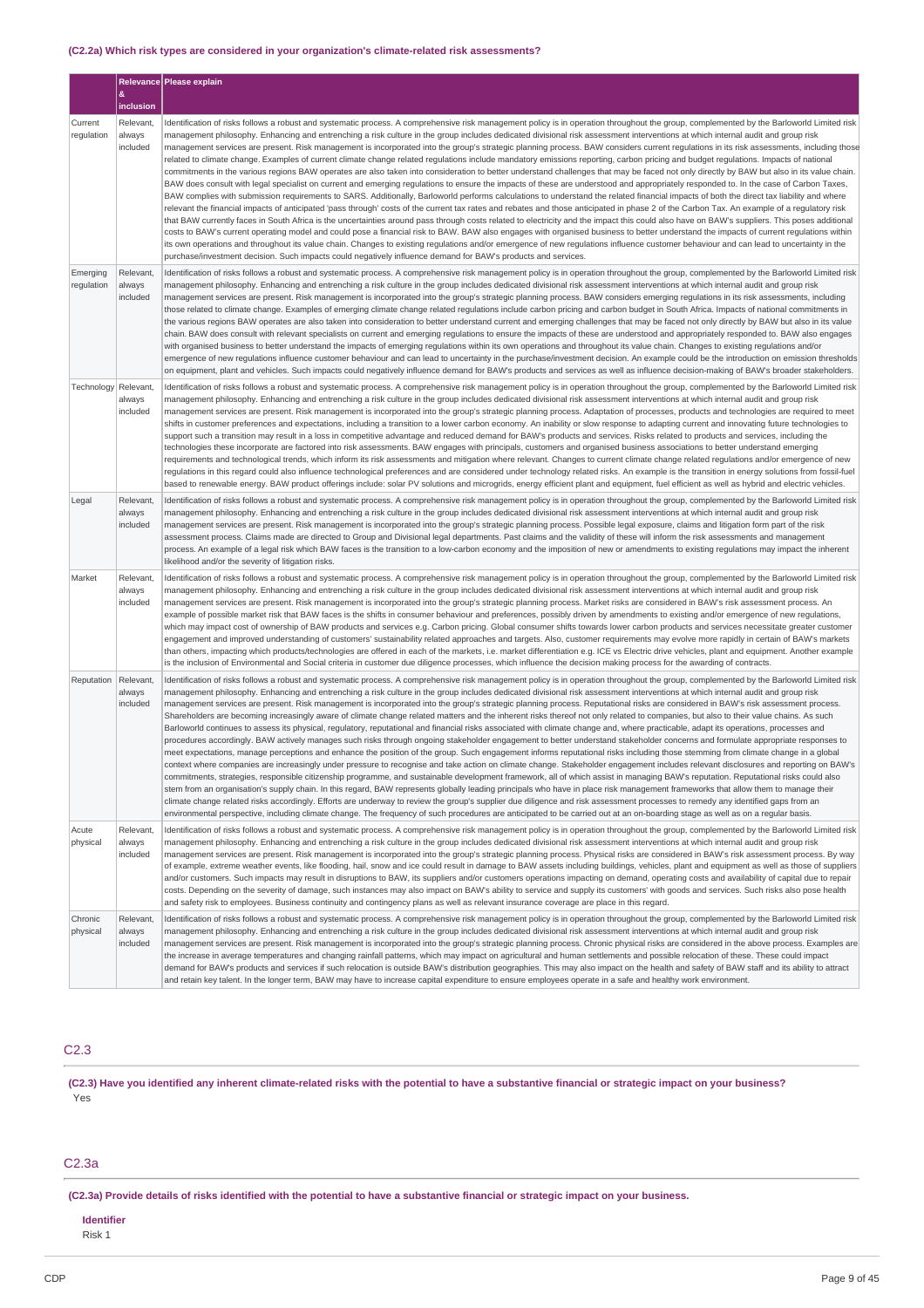#### **Risk type & Primary climate-related risk driver**

| Market | Changi<br>behavior<br>hme.<br>31 ISB |
|--------|--------------------------------------|
|        |                                      |

#### **Primary potential financial impact**

Decreased revenues due to reduced demand for products and services

**Climate risk type mapped to traditional financial services industry risk classification** <Not Applicable>

### **Company-specific description**

Changes in customer behaviour could stem from shifts in consumer preferences leading to a substitution of existing products and services with lower emission options. Consumer preferences could be influenced by increased pricing of emissions, enhanced emission reporting obligations, cross-border adjustments, mandates on and regulation of existing products and services and exposure to litigation. Examples of such changes include customers shifts towards products and services that: are locally sourced; more efficient; have a reduced carbon footprint; limit regulatory exposure and stakeholder negativity. If BAW and its principals are unable to adapt and innovate to provide their customers with such products and services that meet standards and/or customer expectations, this could result in customers switching to competitor products, which would reduce demand (reduced revenue) for BAW's products and services. Changes in customer behaviour include the shift towards renewable energy solutions such as solar PV. BAW has expanded its offerings to meet such shifts in customer behaviour as reflected (example: BAW completed three gas to power, including combined heat and power, installations at customers site totaling some 8 MW of capacity). In addition, there are competitive risks from suppliers who may enter the market with technologies, products and services that are more competitive with respect to the above. Backward integration by customers into their supply chain to close gaps in current product offerings also poses a risk. For example, some companies are assessing feasibility of hydrogen powered heavy plant and equipment in pursuit of reduced greenhouse gas emissions. If such products are not within the current offerings, this will result in reduced demand for BAW's products.

#### **Time horizon**

Short-term

**Likelihood** Likely

**Magnitude of impact** Medium

**Are you able to provide a potential financial impact figure?** Yes, a single figure estimate

**Potential financial impact figure (currency)** 115000000

**Potential financial impact figure – minimum (currency)** <Not Applicable>

**Potential financial impact figure – maximum (currency)** <Not Applicable>

### **Explanation of financial impact figure**

The estimated aggregated financial impact reflected above includes estimated impacts relating to reduced revenue from decreased demand for goods/services, research and development (R&D) expenditures in new and alternative technologies, capital investments in technology development and costs to adopt/deploy new practices and processes. The estimated R115 million equates to less than 0.25% of BAW's FY2020 revenue (R49.7 billion).

**Cost of response to risk** 600000

### **Description of response and explanation of cost calculation**

BAW is diversified across its customers, regions of operations and products including a number of energy efficient and low emission technologies. BAW represents leading global principals who are committed to developing technologies that meet customer requirements including emission standards, and optimising processes, distribution and supply chains aimed at emissions reduction. In total, Equipment southern African has Solar PV capacity in excess of 1 000 KW(peak) which could potentially avoid 1 000 MWh of grid electricity and in excess of 1 000 tCO2e annually. Actual generation and consumption during the financial period was some 550 MWh of renewable energy which translated into an avoidance of in excess of 550 tCO2e resulting in a monetary savings of R0.5m for the financial period. BAW's Logistics operates 83 Smart trucks which is some 30% of the units in South Africa. The new Smart trucks have greater stability at highway speed, improved manoeuvrability, can carry higher loads while decreasing the hazard potential and use on-board instrumentation to measure loading and detect road-related risks. They are safer and more economical to own and operate. The current fleet of Barloworld Transport Smart Trucks generate on average 31% less road damage per ton of payload transported and have seen fuel savings as high as 25% per ton of payload transported. Over the reporting period, the following was achieved: Estimated Trips saved: 9 002 Estimated kilometres saved: in excess of 3 000 000 km, Estimated reduction in Diesel consumption: 1.5 Million Litres, Estimated emissions saved: in excess of 4 200 tCO2e. BAW's Logistics operate 5 Green Trailers which are superlink-tautliner trailer combinations that significantly reduces the amount of fuel it uses through aerodynamic innovation. A research exercise conducted on the N3 between Johannesburg and Durban showed that when the Green Trailer travelled at a constant speed of between 70 and 80 km/h almost 11% of fuel was saved. This translates into a reduction of some 80 tons of carbon dioxide emissions over a twelve-month period. This translates into significant emission reductions. Costs associated with providing a wide product range and developing new products are incorporated into the ongoing operational activities and cost base of the group. In some cases, the costs associated with developing new products may be covered in the group's 'cost of sales' which was some R34 billion for FY2020.

| Comment                                                            |  |
|--------------------------------------------------------------------|--|
| <b>Identifier</b>                                                  |  |
| Risk 2                                                             |  |
| Where in the value chain does the risk driver occur?<br>Downstream |  |
| Risk type & Primary climate-related risk driver                    |  |

| Penutation. | negative stakeholder<br>`™ feedback<br>Hncreased stakeholde<br>ern e<br>' narist<br>conc |
|-------------|------------------------------------------------------------------------------------------|
|             |                                                                                          |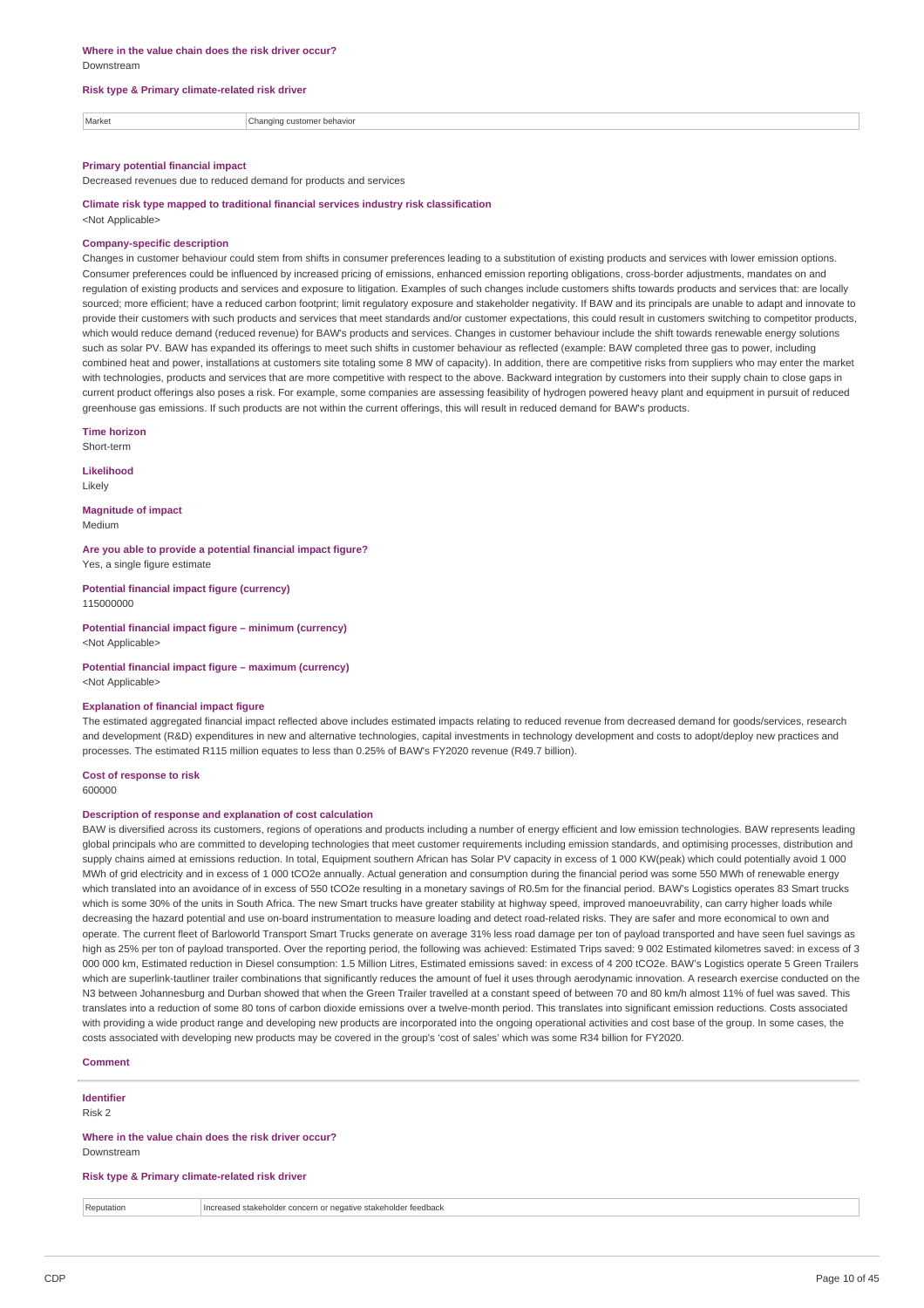#### **Primary potential financial impact**

Decreased revenues due to reduced demand for products and services

#### **Climate risk type mapped to traditional financial services industry risk classification** <Not Applicable>

#### **Company-specific description**

Risks associated with increased stakeholder concern and negative stakeholder feedback arising from climate change issues may result in financial and reputational risks for companies that fall foul of regulations or public opinion. Public perception is influenced by the growing awareness of climate change issues and company practices impacting these; the disclosure of which is often regulated. Reputational damage could negatively affect commercial standing and activity of the group as well as its ability to attract and retain capital and key talent. Additionally, increased stakeholder concern and prolonged negative feedback could undermine BAW's responsible citizenship programme and sustainable development framework, result in reduced demand (reduced revenue) for its products and services, ability to attract investment and finance and jeopardise its social license to operate. Prolonged adverse public perception could lead to stigmatization of certain sectors which may have an impact on strategic decisions such as business models, disposals and operational locations. Growing public outcry could result in the introduction of/amendments to legislation and regulations. In recent years the impact of supply chain and logistics processes on the environment has come into question with consumers growing increasingly concerned with whether or not these processes meet environmental standards when making a purchasing/ investment decision. A relevant example in addressing stakeholder feedback and driven by its objective to deliver smart transport solutions, BAW Logistics introduced smart trucks with innovative features that will improve overall performance of the transport industry while ensuring safety and efficiency standards are continually improved. A further example is the inclusion on sustainability aspects in customer RFP/ Tender documents and assessment and ESG aspects in funding and investment decision criteria.

**Time horizon** Short-term

**Likelihood**

About as likely as not

#### **Magnitude of impact** Medium

### **Are you able to provide a potential financial impact figure?** Yes, a single figure estimate

**Potential financial impact figure (currency)** 80000000

#### **Potential financial impact figure – minimum (currency)** <Not Applicable>

**Potential financial impact figure – maximum (currency)**

<Not Applicable>

### **Explanation of financial impact figure**

The estimated aggregated financial impact reflected above includes estimated impacts relating to reduced revenue from decreased demand for goods/services, reduced revenue from negative impacts on workforce management and planning, increased operating costs, research and development (R&D) expenditures in new and alternative technologies, capital investments in technology development, costs to adopt/deploy new practices and processes and the reduction in capital availability. The estimated R80 million equates to less than 0.2% of BAW's FY2020 revenue (R49.7 billion).

# **Cost of response to risk**

2500000

#### **Description of response and explanation of cost calculation**

BAW manages this risk through geographic, product, customer and industry diversification. Ongoing stakeholder engagement assists BAW to manage its reputation and address stakeholder expectations and public perceptions. Stakeholder perception is influenced through transparent public reporting, including climate change data, for which BAW has reporting systems and obtains assurance on relevant aspects by the group external auditors to enhance credibility. BAW reports its GHG emissions and management of climate change risks and opportunities to stakeholders, as well as its efforts in terms of climate change including energy efficient products and services. Staying aware of developments in the market and representing international leading brands allows BAW to uphold its reputation as a responsible corporate citizen. BAW also positively positions itself by participating in a number of environmental related business and industry forums including Business Unity South Africa, National Business Initiative, WWF and each of BAW's business units belong to and participate in their respective industry bodies/associations. BAW has adopted a Measure, Avoid, Reduce, Switch and Offset (MARSO) methodology to manage energy/emissions. In 2016, BAW set a group aspirational target of 10% efficiency improvement in non-renewable energy and emissions (scope 1 & 2) intensity by 2020FYE (2015 baseline), further supported by BAW's Energy Efficiency, Climate Change and Environmental Policies. There are no additional costs associated with geographic, industry and customer diversification which are part of the group's overall risk management approach. Actual costs associated with integrated reporting, reporting systems and external assurance was some R2.5 million for FY2020.

#### **Comment**

### **Identifier**

Risk 3

# **Where in the value chain does the risk driver occur?**

Direct operations

### **Risk type & Primary climate-related risk driver**

Chronic physical Changes in precipitation patterns and extreme variability in weather patterns

### **Primary potential financial impact**

Decreased revenues due to reduced production capacity

**Climate risk type mapped to traditional financial services industry risk classification**

# <Not Applicable>

#### **Company-specific description**

Climate change can result in: variability in weather patterns; storms; flash floods; droughts; rising mean temperatures; rising sea levels and other extreme weather events (example: cyclones) which are expected to become more prevalent. Flooding and extreme weather events could damage company infrastructure, stock and negatively affect operations including field servicing, operation of plant, equipment and vehicles. Droughts would also negatively affect operations through water shortages, water price increases and operational disruptions. Adaptation and mitigation of the above consequences may require expenditure on infrastructure to overcome related challenges. If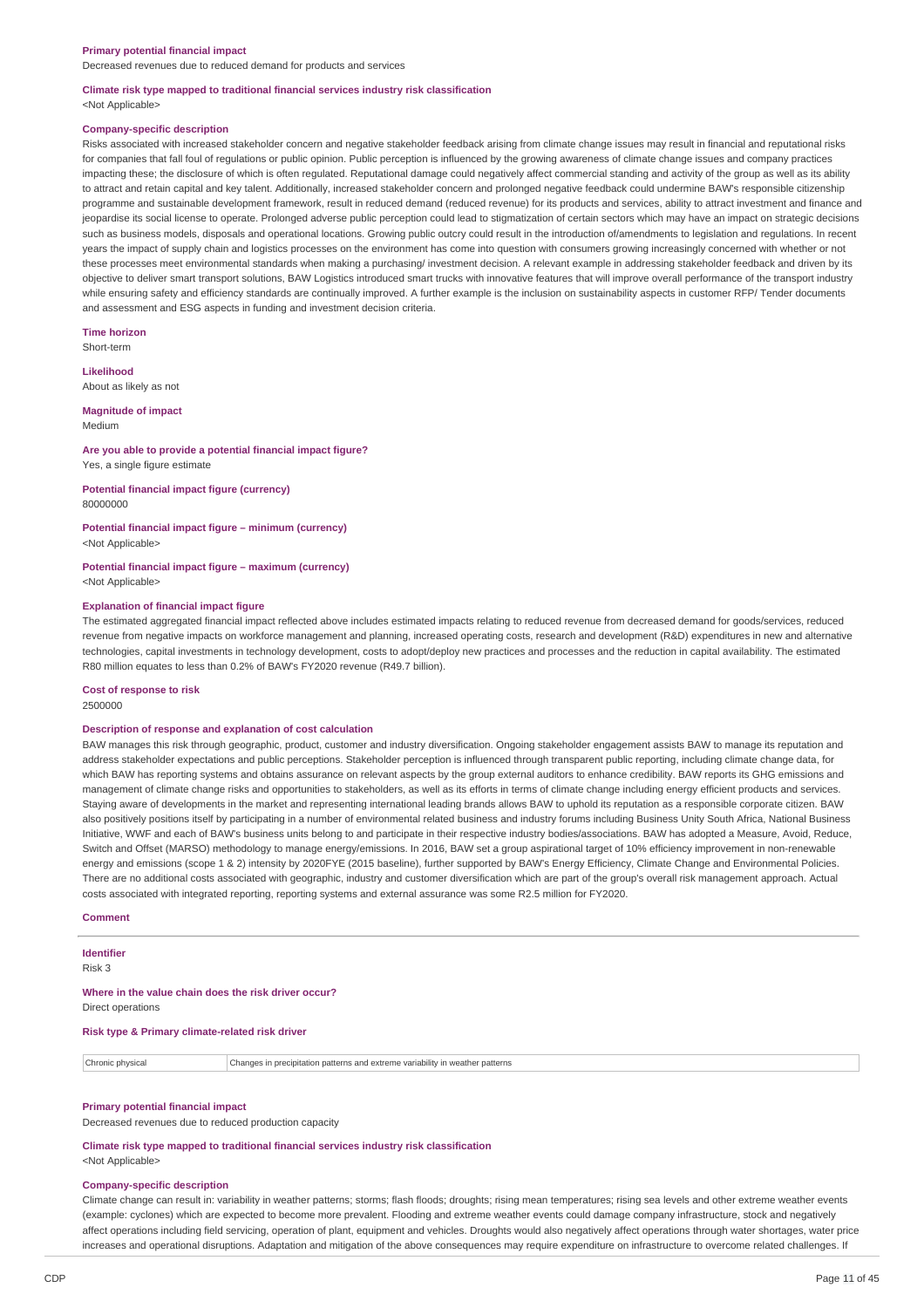the consequences are severe it could result in changes to the existing business model or relocation, possible increases in insurance premiums and could impact safety levels. Variability and extremities in weather patterns could impact on BAW's customers, including mining operations, impacting on the demand for products/services. If such changes are not anticipated this could lead to BAW's misalignment between supply and demand, resulting in an inability to meet customers demand or an oversupply of products and/or services. An example includes the drought conditions experienced in the Western Cape in FY2018 or Cyclone Idai in Mozambique (in 2019). Within BAW water is predominantly used for washing vehicles, plant and equipment. In water stress territories, when drought conditions prevail, certain operations have in the past taken a decision to only wash excessively dirty vehicles, plant and equipment. Such decisions and practices may negatively impact on customer satisfaction levels. Tourism volumes could also be negatively impacted by the drought or flood conditions which may result in a reduced demand for BAW's products and services, for example car hire.

**Time horizon** Short-term

**Likelihood**

More likely than not

**Magnitude of impact** Medium

**Are you able to provide a potential financial impact figure?** Yes, a single figure estimate

**Potential financial impact figure (currency)** 80000000

**Potential financial impact figure – minimum (currency)** <Not Applicable>

**Potential financial impact figure – maximum (currency)** <Not Applicable>

#### **Explanation of financial impact figure**

The estimated aggregated financial impact reflected above includes estimated impacts relating to reduced revenues from lower sales/output, increased operating costs, capital investments in technology development, costs to adopt/deploy new practices and processes, increased capital costs, reduction in capital availability, increased insurance premiums and potential for reduced availability of insurance on assets in "high-risk" locations, increased production costs due to changing input prices and output requirements, write-offs and early retirement of existing assets. The estimated R80 million equates to less than 0.2% of BAW's of BAW's FY2020 revenue (R49.7 billion).

**Cost of response to risk** 930000

#### **Description of response and explanation of cost calculation**

The diversification of BAW's geographies (16 countries), industry segments, products, its supply chains and manufacturing footprint, and customers minimises this risk and related impacts, as it is typically confined to specific regions at a given time. BAW engages with stakeholders including principals and customers to understand and meet demand requirements. BAW insures for any physical and consequential damages. All BAW facilities maintain business plans that incorporate emergency response actions and business continuity. The group continues to implement water efficiency initiatives to curb the impact of water shortages and potential price increases. In FY2020, BAW recycled 15.1% of its municipal water withdrawals. Various water recycling and harvesting initiatives were implemented across the group. The group recycled and reused 92.65 ML of water during the reporting period. Cumulative water saved from 2007 to 2020 in one of the business units is some 1 370 megalitres. The same business unit harvested some of 1.5 megalitres of water during FY2020. There are no additional costs associated with BAW's geographic, industry, product, supply chain and customer diversification which are part of the group's overall risk management approach. BAW insurances include physical damage associated with changes in precipitation and extreme weather patterns, for example floods and droughts. BAW has invested significantly in water recycling and rainwater harvesting systems. For example, one of our divisions spent some R9.3m on water-related initiatives, including water-use efficiency, harvesting and re-use initiatives during the period 2010 to 2020. This equates to an average investment spend of R930 000 per annum.

**Comment**

#### $C<sub>2</sub>$  4

(C2.4) Have you identified any climate-related opportunities with the potential to have a substantive financial or strategic impact on your business? Yes

#### C2.4a

(C2.4a) Provide details of opportunities identified with the potential to have a substantive financial or strategic impact on your business.

# **Identifier**

Opp1

**Where in the value chain does the opportunity occur?** Downstream

#### **Opportunity type** Products and services

**Primary climate-related opportunity driver**

Shift in consumer preferences

# **Primary potential financial impact**

Increased revenues resulting from increased demand for products and services

# **Company-specific description**

Shifts in consumer preferences could be impacted by climate change leading to increased demand for more energy and emission efficient products and services. BAW has the opportunity to capitalise on this by continuing to supply required products to existing markets and through the development and/or expansion of low emission or alternate energy products and services. The expansion of such products and services provide BAW with a competitive advantage and may allow for further diversification of business activities and possibly access to new markets. BAW represents world-class principals who anticipate changes in consumer preferences and through R&D and innovation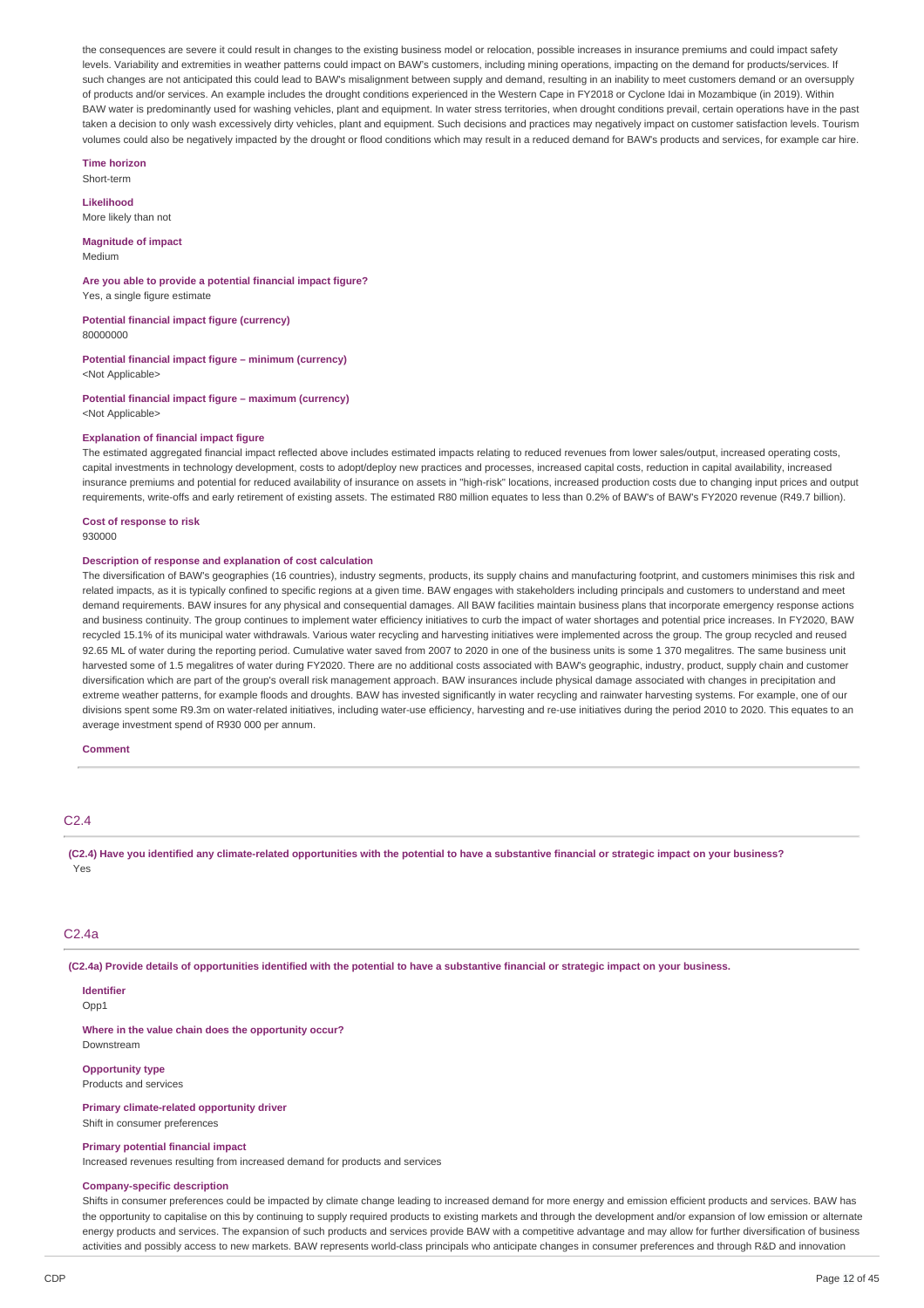are able to meet these by providing more energy efficient and lower emission products and services as well as renewable energy offerings, for example solar PV, gas to power solutions (including CHP), fuel efficient rental fleets, electric drive earth moving equipment, etc.

#### **Time horizon** Short-term

**Likelihood** More likely than not

#### **Magnitude of impact** Medium-high

### **Are you able to provide a potential financial impact figure?** Yes, a single figure estimate

**Potential financial impact figure (currency)** 40000000

### **Potential financial impact figure – minimum (currency)** <Not Applicable>

**Potential financial impact figure – maximum (currency)** <Not Applicable>

### **Explanation of financial impact figure**

The estimated aggregated financial impact reflected above includes estimated impacts relating to reduced operating costs, increased production capacity, resulting in increased revenues, increased value of fixed assets, benefits to workforce management and planning, reduced exposure to future fossil fuel price increases, reduced exposure to GHG emissions and therefore less sensitivity to changes in cost of carbon, increased capital availability, reputational benefits resulting in increased demand for goods/services, better competitive position to reflect shifting consumer preferences, resulting in increased revenues, increased market valuation through resilience planning, increased reliability of supply chain and ability to operate under various conditions, and increased revenue through new products and services related to ensuring resilience. The estimated R40 million equates to less than 0.1% of BAW's FY2020 revenue (R49.7 billion).

### **Cost to realize opportunity**

600000

#### **Strategy to realize opportunity and explanation of cost calculation**

BAW is diversified across its customers, regions of operations and products including a number of energy efficient and low emission technologies. BAW represents leading global principals who are committed to developing technologies that meet customer requirements including emission standards, and optimising processes, distribution and supply chains aimed at emissions reduction. In total, Equipment southern African has Solar PV capacity in excess of 1 000 KW(peak) which could potentially avoid 1 000 MWh of grid electricity and in excess of 1 000 tCO2e annually. Actual generation and consumption during the financial period was some 550 MWh of renewable energy which translated into an avoidance of in excess of 550 tCO2e resulting in a monetary savings of R0.5m for the financial period. BAW's Logistics operates 83 Smart trucks which is some 30% of the units in South Africa. The new Smart trucks have greater stability at highway speed, improved manoeuvrability, can carry higher loads while decreasing the hazard potential and use on-board instrumentation to measure loading and detect road-related risks. They are safer and more economical to own and operate. The current fleet of Barloworld Transport Smart Trucks generate on average 31% less road damage per ton of payload transported and have seen fuel savings as high as 25% per ton of payload transported. Over the reporting period, the following was achieved: Estimated Trips saved: 9 002 Estimated kilometres saved: in excess of 3 000 000 km, Estimated reduction in Diesel consumption: 1.5 Million Litres, Estimated emissions saved: in excess of 4 200 tCO2e. BAW's Logistics operate 5 Green Trailers which are superlink-tautliner trailer combinations that significantly reduces the amount of fuel it uses through aerodynamic innovation. A research exercise conducted on the N3 between Johannesburg and Durban showed that when the Green Trailer travelled at a constant speed of between 70 and 80 km/h almost 11% of fuel was saved. This translates into a reduction of some 80 tons of carbon dioxide emissions over a twelve-month period. This translates into significant emission reductions. Costs associated with providing a wide product range and developing new products are incorporated into the ongoing operational activities and cost base of the group. In some cases, the costs associated with developing new products may be covered in the group's 'cost of sales' which was some R34 billion for FY2020.

#### **Comment**

**Identifier** Opp2

**Where in the value chain does the opportunity occur?** Direct operations

**Opportunity type** Energy source

**Primary climate-related opportunity driver** Use of lower-emission sources of energy

### **Primary potential financial impact**

Reduced indirect (operating) costs

#### **Company-specific description**

Efforts to meet group's commitment in embedding energy efficiency and climate change in policy, strategies and operations remain ongoing. Energy conservation and efficiency initiatives are driven by the group's aspirational target of a 10% efficiency improvement in our non-renewable energy consumption by the end of our 2020 financial year, off a 2015 baseline and against a business-as-usual scenario. Despite not achieving the FYE2020 efficiency improvement target, improvements were recorded in absolute non-renewable energy consumption and greenhouse gas emissions (scope 1 and 2) of 20% and 23% respectively against the 2015 baseline. Anticipated benefits of such targets include: costs savings through efficiency of use and price increases/ carbon pricing; enhanced competitive advantage and operational resilience through minimising supply interruptions and forced shut downs; and a lower impact on the environment. Where practicable, initiatives have been implemented within the group which include: the use of more efficient production and distribution processes, and modes of transport; and the use of new technologies, including high efficiency and renewable energy solutions. Further, BAW has the opportunity to gain more market share as a result of protecting their reputation by managing climate change risks and opportunities effectively.

### **Time horizon**

Short-term

**Likelihood** Likely

#### **Magnitude of impact** Medium-low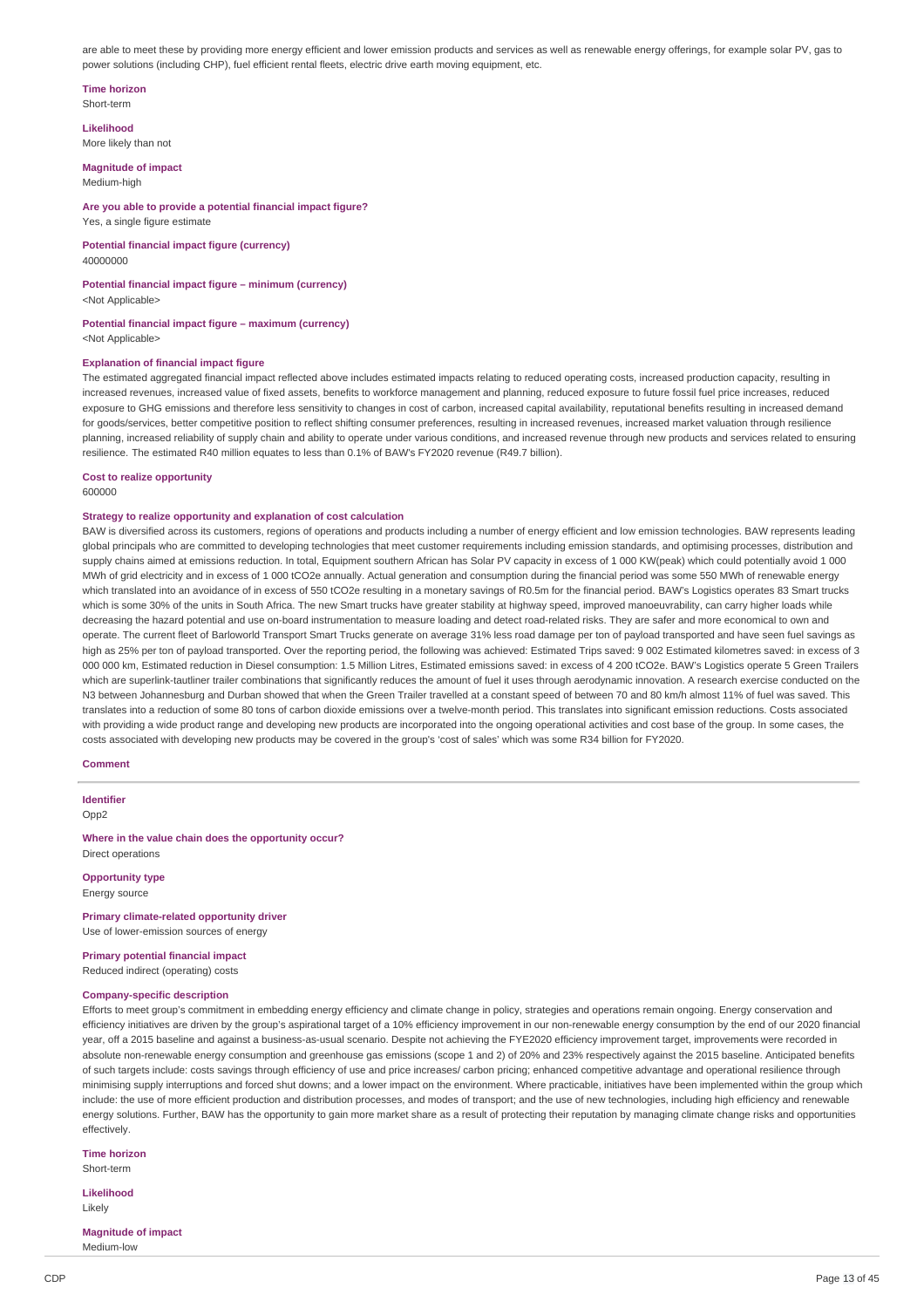#### **Are you able to provide a potential financial impact figure?** Yes, a single figure estimate

#### **Potential financial impact figure (currency)** 15000000

# **Potential financial impact figure – minimum (currency)**

<Not Applicable>

#### **Potential financial impact figure – maximum (currency)** <Not Applicable>

#### **Explanation of financial impact figure**

The estimated aggregated financial impact reflected above includes estimated impacts relating to reduced operating costs, increased production capacity, resulting in increased revenues, increased value of fixed assets, benefits to workforce management and planning, reduced exposure to future fossil fuel price increases, reduced exposure to GHG emissions and therefore less sensitivity to changes in cost of carbon, increased capital availability, reputational benefits resulting in increased demand for goods/services, better competitive position to reflect shifting consumer preferences, resulting in increased revenues, increased market valuation through resilience planning, increased reliability of supply chain and ability to operate under various conditions, and increased revenue through new products and services related to ensuring resiliency. The estimated R15 million equates to less than 0.1% of BAW's FY2020 revenue (R49.7 billion).

#### **Cost to realize opportunity**

6700000

#### **Strategy to realize opportunity and explanation of cost calculation**

Being an early signatory to Energy Efficiency Leadership Network Pledge and adopting standards/legislation and by participating in the Private Sector Energy Efficiency initiative, assists BAW in preparing for any climate change related regulations including mitigation & pricing mechanisms. BAW has adopted a Measure, Avoid, Reduce, Switch and Offset (MARSO) methodology to manage energy/emissions. in 2016, BAW has set a group aspirational target of 10% efficiency improvement in non-renewable energy and emissions (scope 1 & 2) intensity by 2020FYE (2015 baseline), further supported by BAW's Energy, Climate Change and Environmental Policies. The group has invested in a number of energy reduction initiatives that would facilitate a smoother transition to lower/zero emission energy sources, and will continue to implement such initiatives. Within Barloworld Equipment, our renewable energy and energy efficient product offerings include solar photovoltaic (PV), gas to power, combined heat and power, electric drive earth moving equipment, etc. Equipment southern Africa has embarked renewable energy improvement projects. At FYE20, in excess of 1 000 kWp has been installed, resulting in a total year to date saving of more than R1.5 million. Benefits of such initiatives include reduced operating (energy) costs, enhanced resilience to grid tariff increases, carbon pricing, supply disruptions, all of which contribute positively to competitiveness. In FY16, the group's contributed R200 000 towards PSEE' Barloworld's initiative. To date (FY2013 to FY2020) one of our divisions spent some R35.6m in energy efficiency initiatives including, HVAC, Building Management System & sensor control, efficient lighting and improved insulation. Other costs associated with the implementation of energy efficiency improvement projects including installation of the solar PV, the installation of efficient HVAC and hydroboil systems and lighting and motion sensors. Investments into Solar PV in one division from 2016 to date totals in excess of R10 million, which amounts to an average annual spend of some R2 million per annum.

#### **Comment**

### **Identifier**

Opp3

#### **Where in the value chain does the opportunity occur?** Direct operations

**Opportunity type** Resource efficiency

### **Primary climate-related opportunity driver**

Use of recycling

### **Primary potential financial impact**

Other, please specify (Better competitive position to reflect shifting consumer preferences, resulting in increased revenues)

#### **Company-specific description**

The adaptation and mitigation against climate change necessitates efficient material usage, consumption and reduced wastage. Circular economy principles and practices, including extending or multiple product lifecycle/s and recycling can contribute towards more efficient material and resource usage, energy consumption and reduced waste, all of which impact positively on climate change, support BAW's responsible citizenship programme, its shared value approach and provides a competitive advantage.

**Time horizon**

Short-term

**Likelihood** Very likely

**Magnitude of impact** Medium

**Are you able to provide a potential financial impact figure?** Yes, a single figure estimate

**Potential financial impact figure (currency)** 20000000

**Potential financial impact figure – minimum (currency)** <Not Applicable>

**Potential financial impact figure – maximum (currency)** <Not Applicable>

#### **Explanation of financial impact figure**

The estimated aggregated financial impact reflected above includes estimated impacts relating to reduced operating costs, reputational benefits resulting in increased demand for goods/services, better competitive position to reflect shifting consumer preferences, resulting in increased revenues and increased revenues through access to new and emerging markets. The estimated R20 million equates to less than 0.1% of BAW's FY2020revenue (R49.7 billion).

**Cost to realize opportunity**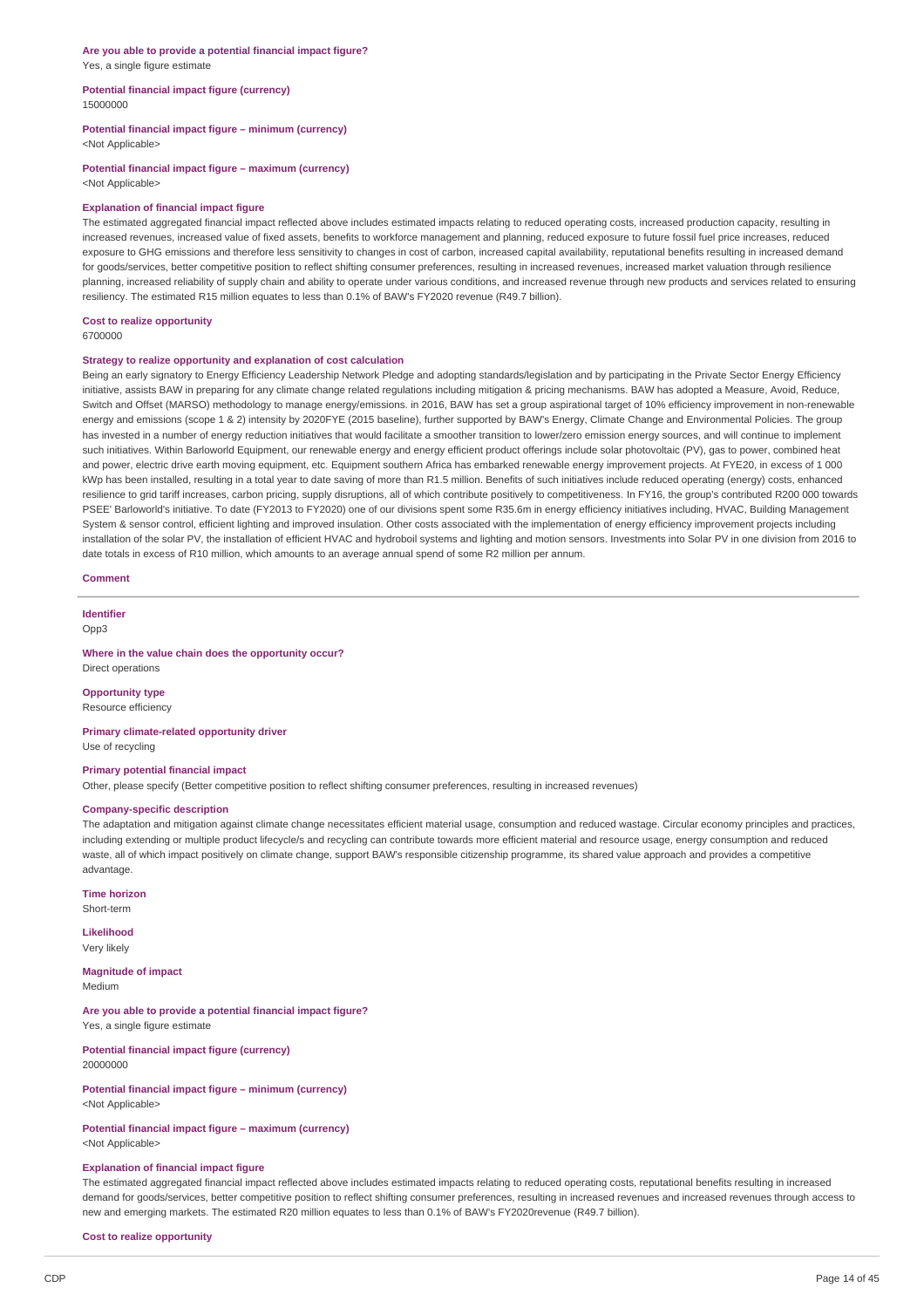#### 400000000

#### **Strategy to realize opportunity and explanation of cost calculation**

BAW understands the lifecycle implications of its products and solutions. We focus on ensuring maximum and efficient use of the products we sell, rent and lease, including extending their operating life cycle or providing multiple life cycles. Such practices contribute towards more efficient energy and materials consumption and reduce waste to landfill. For example, BAW has Caterpillar Rebuild and Remanufacture facilities in South Africa and Russia which extend the lifespan of machines and equipment. Less energy is used to remanufacture than to produce a completely new product. A relatively high percentage of Caterpillar components are rebuilt. Generally, such efficiencies contribute to the competitiveness of rebuilt components while having a lower impact on the environment and finite resources. Barloworld has invested USD11 million and R240 million in facilities in Russia and South Africa respectively. In 2020, some 79% of total component sales in Equipment southern Africa related to remanufactured and rebuilt components, of which 58% related to Barloworld Equipment remanufactured parts and 42% related to Caterpillar remanufactured parts. Similarly in Equipment Russia, some 11% of total component sales related to remanufactured and rebuilt components, of which all (100%) related to Barloworld Equipment remanufactured parts. Additionally, within the Equipment Mongolia, remanufactured and rebuilt parts constitute 99% of total parts sales, of which 21% related to Barloworld remanufactured parts and 79% to Caterpillar remanufactured and rebuilt parts.

**Comment**

### C3. Business Strategy

### C3.1

**(C3.1) Have climate-related risks and opportunities influenced your organization's strategy and/or financial planning?** Yes, and we have developed a low-carbon transition plan

# C3.1a

(C3.1a) Is your organization's low-carbon transition plan a scheduled resolution item at Annual General Meetings (AGMs)?

|      | Is your low-carbon transition plan a scheduled resolution item at AGMs?                     |  |
|------|---------------------------------------------------------------------------------------------|--|
| Row: | No, and we do not intend it to become a scheduled resolution item within the next two vears |  |
|      |                                                                                             |  |

### C3.2

**(C3.2) Does your organization use climate-related scenario analysis to inform its strategy?** No, but we anticipate using qualitative and/or quantitative analysis in the next two years

#### C3.2b

#### **(C3.2b) Why does your organization not use climate-related scenario analysis to inform its strategy?**

Despite BAW not being a significant emitter of greenhouse gas emissions (FY20: **193 546** tCO2e- scope 1 and 2 emissions), it considers a number of environmental-related risks to its operations and value chain. These include climate change and related physical risks due to changing weather patterns; regulatory risks associated with greenhouse gas emissions; financial risks resulting from carbon taxes; operational risks due to constraints in energy supply and the availability of natural resources, such as water. The group identifies the predominant use of fossil fuel-based energy in its supply chain, operations, products and solutions as a risk to itself and its value chain. This is built into the group's strategic planning process.

BAW is not a significant emitter and has integrated sustainable development considerations (including environmental aspects) into its strategic ambitions, thus BAW has not identified the need to conduct a separate climate-related scenario analysis at this stage. BAW supplements the climate change risks and opportunities through various means, including ongoing assessment of customer satisfaction, product and service demand and utilisation measures, engagements with customers and suppliers and keeping informed of changes to existing and emerging regulations. In considering such risks and related opportunities, a number of variables are considered, some of which may overlap with the various climate related scenarios. Ongoing engagement assists BAW in understanding challenges currently being faced or anticipated by its customers as well as its suppliers. Customer satisfaction is primarily gauged through a range of informal and formal surveying tools, including regular direct engagement with customers. This, in addition to market surveys and analysis, allow the various BAW business units to track customer demand, satisfaction and anticipate demand trends.

This allows BAW to assess risks and opportunities in its value chain which will inform business strategy and risk management as appropriate.

BAW engages with organised business to remain aware of climate-related trends which may influence its management of risks and opportunities and its business strategy.

While the above is incorporated into our business strategy, we are currently considering the optimal manner in which to incorporate climate-related scenario analysis.

### C3.3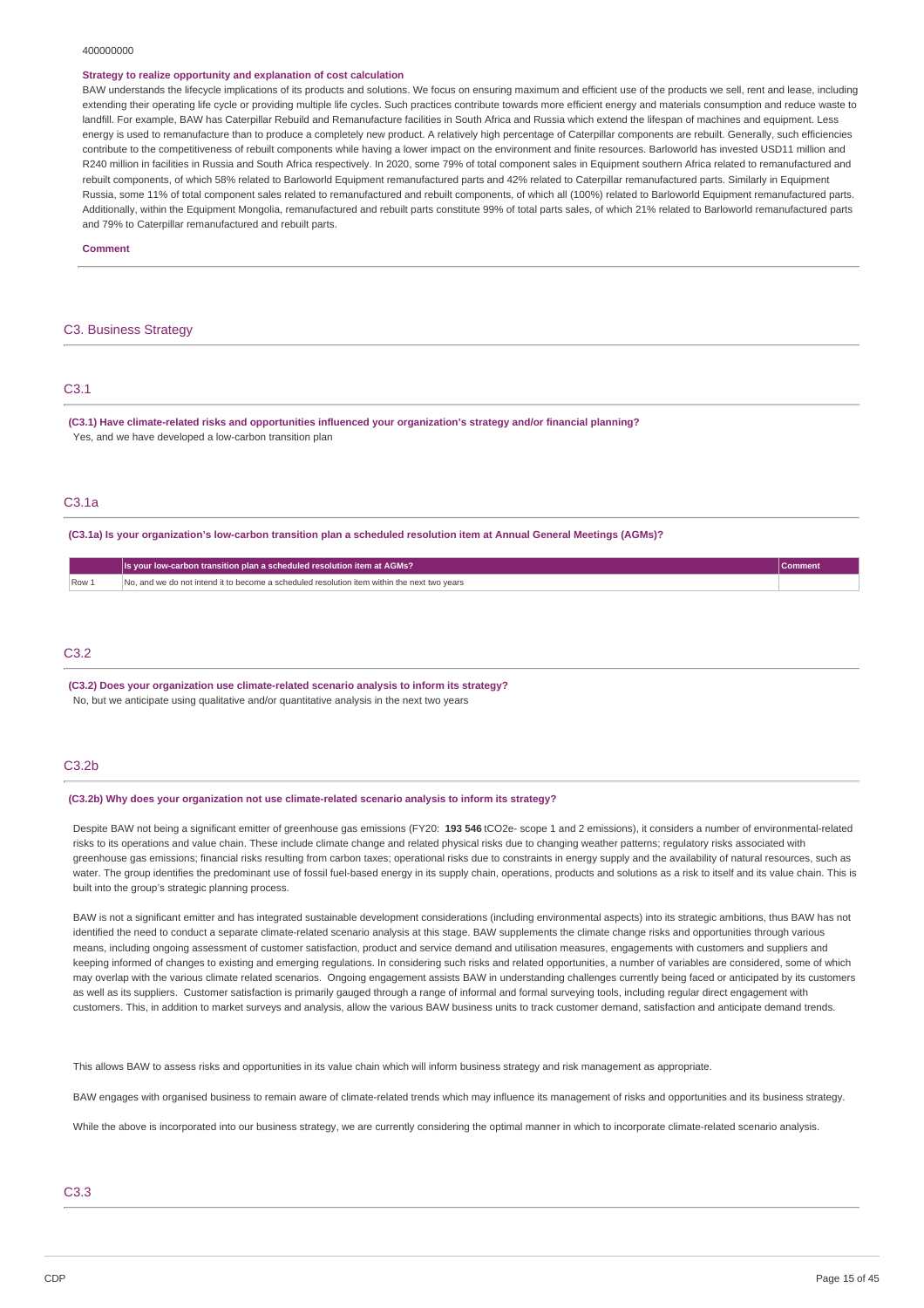# **(C3.3) Describe where and how climate-related risks and opportunities have influenced your strategy.**

|                                             | related risks<br>and<br>opportunities<br>influenced<br>your strategy<br>in this area? | Have climate- Description of influence                                                                                                                                                                                                                                                                                                                                                                                                                                                                                                                                                                                                                                                                                                                                                                                                                                                                                                                                                                                                                                                                                                                                                                                                                                                                                                                                                                                                                                                                                                                                                                                                                                                                                                                                                                                                                                                                                                                                                                                                                                                                                                                                                                                                                                                                                                                                                                                                                                                                                               |
|---------------------------------------------|---------------------------------------------------------------------------------------|--------------------------------------------------------------------------------------------------------------------------------------------------------------------------------------------------------------------------------------------------------------------------------------------------------------------------------------------------------------------------------------------------------------------------------------------------------------------------------------------------------------------------------------------------------------------------------------------------------------------------------------------------------------------------------------------------------------------------------------------------------------------------------------------------------------------------------------------------------------------------------------------------------------------------------------------------------------------------------------------------------------------------------------------------------------------------------------------------------------------------------------------------------------------------------------------------------------------------------------------------------------------------------------------------------------------------------------------------------------------------------------------------------------------------------------------------------------------------------------------------------------------------------------------------------------------------------------------------------------------------------------------------------------------------------------------------------------------------------------------------------------------------------------------------------------------------------------------------------------------------------------------------------------------------------------------------------------------------------------------------------------------------------------------------------------------------------------------------------------------------------------------------------------------------------------------------------------------------------------------------------------------------------------------------------------------------------------------------------------------------------------------------------------------------------------------------------------------------------------------------------------------------------------|
| Products<br>and<br>services                 | Yes                                                                                   | Sustainability, one of our core values includes 'We innovate to make our customers more efficient and productive'. Accordingly, this is regarded as being material and related risks and<br>opportunities are incorporated into our risk management and strategic processes. BAW's strategy has been influenced by these aspects of climate change: i. Changes in customer<br>expectations: The group's customers may require environmentally sound products that assist them in achieving their emission reduction targets. BAW and its world class principals<br>develop new technologies, adapt existing technologies and offer new products and services that address customer demands. ii. Long-term strategy (>5yrs) impact: BAW has placed<br>long-term strategic focus on offering products and solutions that assist customers in achieving their ambitions and environmental objectives, including GHG emission management.<br>Climate change has influenced BAW's long-term strategy by increasing focus on development of more environmentally friendly products and service offerings and internal environmental<br>stewardship initiatives. BAW is focused on product development to retain existing markets and to enter new markets. Embedded in the existing, short-term and long-term strategy is<br>continued association with leading international brands and principals and diversification in terms of geographies, products and customers. These aspects of BAW's strategy allows the<br>group to mitigate many of the risks associated with climate change. iii. Strategic advantage over competitors: BAW strives to reduce its operational costs through implementation of non-<br>renewable energy and emissions efficiency improvement projects in pursuit of its aspirational targets. Not only are the implemented projects aimed at improving emissions efficiency, but<br>they have also positively impacted on electricity and fuel consumption and related operational costs, and have improved organisational resilience. Examples addressing the above<br>include: BAW offers renewable and efficient energy solutions, including Solar Photovoltaic (PV) and gas-to-power; BAW has Caterpillar Rebuild and Remanufacture facilities which<br>extend the lifespan of machines and equipment. Less energy and emissions are used to remanufacture than to produce a completely new product.                                                                                                      |
| Supply<br>chain<br>and/or<br>value<br>chain | Yes                                                                                   | Barloworld's Supplier and Service Provider Code of Conduct sets out the required standards for doing business with Barloworld or a Barloworld group, subsidiary, division or business<br>unit. Such standards include legal and ethical standards as well as health, safety and environment related standards. Further, Sustainability, one of our core values includes 'We focus<br>on environmental responsibility and preventing waste'; and 'We innovate to make our customers more efficient and productive'. Accordingly, this is regarded as being material and<br>related risks and opportunities are incorporated into our risk management and strategic processes. BAW's strategy has been influenced by these aspects of climate change i. Changes<br>in customer expectations: The group's customers may require environmentally sound products that assist them in achieving their emission reduction targets. BAW and its world class<br>principals develop new technologies, adapt existing technologies and offer new products and services that address customer demands. Examples include: Smart Trucks and Green<br>Trailers that reduces the amount of fuel used through increased payload and aerodynamic innovation with its Logistics operation. Barloworld Logistics is also an internal supplier of<br>services within the Barloworld Group and forms part of its supply chain. ii. Long-term strategy (>5yrs) impact: BAW has placed long-term strategic focus on offering products and<br>solutions that assist customers in achieving their ambitions and environmental objectives, including GHG emissions. These solutions, such as Solar PV Solutions, gas-to-power energy,<br>and component rebuild and remanufacture facilities will also assist customers in terms of operational resilience and long-term sustainability. Climate change has influenced BAW's long<br>term strategy by increasing focus on development of more environmentally friendly products and service offerings and internal environmental stewardship initiatives. BAW is focused on<br>product development to retain existing markets and to enter new markets. Embedded in the existing, short term and long-term strategy is continued association with leading international<br>brands and principals and diversification in terms of geographies, products and customers. These aspects of BAW's strategy allows the group to mitigate many of the risks associated<br>with climate change.                          |
| Investment Yes<br>in R&D                    |                                                                                       | BAW and its worldclass principals develop new technologies, adapt existing technologies and offer new products and services that address customer demands. Examples of such<br>innovative products is the highly fuel efficient new generation CAT 395 Excavator, and energy efficient configurations that use combined heat and power and gas-to-power to meet<br>customer energy requirements. Barloworld provides feedback to principals through established engagement structures which then influence research and development. Risk<br>management, including risks and opportunities related to climate change are incorporated into the strategic planning process across the group.                                                                                                                                                                                                                                                                                                                                                                                                                                                                                                                                                                                                                                                                                                                                                                                                                                                                                                                                                                                                                                                                                                                                                                                                                                                                                                                                                                                                                                                                                                                                                                                                                                                                                                                                                                                                                                          |
| Operations Yes                              |                                                                                       | Sustainability, one of our core values includes 'We focus on environmental responsibility and preventing waste'. BAW's strategy has been influenced by these aspects of climate<br>change: 1. Reputation and responsibility: BAW is committed to conducting its activities in an environmentally responsible manner. Integration of climate change into the business<br>strategy comes from the need to act responsibly and to conduct business in a transparent and ethical manner. BAW strives to manage the impacts to ensure that the group's reputation<br>as a responsible corporate citizen is maintained. 2. Increased operational costs: In South Africa, carbon tax coupled with the increase in fuel and grid electricity prices has driven the<br>need to improve energy efficiency, and consequently GHG emissions. BAW's aspirational targets drive non-renewable energy and emission efficiency improvements, and renewable<br>energy consumption which will limit its contribution to climate change and reduce anticipated negative impacts of carbon taxes. 3. Linking BAW's business strategy to targets: In line with<br>its sustainable development framework, BAW has group aspirational targets that aim to improve efficiency by 10% by FYE20 off a 2015 baseline, for non-renewable energy,<br>greenhouse gas emissions (scope 1&2) and water withdrawal (municipal sources), and renewable energy targets (≥2 000MWh). Climate change related issues are integrated into our<br>business objectives and strategy through our sustainable development framework, and elements of Natural capital, 4. Substantial business decisions include investments into energy<br>efficient and renewable energy initiatives in support of targets and will contribute to climate change mitigation. This includes solar photovoltaic (PV) in its product offerings. Installed solar<br>PV capacity to date is some 1 000 kW (peak) within Equipment SA. Actual consumption during FY2020 was 550 MWh avoiding of c.550 tCO2e. 5. Short term strategy (5yrs): Climate<br>change has influenced short term strategy through the introduction of aspirational targets. The group has adopted a MARSO approach to manage emissions. Initiatives include climate<br>change data collection, reporting, communication, internal awareness, energy efficiency initiatives, new buildings incorporating environmentally beneficial aspects, recycling (including<br>component rebuild and remanufacture), and waste disposal. |

# C3.4

**(C3.4) Describe where and how climate-related risks and opportunities have influenced your financial planning.**

|                | <b>Financial</b><br>planning<br>elements<br>that have<br>been                                                       | <b>Description of influence</b>                                                                                                                                                                                                                                                                                                                                                                                                                                                                                                                                                                                                                                                                                                                                                                                                                                                                                                                                                                                                                                                                                                                                                                                                                                                                                                                                                                                                                                                                                                                                                                                                                                                                                                                                                                                                                                                                                                                                                                                                                                                                                                                                                                                                                                                                                                                                                                                                                                                                                                                                                                                                                                                                                                                                                                                                                                                                                                                                                                                                                                                                                                                                                                                                                                                                                                                                                                                                                                                                                                                                                                                                                                                                                                                                                                                                                                                                                                                                                                                                                                                                                                                                                                                                                                                                                                                                                                                                                                                                                                                                                                                                                                                                                                                                                                                                                                                                                                                                                                                                                                       |
|----------------|---------------------------------------------------------------------------------------------------------------------|-----------------------------------------------------------------------------------------------------------------------------------------------------------------------------------------------------------------------------------------------------------------------------------------------------------------------------------------------------------------------------------------------------------------------------------------------------------------------------------------------------------------------------------------------------------------------------------------------------------------------------------------------------------------------------------------------------------------------------------------------------------------------------------------------------------------------------------------------------------------------------------------------------------------------------------------------------------------------------------------------------------------------------------------------------------------------------------------------------------------------------------------------------------------------------------------------------------------------------------------------------------------------------------------------------------------------------------------------------------------------------------------------------------------------------------------------------------------------------------------------------------------------------------------------------------------------------------------------------------------------------------------------------------------------------------------------------------------------------------------------------------------------------------------------------------------------------------------------------------------------------------------------------------------------------------------------------------------------------------------------------------------------------------------------------------------------------------------------------------------------------------------------------------------------------------------------------------------------------------------------------------------------------------------------------------------------------------------------------------------------------------------------------------------------------------------------------------------------------------------------------------------------------------------------------------------------------------------------------------------------------------------------------------------------------------------------------------------------------------------------------------------------------------------------------------------------------------------------------------------------------------------------------------------------------------------------------------------------------------------------------------------------------------------------------------------------------------------------------------------------------------------------------------------------------------------------------------------------------------------------------------------------------------------------------------------------------------------------------------------------------------------------------------------------------------------------------------------------------------------------------------------------------------------------------------------------------------------------------------------------------------------------------------------------------------------------------------------------------------------------------------------------------------------------------------------------------------------------------------------------------------------------------------------------------------------------------------------------------------------------------------------------------------------------------------------------------------------------------------------------------------------------------------------------------------------------------------------------------------------------------------------------------------------------------------------------------------------------------------------------------------------------------------------------------------------------------------------------------------------------------------------------------------------------------------------------------------------------------------------------------------------------------------------------------------------------------------------------------------------------------------------------------------------------------------------------------------------------------------------------------------------------------------------------------------------------------------------------------------------------------------------------------------------------------------------------|
|                | influenced                                                                                                          |                                                                                                                                                                                                                                                                                                                                                                                                                                                                                                                                                                                                                                                                                                                                                                                                                                                                                                                                                                                                                                                                                                                                                                                                                                                                                                                                                                                                                                                                                                                                                                                                                                                                                                                                                                                                                                                                                                                                                                                                                                                                                                                                                                                                                                                                                                                                                                                                                                                                                                                                                                                                                                                                                                                                                                                                                                                                                                                                                                                                                                                                                                                                                                                                                                                                                                                                                                                                                                                                                                                                                                                                                                                                                                                                                                                                                                                                                                                                                                                                                                                                                                                                                                                                                                                                                                                                                                                                                                                                                                                                                                                                                                                                                                                                                                                                                                                                                                                                                                                                                                                                       |
| $\overline{1}$ | Row Revenues<br>Indirect<br>costs<br>Capital<br>and<br>divestments<br>Access to<br>capital<br>Assets<br>Liabilities | Identification of risks follow a robust and systematic process. A comprehensive risk management policy is in operation throughout the group, complemented by the Barloworld Limited risk<br>management philosophy. Enhancing and entrenching a risk culture in the group includes dedicated divisional risk assessment interventions at which internal audit and group risk management<br>services are present. Risk management is incorporated into the group's strategic planning process. Risks are quantified in financial terms considering the likelihood and severity of the risk and<br>the control effectiveness (to derive the residual risk value). Where relevant, opportunities are incorporated into the group strategic planning process. Such financial values could impact BAW<br>expenditures through its: 1. Revenues: Example increased/decreased revenue impacted by demand, new markets, competitiveness, shifts in consumer preferences e.g. sales of solar PV solutions (e.g. the<br>Acquisitions supply of efficient and renewable energy solutions) and increased demand for fuel efficiency plant and equipment, and logistics solutions; 2. Indirect Costs: Operating costs (e.g.<br>increased/decreased compliance/administration costs, contingency measures and plans, 'pass-through' energy costs, energy tariff increases, changes to fuel levies/taxes, transitioning to lower<br>emission sources of energy, changes to insurance premiums, etc.). Conversely decreases in operating costs could be realised from energy efficiency and switching to alternate renewable<br>energy sources; 3. Capital expenditure: increases stemming from infrastructure development or repair due to damage, investment required to adapt product and service offerings e.g. BAW<br>Remanufacture and Rebuild facilities, investment in alternate/renewable energy sources and water recycling and rainwater harvesting facilities, etc. which have been undertaken; 4.<br>Acquisitions and divestment: A business acquisition policy and procedure is in place that sets out a structured approach and framework to be used when acquisitions and/or joint ventures are<br>being made or entered into. This includes a pre-acquisition phase that includes the requirement to conduct a comprehensive strategic analysis of intended targets, development of acquisition<br>criteria for both strategic and financial aspects, and the quantification of risk-adjusted value creation potential for the respective business unit and the group. The acquisition phase includes<br>legal, financial, tax, human capital, transformation, information systems and technology, technical, risk, governance and responsible corporate citizenship and environmental due diligence<br>processes to verify and validate assumptions and future projections. We consider the climate impact as it flows through in our own metrics and ESG tracking as part of the due diligence<br>considerations. Following acquisitions and/or the formation of joint ventures, planning and task teams are established to focus on the realisation and management of identified value creation<br>opportunities, including synergies; 5. Access to capital and any related risks are managed centrally by the Group Treasury function. Ongoing engagement with key stakeholders, including<br>investors/shareholders assist the group in managing this risk, and reducing any impact/s. Anticipated impacts relate to increased cost of capital and challenges accessing capital. Opportunities<br>exist to leverage current environmental targets in accessing sustainability linked finance options; 6. Asset classes possibly impacted include inventory, fixed assets, working capital and rental<br>fleet and equipment. Shifts in customer preferences and demand patterns may impact on assets. For example, preference may be given to more energy efficient fleet/equipment with lower<br>carbon emissions which could have a negative impact on demand for BAW's products and if sustained could render current inventory obsolete. Climate related events may disrupt customer<br>operations which in turn may impact demand for BAW's products and services affecting inventory levels, and impacting customer's ability to service debt obligations. Potential areas of credit risk<br>includes trade receivables. Trade receivables consist mainly of a large and widespread customer base. Group companies monitor the financial position of their customers on an ongoing basis.<br>Where considered appropriate, use is made of credit quarantee insurance. The granting of credit is controlled by application and account limits. Provision is made for bad debts; 7. Liability: This<br>may be impacted by possible legal claims and litigation. The transition to a low-carbon economy and the imposition of new or amendments to existing regulations may impact the prevalence of<br>such claims/litigation resulting from non-compliance. |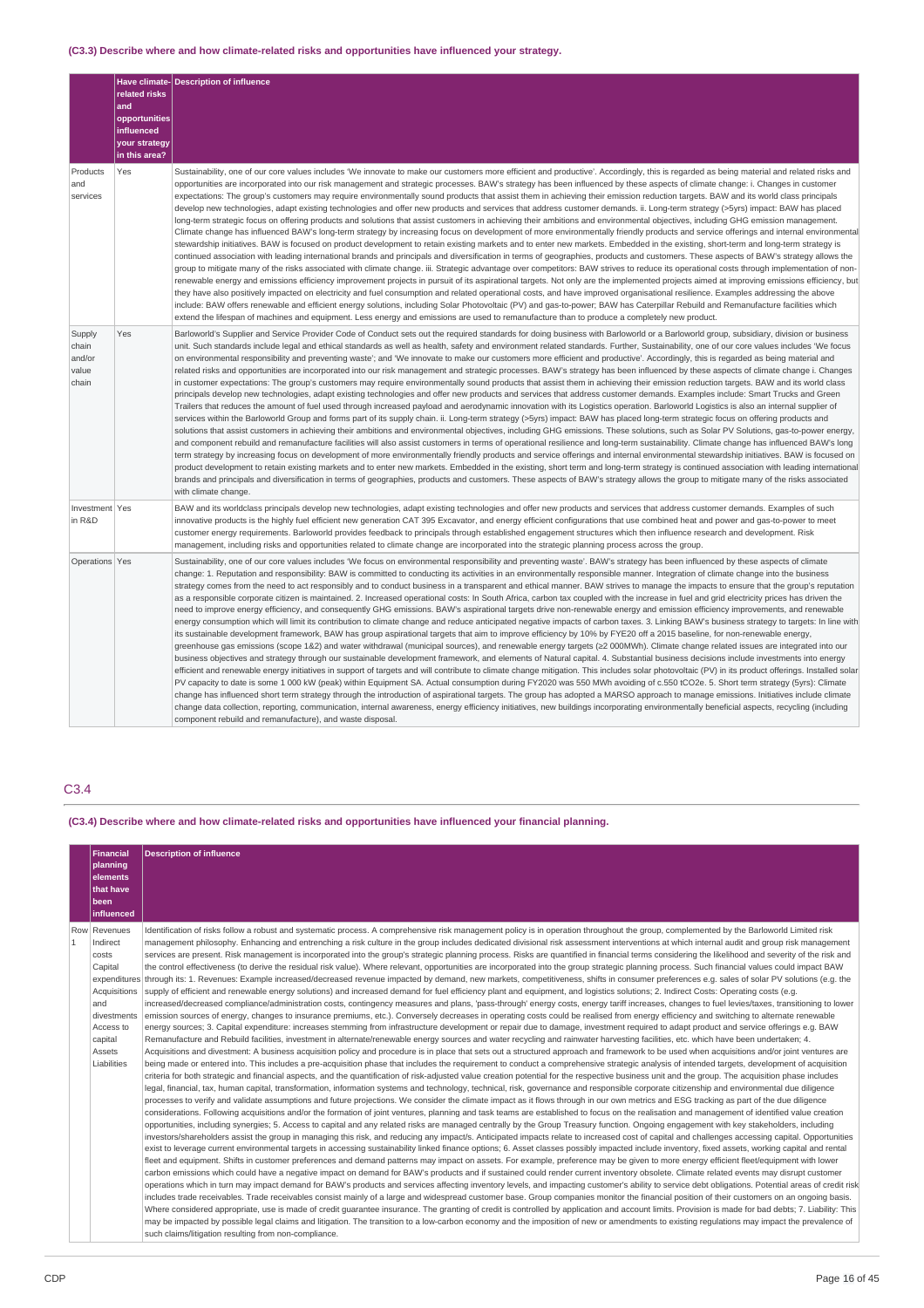# C3.4a

(C3.4a) Provide any additional information on how climate-related risks and opportunities have influenced your strategy and financial planning (optional).

### C4. Targets and performance

# C4.1

**(C4.1) Did you have an emissions target that was active in the reporting year?** Intensity target

### C4.1b

**(C4.1b) Provide details of your emissions intensity target(s) and progress made against those target(s).**

**Target reference number** Int 1 **Year target was set**

2016

**Target coverage** Company-wide

**Scope(s) (or Scope 3 category)** Scope 1+2 (location-based)

**Intensity metric** Metric tons CO2e per unit revenue

**Base year**

2015

**Intensity figure in base year (metric tons CO2e per unit of activity)**

4.26

% of total base year emissions in selected Scope(s) (or Scope 3 category) covered by this intensity figure 100

**Target year** 2020

**Targeted reduction from base year (%)**

10

**Intensity figure in target year (metric tons CO2e per unit of activity) [auto-calculated]**

3.834

**% change anticipated in absolute Scope 1+2 emissions** 10

**% change anticipated in absolute Scope 3 emissions**

**Intensity figure in reporting year (metric tons CO2e per unit of activity)** 3.9

**% of target achieved [auto-calculated]** 84.5070422535211

**Target status in reporting year** Expired

**Is this a science-based target?** No, and we do not anticipate setting one in the next 2 years

**Target ambition** <Not Applicable>

### **Please explain (including target coverage)**

BAW has set aspirational group targets of 10% improvement in non-renewable energy and emissions (scope 1 and 2) intensity by 2020FYE of a 2015 baseline, and is based on a "business as usual" scenario which tracks turnover as a proxy for business activity. The intention is to focus attention and drive commitment to improving energy and emission efficiency with concomitant benefits of positively contributing to the mitigation of climate change and realising cost savings. The targets were applied at an aggregated group level.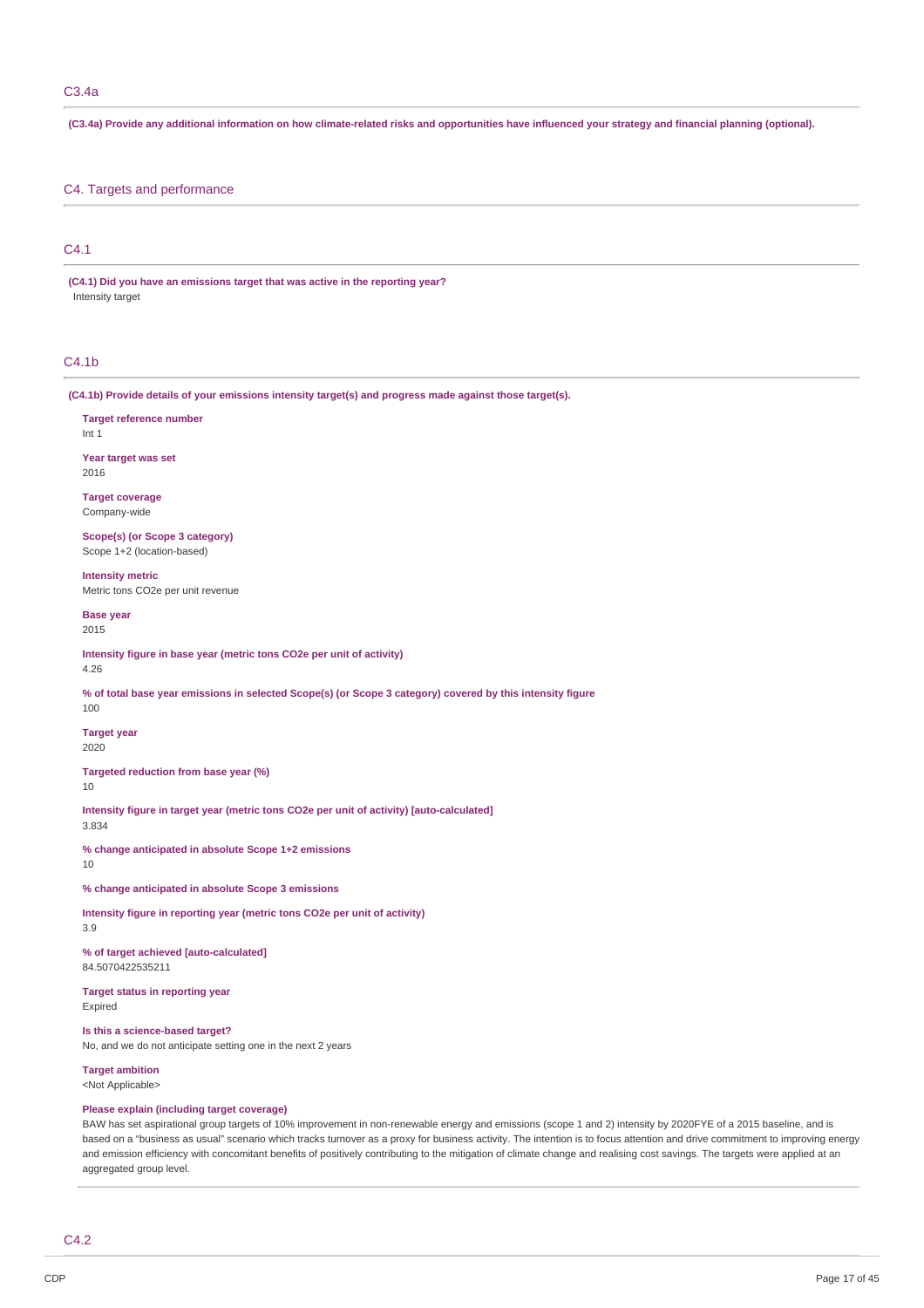**(C4.2) Did you have any other climate-related targets that were active in the reporting year?** Other climate-related target(s)

### C4.2b

**(C4.2b) Provide details of any other climate-related targets, including methane reduction targets.**

**Target reference number** Oth 1

**Year target was set** 2016

**Target coverage** Company-wide

**Target type: absolute or intensity** Absolute

**Target type: category & Metric (target numerator if reporting an intensity target)**

| Renewable fuel consumption | Other, please specify (Megawatt Hours of Solar Energy) |
|----------------------------|--------------------------------------------------------|
|                            |                                                        |

**Target denominator (intensity targets only)** <Not Applicable>

**Base year** 2015

**Figure or percentage in base year**

 $\Omega$ 

**Target year** 2020

**Figure or percentage in target year** 2000

**Figure or percentage in reporting year** 556

**% of target achieved [auto-calculated]** 27.8

**Target status in reporting year** Underway

#### **Is this target part of an emissions target?**

While not included in the emissions targets, the adoption of renewable energy sources impacts on the emissions generated. The renewable energy target is aligned to Barloworld's MARSO ( Measure, Avoid, Reduce and Switch) approach to energy consumption. Once efficiency has been achieved for non-renewable energy consumption, operations should assess the feasibility and practicability of switching from non-renewable to renewable energy sources, which also reduce emissions generated.

**Is this target part of an overarching initiative?** No, it's not part of an overarching initiative

**Please explain (including target coverage)**

The target for renewable energy will reduce emissions . The renewable energy target of 2000 MWh or more per annum is a group level target. The performance against this target is the aggregation of renewable energy consumption. It must be note that a number of solar PV installation have been planned and some completed during FY2020, however the commissioning of such installations have been impacted by lock-down and social distancing measures to curb the spread of the COVID-19 pandemic.

| <b>Target reference number</b><br>Oth <sub>2</sub>                                 |    |
|------------------------------------------------------------------------------------|----|
| Year target was set<br>2016                                                        |    |
| <b>Target coverage</b><br>Company-wide                                             |    |
| Target type: absolute or intensity<br>Intensity                                    |    |
| Target type: category & Metric (target numerator if reporting an intensity target) |    |
| Energy consumption or efficiency                                                   | GJ |
| Target denominator (intensity targets only)<br>unit revenue                        |    |
| <b>Base year</b>                                                                   |    |

2015

**Figure or percentage in base year**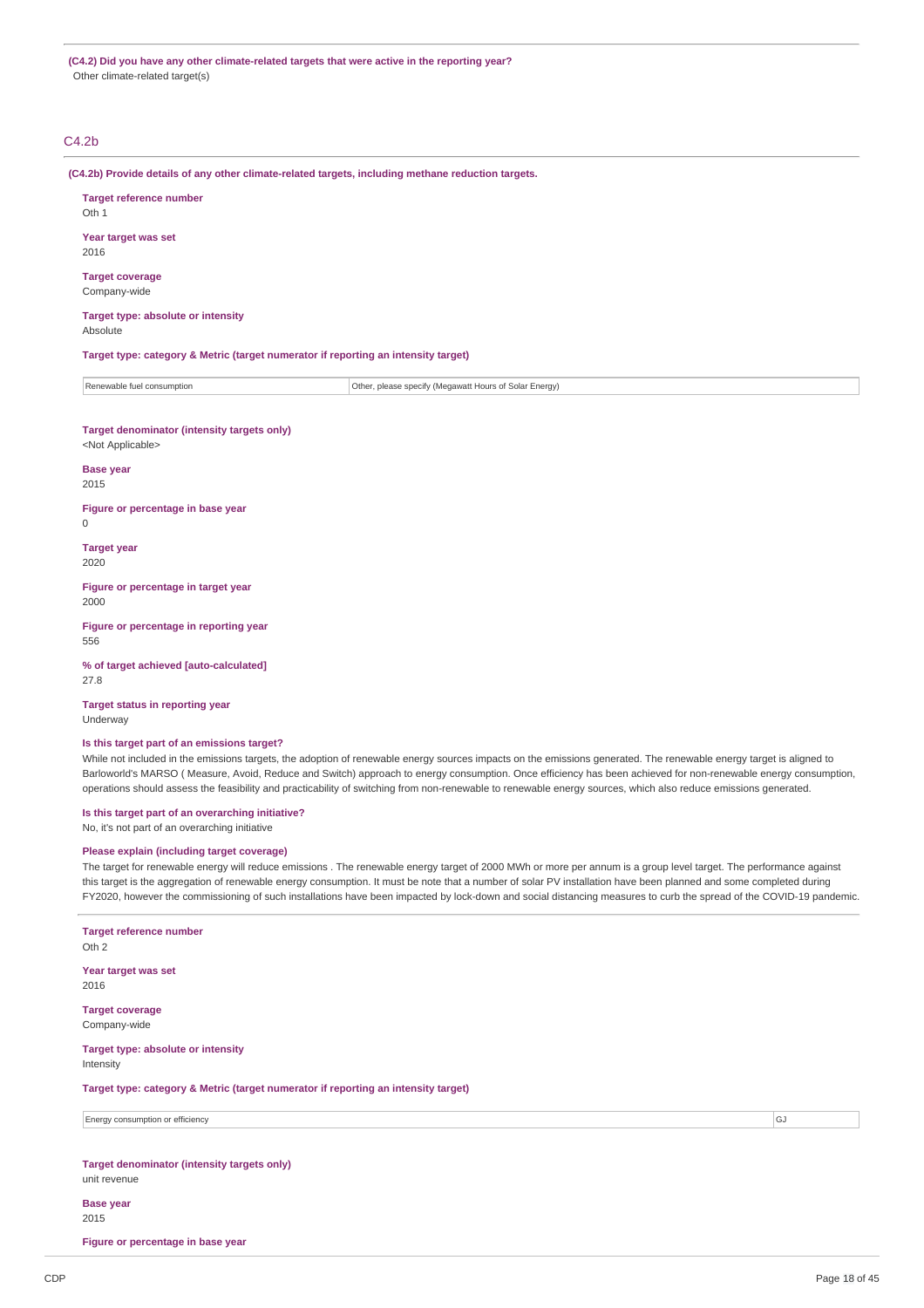#### 48.3

#### **Target year**

2020

**Figure or percentage in target year** 43.4

**Figure or percentage in reporting year** 45.7

**% of target achieved [auto-calculated]** 53.0612244897958

**Target status in reporting year** Underway

### **Is this target part of an emissions target?**

Efficiency of non-renewable energy consumption will reduce emissions generated.

**Is this target part of an overarching initiative?** No, it's not part of an overarching initiative

# **Please explain (including target coverage)**

Improved efficiency of non-renewable energy will positively impact on GHG emissions generated. The target is a group level target.

### C4.3

(C4.3) Did you have emissions reduction initiatives that were active within the reporting year? Note that this can include those in the planning and/or **implementation phases.**

Yes

### C4.3a

(C4.3a) Identify the total number of initiatives at each stage of development, and for those in the implementation stages, the estimated CO2e savings.

|                           | Number of initiatives | Total estimated annual CO2e savings in metric tonnes CO2e (only for rows marked *) |
|---------------------------|-----------------------|------------------------------------------------------------------------------------|
| Under investigation       |                       |                                                                                    |
| To be implemented*        |                       |                                                                                    |
| Implementation commenced* |                       |                                                                                    |
| Implemented*              |                       | 3821.09                                                                            |
| Not to be implemented     |                       |                                                                                    |

# $C4.3<sub>b</sub>$

**(C4.3b) Provide details on the initiatives implemented in the reporting year in the table below.**

### **Initiative category & Initiative type**

Low-carbon energy consumption Solar PV and the constant of the constant of the constant of the consumption Solar PV solar PV and the consumption Solar PV solar PV solar PV and the consumption

**Estimated annual CO2e savings (metric tonnes CO2e)** 550

# **Scope(s)**

Scope 2 (location-based)

**Voluntary/Mandatory**

Voluntary

**Annual monetary savings (unit currency – as specified in C0.4)** 500000

**Investment required (unit currency – as specified in C0.4)** 3600000

#### **Payback period**

4-10 years

**Estimated lifetime of the initiative**

# 6-10 years

**Comment**

Barloworld Equipment Southern Africa; energy savings initiative savings initiatives in equipment Southern Africa included: Continue to drive the switch to renewable energy sources through solar photovoltaic installations. During 2019/20 financial year, BWE southern Africa installed an additional capacity in: Boksburg Remanufacture Centre (BRC) facility of 400kW Kathu 55 kW Bloemfontein 110 kW. The total year to date savings of more than R0.5 million was realised since the initial installation. Reductions were estimated using internal procedures of reporting and verifying data received from both internal and external sources. In total, Equipment southern African has Solar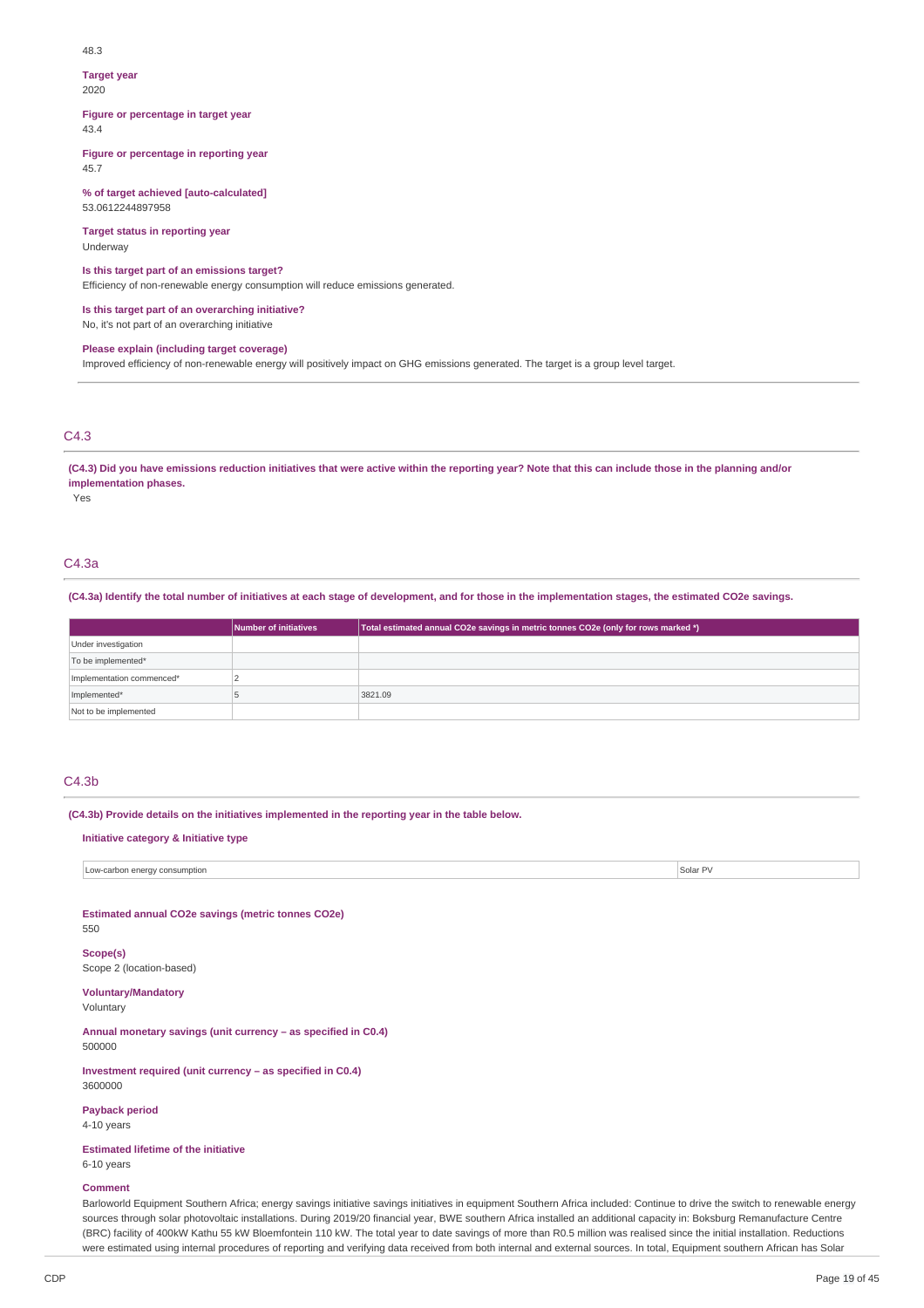PV capacity in excess of 1 000 KW(peak) which could potentially avoid 1 000 MWh of grid electricity and in excess of 1 000 tCO2e annually. Some of the installations will be commissioned during FY2021 due to COVID-19 related delays. Actual generation and consumption during the financial period was some 550 MWh of renewable energy which translated into an avoidance of in excess of 550 tCO2e resulting from grid-electricity and a monetary savings of some R0.5m for the financial period.

#### **Initiative category & Initiative type**

Waste reduction and material circularity Waster reduction with the state of the state reduction and material circularity

### **Estimated annual CO2e savings (metric tonnes CO2e)**

**Scope(s)** Scope 3

### **Voluntary/Mandatory**

Voluntary

**Annual monetary savings (unit currency – as specified in C0.4)** 148600

**Investment required (unit currency – as specified in C0.4)** 2963201

#### **Payback period** 1-3 years

**Estimated lifetime of the initiative**

3-5 years

#### **Comment**

Benefits of Wash-bay service / clean-up: (+- 60% saving in water) Reduction of disposal costs (transportation & disposal). Significant reduction of waste to landfill site. Hazardous sludge from BWE is either recycled, re-used as an alternative fuel resource by a cement manufacturing company or re-directed for Bioremediation. Additional benefits include water efficiency ( recycling of grey water)

#### **Initiative category & Initiative type**

Waste reduction and material circularity Waster reduction

#### **Estimated annual CO2e savings (metric tonnes CO2e)**

# **Scope(s)**

# Scope 3

# **Voluntary/Mandatory**

Please select

**Annual monetary savings (unit currency – as specified in C0.4)** 480000

**Investment required (unit currency – as specified in C0.4)** 50000

**Payback period** <1 year

### **Estimated lifetime of the initiative**

# 21-30 years **Comment**

BWE Bioremediation Projects Benefits of Bio-remediation: • Treated sludge used for composting. • Reduction of disposal costs (transportation and disposal). • Prevention of air pollution during treatment. • Significant reduction of waste to landfill site • Vegetables donated to community 19% reduction of hazardous waste send to landfill in the 2019/20 financial year.

#### **Initiative category & Initiative type**

Transportation **Company fleet vehicle efficiency** 

**Estimated annual CO2e savings (metric tonnes CO2e)** 3215

**Scope(s)**

Scope 1

**Voluntary/Mandatory** Voluntary

**Annual monetary savings (unit currency – as specified in C0.4)** 26256928

**Investment required (unit currency – as specified in C0.4)**

 $\Omega$ 

**Payback period**

1-3 years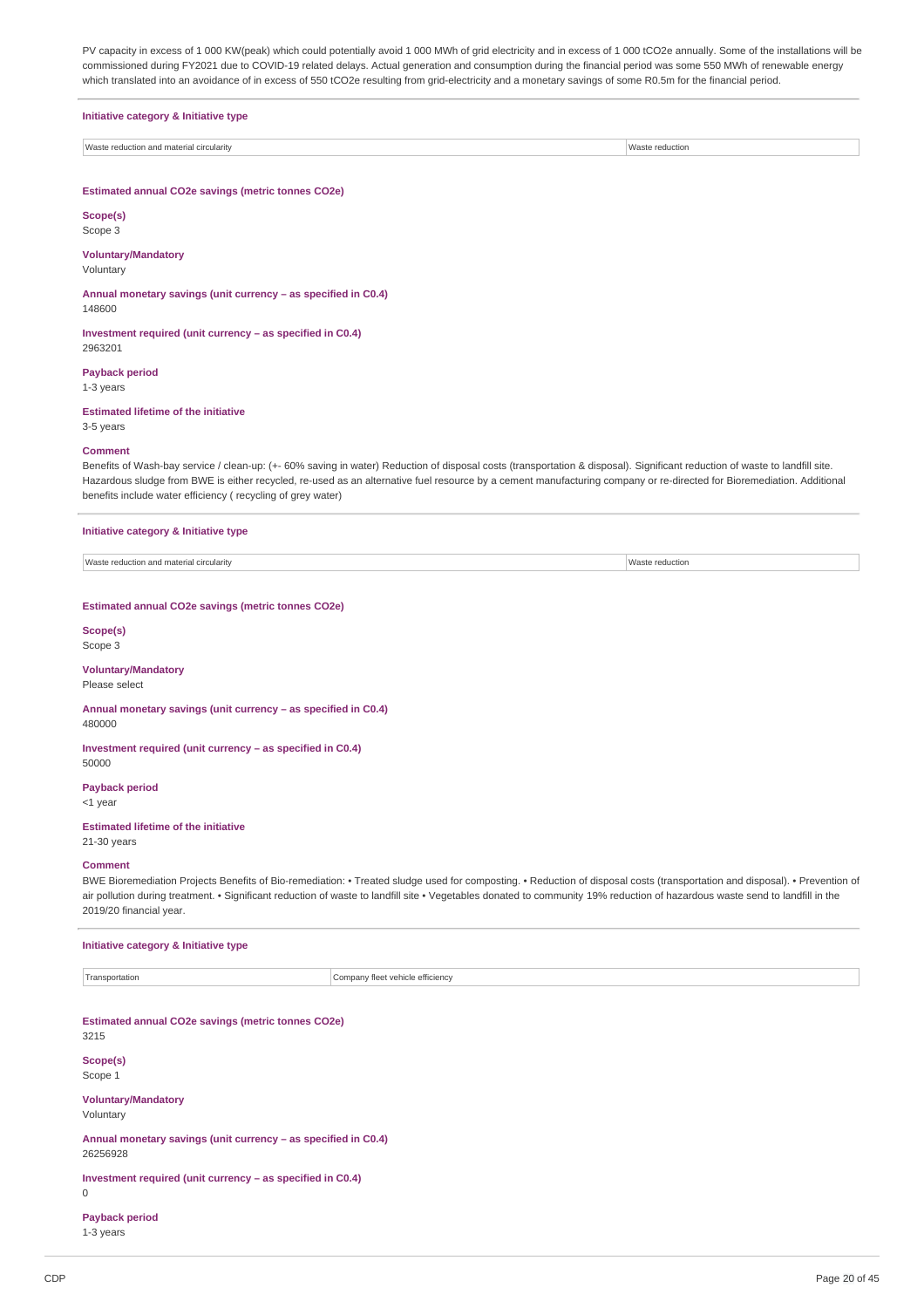**Estimated lifetime of the initiative**

# 6-10 years

**Comment**

PBS Vehicles. Fuel / km travelled savings through abnormal fuel vehicles

### **Initiative category & Initiative type**

Low-carbon energy generation **Other, please specify (In vehicle monitoring system (km travelled and fuel consumption))** 

### **Estimated annual CO2e savings (metric tonnes CO2e)**

**Scope(s)** Scope 1

# **Voluntary/Mandatory**

Please select

**Annual monetary savings (unit currency – as specified in C0.4)**

**Investment required (unit currency – as specified in C0.4)** 12397134

**Payback period** 4-10 years

**Estimated lifetime of the initiative** 6-10 years

#### **Comment**

Other benefits from the same initiative include ( safety, reduction in MVA etc).

**Initiative category & Initiative type**

Energy efficiency in buildings **Other, please specify (Motion sensors - Illovo GBD)** 

### **Estimated annual CO2e savings (metric tonnes CO2e)** 35.68

# **Scope(s)**

Scope 1

#### **Voluntary/Mandatory** Please select

**Annual monetary savings (unit currency – as specified in C0.4)** 67563

**Investment required (unit currency – as specified in C0.4)**

**Payback period** 1-3 years

### **Estimated lifetime of the initiative** 21-30 years

**Comment**

Motion sensors installed at Illovo GBD.

# **Initiative category & Initiative type**

Energy efficiency in buildings Lighting Community of the United States of the United States of Lighting Lighting

**Estimated annual CO2e savings (metric tonnes CO2e)** 20.41

**Scope(s)** Scope 1

**Voluntary/Mandatory**

Please select

**Annual monetary savings (unit currency – as specified in C0.4)** 74148

**Investment required (unit currency – as specified in C0.4)**

**Payback period** 1-3 years

**Estimated lifetime of the initiative** 21-30 years

**Comment**

LED Lighting installed at Nike.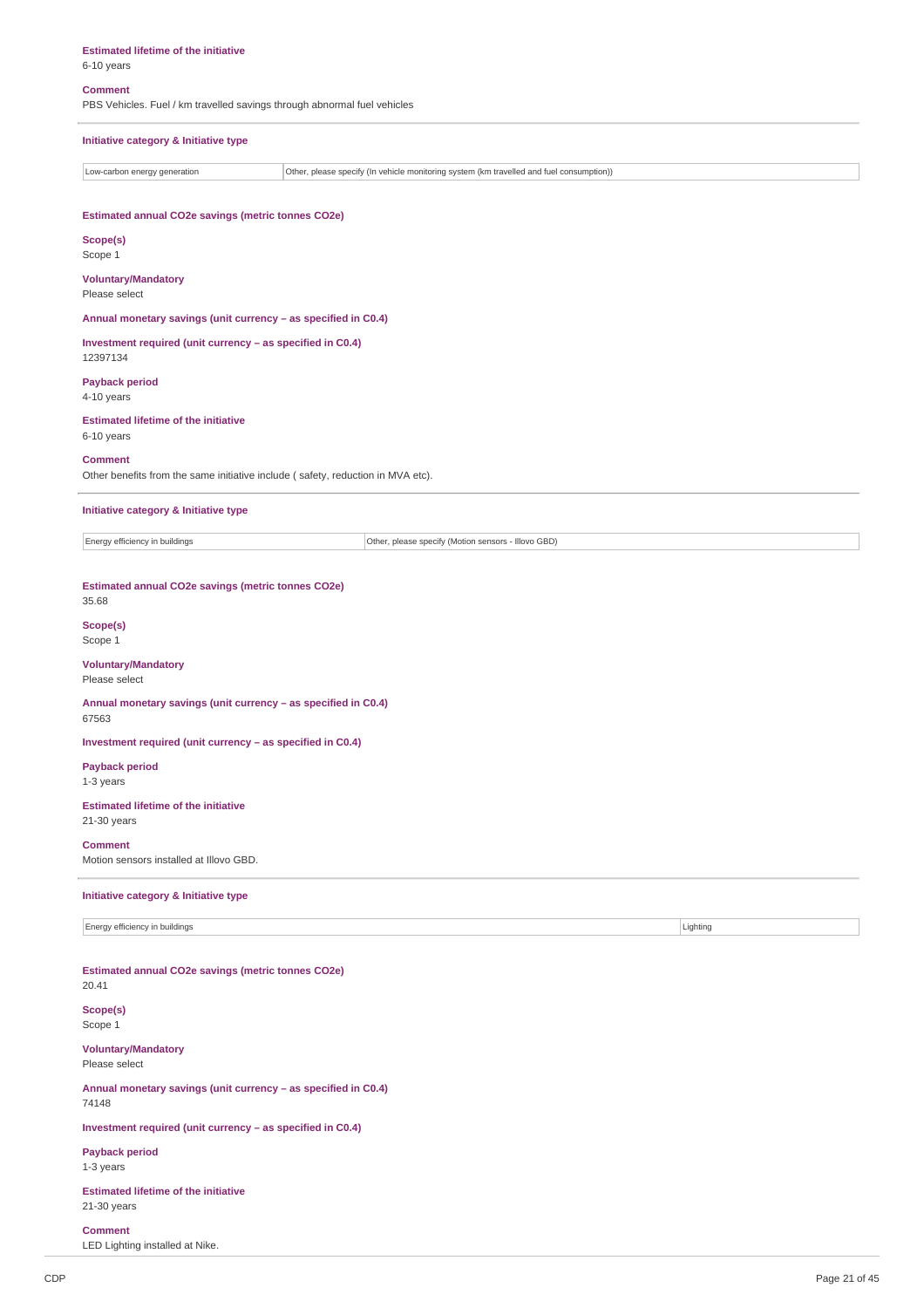### C4.3c

### **(C4.3c) What methods do you use to drive investment in emissions reduction activities?**

| Method                                                                                                                                                                                                                                                                                                                                                                                                                                                                                                                                                                                                                                                                                                                                                                                                                                                                                                                    | <b>Comment</b>                                                                                                                                                                                                                                                                                                                                                                                                                                                                                                                                                                                                                                                                                                                                                                                                                                                                                                                                                                                                                                                                                                                                                                                                      |  |  |
|---------------------------------------------------------------------------------------------------------------------------------------------------------------------------------------------------------------------------------------------------------------------------------------------------------------------------------------------------------------------------------------------------------------------------------------------------------------------------------------------------------------------------------------------------------------------------------------------------------------------------------------------------------------------------------------------------------------------------------------------------------------------------------------------------------------------------------------------------------------------------------------------------------------------------|---------------------------------------------------------------------------------------------------------------------------------------------------------------------------------------------------------------------------------------------------------------------------------------------------------------------------------------------------------------------------------------------------------------------------------------------------------------------------------------------------------------------------------------------------------------------------------------------------------------------------------------------------------------------------------------------------------------------------------------------------------------------------------------------------------------------------------------------------------------------------------------------------------------------------------------------------------------------------------------------------------------------------------------------------------------------------------------------------------------------------------------------------------------------------------------------------------------------|--|--|
| Compliance with<br>regulatory                                                                                                                                                                                                                                                                                                                                                                                                                                                                                                                                                                                                                                                                                                                                                                                                                                                                                             | Compliance drives investment in emission reduction activities. BAW ensures compliance with regulatory requirements/standards and has established processes in support of these. BAW<br>has an aspirational target to improve emissions efficiency and is actively implementing emission reduction projects to reduce the impact of carbon pricing (current and in the future) and<br>requirements/standards related indirect impacts on tariff pricing. BAW was an early signatory to South Africa's Energy Efficiency Accord (EEA) with the South African Department of Minerals and Energy, and<br>subsequently a signatory of the South African National Business Initiative's (NBI) Energy Efficiency Leadership Network's (EELN) Energy Efficiency Pledge. The company also participates<br>in Business Unity South Africa (BUSA)'s Environment committee which assists in keeping the company informed of leading practice, policies and regulatory changes. BAW also engages<br>with legal experts regarding compliance and regulatory related matters. Impacts stemming from regulatory requirements are considered for BAW's operations and considered throughout its<br>value chain.                      |  |  |
| Dedicated budget for<br>Costs of energy efficiency initiatives are incorporated into standard budgets and the on-going cost base of BAW divisions. However, BAW has implemented and is considering<br>energy efficiency<br>implementing a number of energy efficiency projects including renewable energy installations. In FY2020, BAW spent some R6.5m on energy efficiency projects, including HVAC, lighting<br>and management systems. In addition, there have a number of solar installations, some of which have been commissioned and other in progress. An example of such expenditure was the<br>500kW (peak) installation at Barloworld Equipment's Isando campus at a cost of some R6.1m in FY2017. BAW participated in the NBI's Private Sector Energy Efficiency programme which<br>assisted company's identify opportunities for energy efficiency. The cost to BAW for participation was R200 000 (FY16). |                                                                                                                                                                                                                                                                                                                                                                                                                                                                                                                                                                                                                                                                                                                                                                                                                                                                                                                                                                                                                                                                                                                                                                                                                     |  |  |
| Dedicated budget for<br>low-carbon product<br>R&D                                                                                                                                                                                                                                                                                                                                                                                                                                                                                                                                                                                                                                                                                                                                                                                                                                                                         | BAW's divisions and principals are engaged in the development of new products and offerings that reduce emissions. An example is the Solar Photovoltaic offerings. Additionally,<br>Barloworld Logistics partnered with CSIR to design innovative and aerodynamic truck and trailer configurations that result in greater fuel efficiency.                                                                                                                                                                                                                                                                                                                                                                                                                                                                                                                                                                                                                                                                                                                                                                                                                                                                          |  |  |
| Dedicated budget for<br>other emissions<br>reduction activities                                                                                                                                                                                                                                                                                                                                                                                                                                                                                                                                                                                                                                                                                                                                                                                                                                                           | Costs of emission reduction activities are incorporated into standard budgets and on-going cost base of BAW divisions. Currently BAW uses the MARSO approach: Measure, Avoid,<br>Reduce, Switch and, finally, Offset. Dedicated budgets for offsetting, if and when appropriate, are likely to be a consideration. Most divisions are within the MAR processes, with some at<br>the Switch and Offset stages. During FY17 BAW has also implemented a number of emission reduction projects at an actual cost of some R6.1m. In addition, the costs associated with the<br>purchase of carbon offsets were some R0.7m in FY2019.                                                                                                                                                                                                                                                                                                                                                                                                                                                                                                                                                                                     |  |  |
| Employee engagement                                                                                                                                                                                                                                                                                                                                                                                                                                                                                                                                                                                                                                                                                                                                                                                                                                                                                                       | Internal and external communication strategies have been developed. Employee engagement is used as a means to drive behaviour change that will result in greater awareness and<br>energy savings. Specific employees are appointed as sustainability champions in order to communicate and liaise at divisional level, monitor, measure and report usage/emissions.<br>Communication on initiatives and progress, as well as pertinent information is through management meetings, publications, intranet sites, screen savers, posters, exhibitions, email banners<br>and newsletters. Communication initiatives share information on energy consumption/ emissions/ costs by branch or division and legally and appropriately disseminate information on best<br>practice. An aspect of BAW's Integrated Employee Value Model is environmental stewardship. BAW is committed to training and upskilling. BAW has a human resources practice which is<br>constantly engaged in ensuring that it manages, retains and recruits required skills and key talent. 'Sustainability' is a Value in the group's Worldwide Code of Conduct, which is widely<br>communicated and all employees are expected to uphold them. |  |  |
| Financial optimization<br>calculations                                                                                                                                                                                                                                                                                                                                                                                                                                                                                                                                                                                                                                                                                                                                                                                                                                                                                    | Incorporated into feasibility studies and capital vote applications. Financial optimisation drives investment in emission reduction projects as it considers the capital cost of projects against<br>the energy cost savings achieved over the project life. All new property developments incorporate sustainable "green building" principles which incorporate financial considerations. The<br>newly development Automotive and Logistics Head Office is a 5 Star, Green-Star South African certified building and the new Equipment facility in Isando while not certified was built to<br>level 4 standards. Operations have switched to more environmentally friendly practices with improved financial returns such as retrofitted lighting, renewable energy and recycling. As a<br>Logistics division business offering, operational efficiency is linked to network optimisation which in turn results in increased revenue and reduced costs.                                                                                                                                                                                                                                                            |  |  |
| Internal price on<br>carbon                                                                                                                                                                                                                                                                                                                                                                                                                                                                                                                                                                                                                                                                                                                                                                                                                                                                                               | The cost of carbon is used in the decision-making process for emission reduction initiatives. The proposed carbon tax in South Africa is considered when evaluating the feasibility of various<br>emission reduction projects, including renewable energy such as solar photovoltaic installations. The basic drivers to improve efficiencies for energy consumption and carbon emissions<br>include increasing energy costs and the introduction of carbon pricing including carbon tax.                                                                                                                                                                                                                                                                                                                                                                                                                                                                                                                                                                                                                                                                                                                           |  |  |
| Internal<br>incentives/recognition<br>programs                                                                                                                                                                                                                                                                                                                                                                                                                                                                                                                                                                                                                                                                                                                                                                                                                                                                            | Relevant and appropriate group, division, team and individual aligned key performance indicators, scorecards and awards are used to drive investment in improving efficiency in energy<br>and greenhouse gas emission reduction activities.                                                                                                                                                                                                                                                                                                                                                                                                                                                                                                                                                                                                                                                                                                                                                                                                                                                                                                                                                                         |  |  |
| Other (Aspirational<br>efficiency improvement<br>targets)                                                                                                                                                                                                                                                                                                                                                                                                                                                                                                                                                                                                                                                                                                                                                                                                                                                                 | BAW has set aspirational group targets of 10% efficiency improvement in non-renewable energy and greenhouse gas emissions (scope 1 and 2) by 2020FYE against a business as usual<br>scenario (2015 baseline year), and a renewable energy target of 2 000 MWh or more per annum. While some of our operations have reduced their non-renewable energy intensity against<br>the prior year, our overall group target is to the end of FY2020 and progress against the targets will continue to be monitored and reported on. Targets play a major role in focusing our<br>efforts on energy efficiency with significant benefits for the organisation. Functional responsibilities are managed through a group-wide, integrated performance scorecard system which<br>includes defined climate change related objectives.                                                                                                                                                                                                                                                                                                                                                                                            |  |  |
| Partnering with<br>governments on<br>technology<br>development                                                                                                                                                                                                                                                                                                                                                                                                                                                                                                                                                                                                                                                                                                                                                                                                                                                            | SA government is involved in bringing about a 'green economy'. BAW is a signatory of the Energy Efficiency Leadership Network's Energy Efficiency Pledge, together with the Department<br>of Energy. BAW also contributes where possible to assist with the development of new technologies, including related policy development. For example, in 2009 Logistics working with a<br>local science and research institute designed a more energy efficient and ergonomic vehicle which can carry a higher payload and be streamlined enough in its design to reduce the fuel<br>consumption and ultimately emissions. Approximate reduction in fuel consumption is 11% per trip, Johannesburg to Durban.                                                                                                                                                                                                                                                                                                                                                                                                                                                                                                             |  |  |
| Marginal abatement<br>cost curve                                                                                                                                                                                                                                                                                                                                                                                                                                                                                                                                                                                                                                                                                                                                                                                                                                                                                          | BAW does consider the least cost option in terms of reducing emissions. However, it is not only about least cost, but also about operational requirements. Other factors, apart from cost, are<br>considered in the business case when considering investment in emission reduction projects. Emissions trading, credits and/or offsets could reduce the group's or group companies' overall<br>cost of compliance with emission constraints by taking advantage of differences in marginal abatement costs across different emission sources. For example, Avis Budget purchases<br>carbon offsets for its internal carbon emissions. It could drive investment in emission reduction projects. This is dependent on the state of the carbon market and the success of market<br>mechanisms created.                                                                                                                                                                                                                                                                                                                                                                                                               |  |  |

# C4.5

(C4.5) Do you classify any of your existing goods and/or services as low-carbon products or do they enable a third party to avoid GHG emissions? Yes

### C4.5a

(C4.5a) Provide details of your products and/or services that you classify as low-carbon products or that enable a third party to avoid GHG emissions.

### **Level of aggregation**

Product

### **Description of product/Group of products**

The division operates 83 Smart (Performance Based Standards) trucks which is some 30% of the units in South Africa. The new Smart trucks have greater stability at highway speed, improved manoeuvrability, can carry higher loads while decreasing the hazard potential and use on-board instrumentation to measure loading and detect road-related risks. They are safer and more economical to own and operate. These trucks are designed using sophisticated computer software which uses simulations to improve the vehicle's response to a range of situations and emergencies that can occur on the road. The current fleet of Barloworld Transport Smart Trucks generate on average 31% less road damage per ton of payload transported and have seen fuel savings as high as 25% per ton of payload transported. Over the reporting period, the following was achieved: Trips saved: 9 002 Estimated kilometres saved: in excess of 3 000 000 kms Estimated reduction in Diesel consumption: 1.5 Million Litres Estimated emissions saved: in excess of 4 200 tCO2e Barloworld Transport are breaking new ground for a generation of Smart Trucks with innovative features that will improve the overall performance of the transport industry while ensuring safety and efficiency standards are continually improved. The design of the vehicle will focus on performance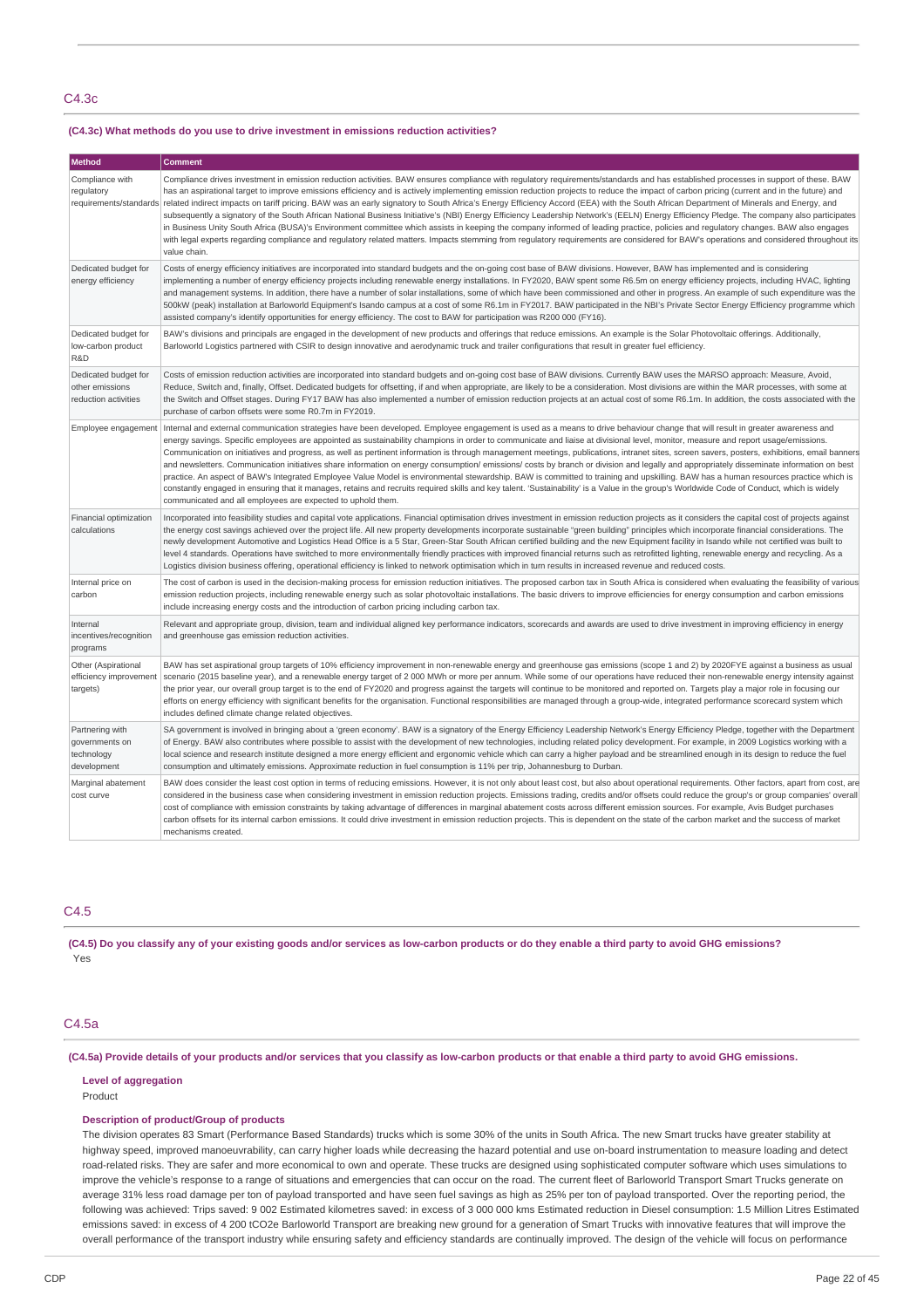aspects rather than the conventional dimensional restrictions governed by the Standard National Road Traffic Act (NRTA). The new Smart trucks have greater stability at highway speed, improved manoeuvrability, can carry higher loads while decreasing the hazard potential and use on-board instrumentation to measure loading and detect road-related risks. They are safer and more economical to own and operate. These trucks are designed using sophisticated computer software which uses simulations to improve the vehicle's response to a range of situations and emergencies that can occur on the road. The current fleet of Barloworld Transport Smart Trucks generate on average 31% less road damage per ton of payload transported and have seen fuel savings as high as 25% per ton of payload transported. By operating Smart Trucks compared to standard vehicles they have moved 32% more payload by doing 10 231 (6.2%) less trips than FY2019

#### **Are these low-carbon product(s) or do they enable avoided emissions?**

Avoided emissions

**Taxonomy, project or methodology used to classify product(s) as low-carbon or to calculate avoided emissions** Other, please specify (Performance Based Standards)

**% revenue from low carbon product(s) in the reporting year**

**% of total portfolio value** <Not Applicable>

**Asset classes/ product types** <Not Applicable>

**Comment**

#### **Level of aggregation** Group of products

#### **Description of product/Group of products**

We focus on ensuring optimal and efficient use of the products we sell, rent and lease, including extending their operating lifecycle or providing multiple lifecycles. Such practices contribute towards more efficient energy and materials consumption, reduce emissions and also reduce waste to landfill. For example, our Caterpillar Rebuild and Remanufacture facilities in South Africa and Russia extend the lifespan of machines and equipment. A relatively high percentage of Caterpillar components are rebuilt. In 2020, some 79% (2019: 84%) of total component sales in Equipment southern Africa related to remanufactured and rebuilt components, of which 58% (2019: 66%) related to Barloworld Equipment remanufactured parts and 42% (2019: 34%) related to Caterpillar remanufactured parts. Similarly, in Equipment Russia, some 11% (2019: 9%) of total component sales related to remanufactured and rebuilt components, of which all (2019: 62%) related to Barloworld Equipment remanufactured parts. Additionally, within the Equipment Mongolia, remanufactured and rebuilt parts constitute 99% of total parts sales, of which 21% related to Barloworld remanufactured parts and 79% to Caterpillar remanufactured and rebuilt parts. Less energy is used to remanufacture than to produce a completely new product and the process also generates less emissions and water consumption. Generally, these efficiencies contribute to the competitiveness of rebuilt components while having a lower impact on the environment and finite resources. Due to the nature of our business, we do not generate significant volumes of waste. Tyres and oil filters constitute the majority of our solid waste, while our liquid waste primarily consists of used lubricants. Our aspirational group target is for 100% of our waste to be disposed of through formal waste management service providers. Our waste management systems currently monitor waste by type, volume, disposal method and destination. We aim to continuously evolve and improve these systems.

#### **Are these low-carbon product(s) or do they enable avoided emissions?**

Avoided emissions

**Taxonomy, project or methodology used to classify product(s) as low-carbon or to calculate avoided emissions** Other, please specify (Component Remanufacture and Rebuild)

#### **% revenue from low carbon product(s) in the reporting year**

**% of total portfolio value** <Not Applicable>

**Asset classes/ product types** <Not Applicable>

**Comment**

# **Level of aggregation**

Group of products

# **Description of product/Group of products**

Barloworld Power offers high efficiency technology gas generators which can utilise natural gas, biogas (landfill and sewerage) or coal bed methane. Together with these solutions, Combined Heat and Power (CHP) technology can be incorporated to offer even higher energy efficiency, where the heat generated can be utilised further for heating or cooling requirements by incorporating heat exchangers or chillers into the overall solutions. This investment assists customers' transition to a lower-carbon economy.

### **Are these low-carbon product(s) or do they enable avoided emissions?**

Avoided emissions

#### **Taxonomy, project or methodology used to classify product(s) as low-carbon or to calculate avoided emissions** Please select

**% revenue from low carbon product(s) in the reporting year**

**% of total portfolio value** <Not Applicable>

### **Asset classes/ product types**

<Not Applicable>

### **Comment**

The Bronkhorspruit Biogas Power Plant is an independent power producer (IPP) being developed by Bio2Watt, which has a contract for the purchase of waste from Beefcor, a cattle feedlot in Boschkop, Bronkhorstspruit. Approximately 40 000 tonnes per annum of cattle manure will be the primary waste-stream feeding two anaerobic digesters that will produce the biogas for a combined heat and power application using Cat internal combustion gas generator sets. The project has attracted significant cofunding from the Industrial Development Corporation and other foreign and domestic investors. An industrial manufacturer in Pretoria will be the end-user of the electricity via a power purchasing agreement (PPA). Given South Africa's power crisis, engine-based technology for power plants has been selected with various fuel gas applications for export to the national grid as part of renewable and clean energy alternatives. Barloworld Power will supply four 1MW Cat CG170-12 generator sets to be sourced from Caterpillar Energy Solutions in Mannheim, as well as site supervision for the relevant scoping and commissioning. This contract was finalised after 18 months of focused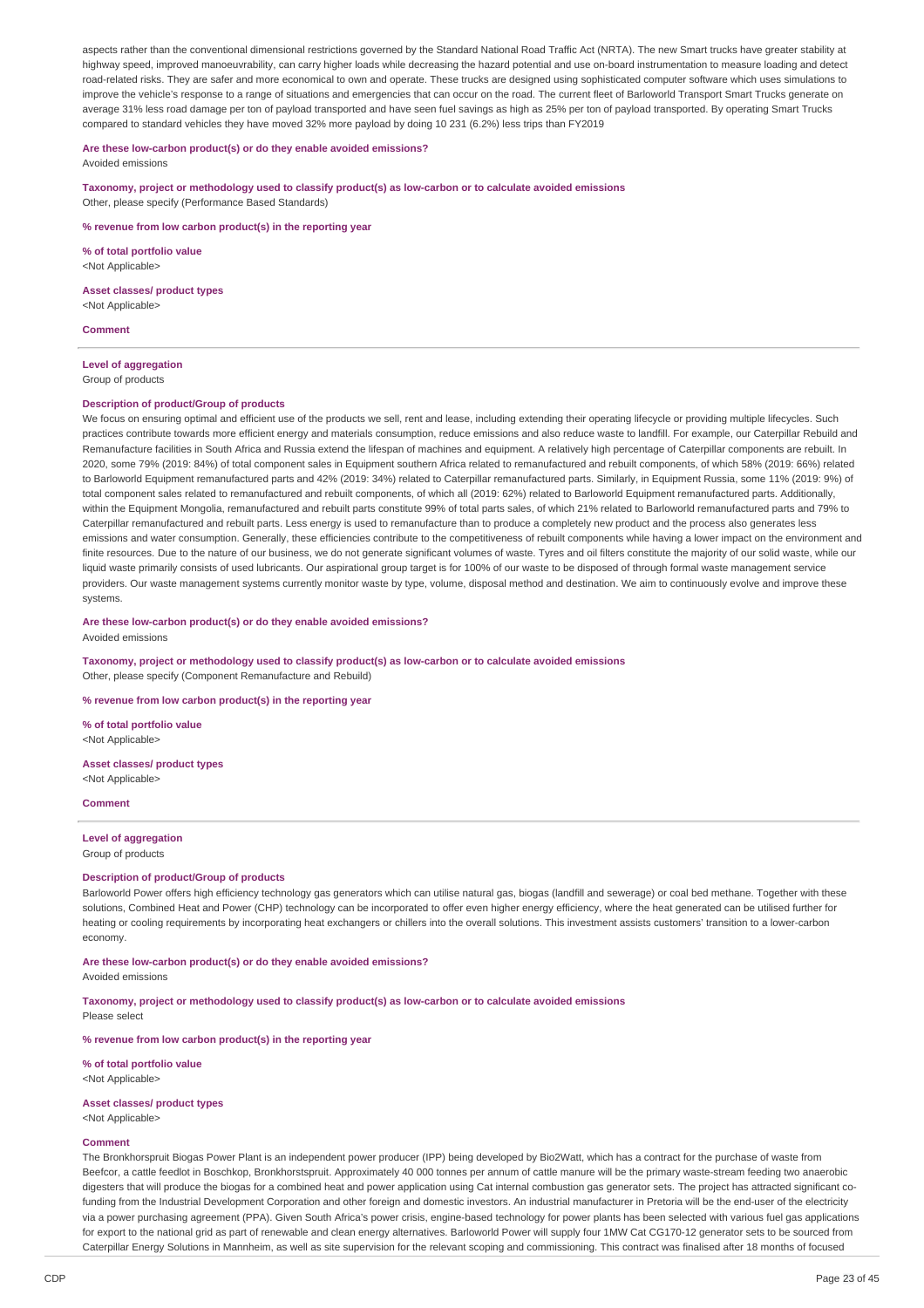#### **Level of aggregation** Group of products

#### **Description of product/Group of products**

Barloworld Power offers renewable energy solutions through Solar PV.

**% revenue from low carbon product(s) in the reporting year**

**Are these low-carbon product(s) or do they enable avoided emissions?** Avoided emissions

**Taxonomy, project or methodology used to classify product(s) as low-carbon or to calculate avoided emissions**

# **% of total portfolio value**

<Not Applicable>

#### **Asset classes/ product types**

<Not Applicable>

Please select

### **Comment**

Energy efficient vehicles, low emission plants and equipment, best supply chain-management, responsible waste management and water conservation are just a few of the processes integral to Barloworld's operations – and sustainability is core to all of them. This commitment to environmental sustainability was proven when Barloworld recently launched a high performance photovoltaic (PV) solar energy solution at its Barloworld Equipment premises in Isando. This solution is anticipated to reduce Barloworld's impact on the environment, and improve the group's efficiency and consumption patterns. A 300 kWp rooftop solar panel installation was fitted on the roof of the Barloworld Equipment building in Isando. The installation will produce 47 237kWh of renewable power per month, providing an estimated R793 590 saving on the energy bill annually. It will also reduce carbon emissions by 594 tonnes, every year.

#### **Level of aggregation**

Product

#### **Description of product/Group of products**

Limited electric vehicles on Avis Luxury Fleet (BMW i8, i3).

**Are these low-carbon product(s) or do they enable avoided emissions?**

Low-carbon product and avoided emissions

**Taxonomy, project or methodology used to classify product(s) as low-carbon or to calculate avoided emissions** Please select

#### **% revenue from low carbon product(s) in the reporting year**

**% of total portfolio value** <Not Applicable>

#### **Asset classes/ product types**

<Not Applicable>

#### **Comment**

BMW i8 eDrive Coupé available on Avis Rental Fleet: The beautifully designed BMW i8 looks and drives like a sports car but boasts low fuel consumption and emissions allowing you an extraordinary, yet responsible, driving experience.

### **Level of aggregation**

Group of products

#### **Description of product/Group of products**

We operate 5 Green Trailers which are superlink-tautliner trailer combinations that significantly reduces the amount of fuel it uses through aerodynamic innovation. A research exercise conducted on the N3 between Johannesburg and Durban showed that when the Green Trailer travelled at a constant speed of between 70 and 80 km/h almost 11% of fuel was saved. This translates into a reduction of some 80 tons of carbon dioxide emissions over a twelve-month period.

#### **Are these low-carbon product(s) or do they enable avoided emissions?**

Low-carbon product

**Taxonomy, project or methodology used to classify product(s) as low-carbon or to calculate avoided emissions** Please select

# **% revenue from low carbon product(s) in the reporting year**

**% of total portfolio value** <Not Applicable>

### **Asset classes/ product types**

<Not Applicable>

#### **Comment**

Our patented Volumax Trailers provide us with 72-pallet tautliners with configurable stacking and racking mechanisms improve loading and unloading, packing and transportation efficiencies across industries and products. Two products traditionally requiring different packing configurations and therefore two vehicles and trips, can now be accommodated on one trailer completing one trip.

#### **Level of aggregation**

Company-wide

#### **Description of product/Group of products**

Fuel consumption: For a company travelling approximately 82 million kms during this financial year it is essential that the utmost importance is given to fuel consumption. This incorporates a number of core processes within the business : Selection, induction and training of drivers – we have a stringent application and induction programme through our accredited Barloworld Training Centre and of the licenced truck drivers who apply to us for positions, 92% - 94% do not meet our minimum requirements.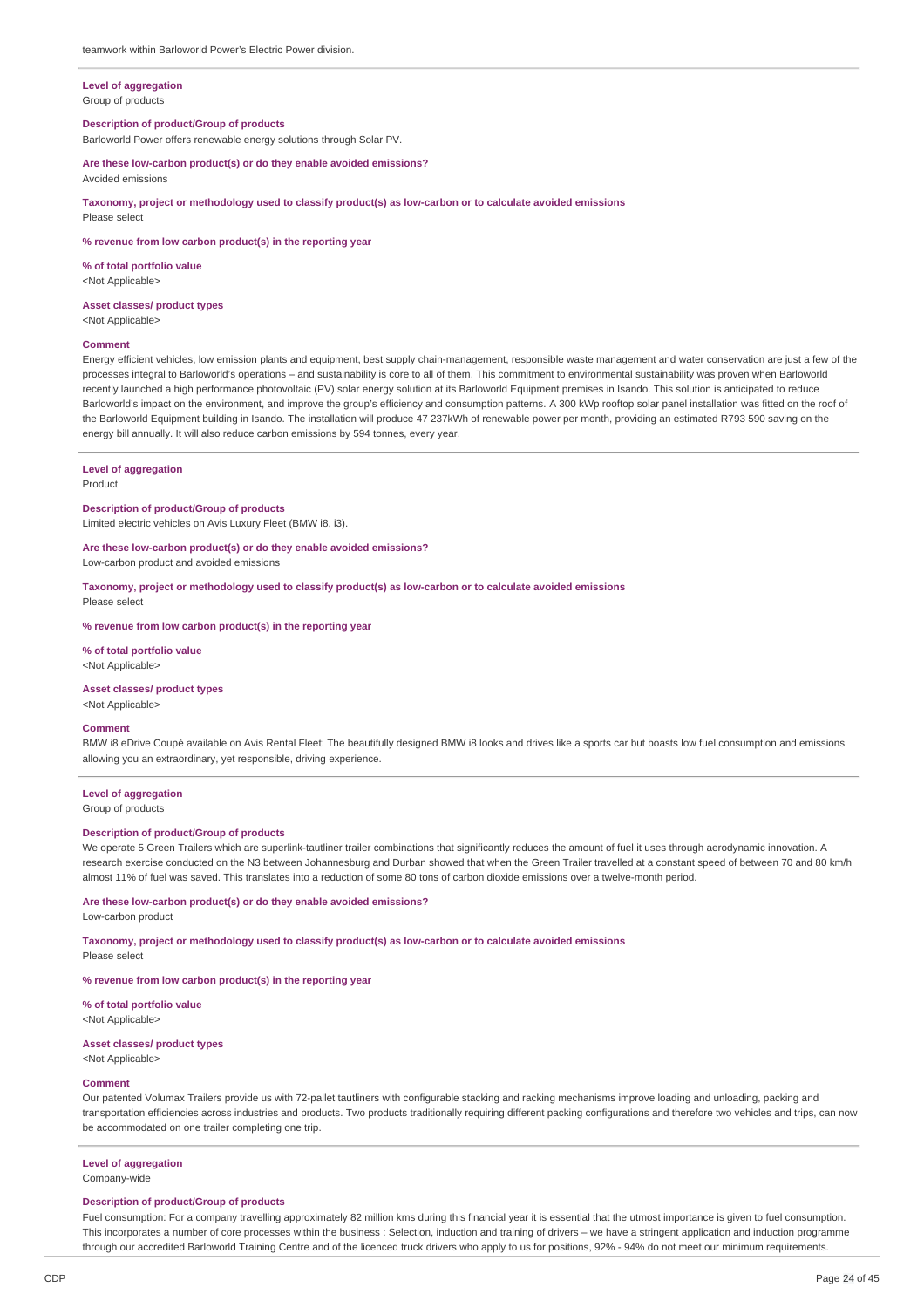Ongoing real time monitoring and training of drivers to develop proactive and defensive drivers, who are measured on defensive driving techniques and benchmarked fuel consumptions. We continually recognise safe driving together with economical driving and are busy developing our in-house SHEQ 360 programme. Our Fuel Management team with input from our MAX system produce real time, weekly and monthly fuel consumption data which is used to optimise routes, driver behaviour, vehicle specification choices. Our fleet of vehicles are further tracked through our on-line fleet exchange programme which tracks the total cost of ownership of each vehicle through its life within Barloworld Transport. This enables our Fleet Management team to optimise vehicle usage considering operational requirements across our business, as well as timing and accurate specification when replacing vehicles

### **Are these low-carbon product(s) or do they enable avoided emissions?**

Avoided emissions

**Taxonomy, project or methodology used to classify product(s) as low-carbon or to calculate avoided emissions** Please select

**% revenue from low carbon product(s) in the reporting year**

**% of total portfolio value** <Not Applicable>

**Asset classes/ product types**

<Not Applicable>

**Comment**

**Level of aggregation** Product

#### **Description of product/Group of products**

The Barloworld Transport Group has been fully certified by the Road Transport Management System (RTMS). RTMS is an industry-led, voluntary self-regulation scheme that encourages all stakeholders in the road logistics value chain to implement strategies that protect the road network, improve road safety and increase productivity in the transport industry. By setting voluntary regulation standards for the heavy vehicle industry, RTMS has: Reduced vehicle overloading Prevented road damage Enhanced the safety of heavy vehicles on our roads Promoted truck drivers' health through wellness initiatives Improved efficiencies in various industry supply chains Promoted a road safety mind-set within road transport companies A further benefit of RTMS certification is that it allows us to participate in the Smart Truck demonstration project. Smart Trucks are designed on performance characteristics and not on prescriptive limits as per the current road traffic act. Smart trucks provide improved stability, reduce the number of vehicle trips, require fewer trucks on the road, improve transport productivity, reduce carbon emissions and significantly reduce road wear. These vehicles are typically longer and carry heavier loads than other trucks (however, still within the allowable axle mass limits), and may therefore be limited to travelling on dedicated approved routes. The underlying Performance Based Standards on which these trucks are based allows vehicle designers to use the latest innovative design techniques

#### **Are these low-carbon product(s) or do they enable avoided emissions?**

Low-carbon product and avoided emissions

**Taxonomy, project or methodology used to classify product(s) as low-carbon or to calculate avoided emissions**

Please select

**% revenue from low carbon product(s) in the reporting year**

**% of total portfolio value** <Not Applicable>

**Asset classes/ product types** <Not Applicable>

#### **Comment**

**Level of aggregation** Product

**Description of product/Group of products** Reducing engine capacity of vehicles (Switching from 2.4l engine capacity vehicles to 1.0l engine capacity)

**Are these low-carbon product(s) or do they enable avoided emissions?** Low-carbon product and avoided emissions

**Taxonomy, project or methodology used to classify product(s) as low-carbon or to calculate avoided emissions** Please select

**% revenue from low carbon product(s) in the reporting year**

**% of total portfolio value** <Not Applicable>

#### **Asset classes/ product types** <Not Applicable>

### **Comment**

#### **Level of aggregation** Product

**Description of product/Group of products**

Car rental introduced Avis Safe Drive, a downloadable app to track and monitor driver behaviour. Customers are rewarded for good driving and rewards are determined by drivers' behaviour.

**Are these low-carbon product(s) or do they enable avoided emissions?**

Avoided emissions

**Taxonomy, project or methodology used to classify product(s) as low-carbon or to calculate avoided emissions** Please select

**% revenue from low carbon product(s) in the reporting year**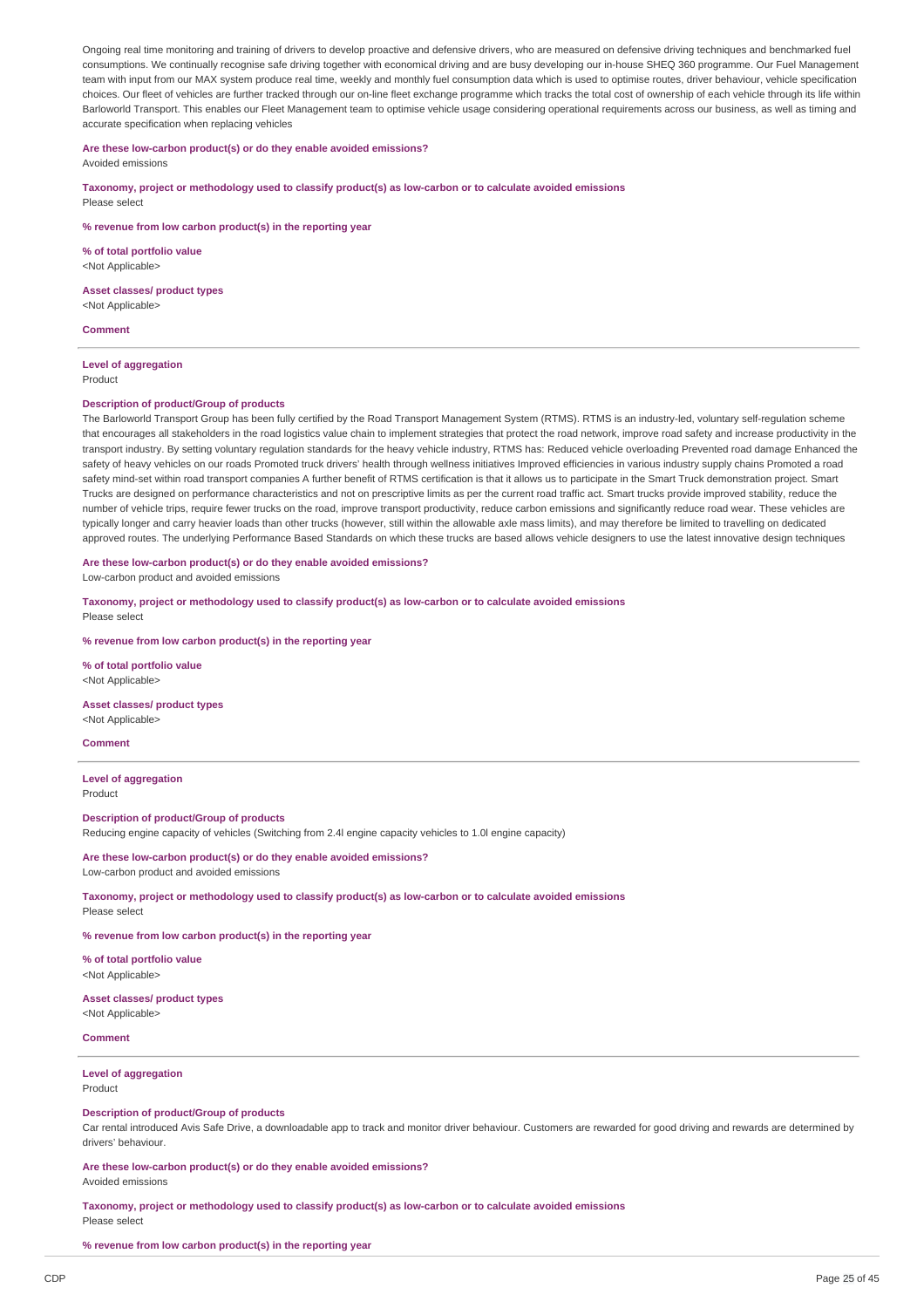**Asset classes/ product types** <Not Applicable>

#### **Comment**

### C5. Emissions methodology

# C5.1

**(C5.1) Provide your base year and base year emissions (Scopes 1 and 2).**

#### **Scope 1**

**Base year start** October 1 2014

**Base year end** September 30 2015

#### **Base year emissions (metric tons CO2e)**

178625

### **Comment**

Used as the base for the intensity calculation. Restated for discontinued operations at FYE2020.

### **Scope 2 (location-based)**

**Base year start** October 1 2014

# **Base year end**

September 30 2015

**Base year emissions (metric tons CO2e)** 72337

### **Comment**

Used as the base for the intensity calculation. Restated for discontinued operations at FYE2020.

### **Scope 2 (market-based)**

**Base year start**

### **Base year end**

**Base year emissions (metric tons CO2e)**

#### **Comment**

# C5.2

(C5.2) Select the name of the standard, protocol, or methodology you have used to collect activity data and calculate emissions. The Greenhouse Gas Protocol: A Corporate Accounting and Reporting Standard (Revised Edition)

### C6. Emissions data

### C6.1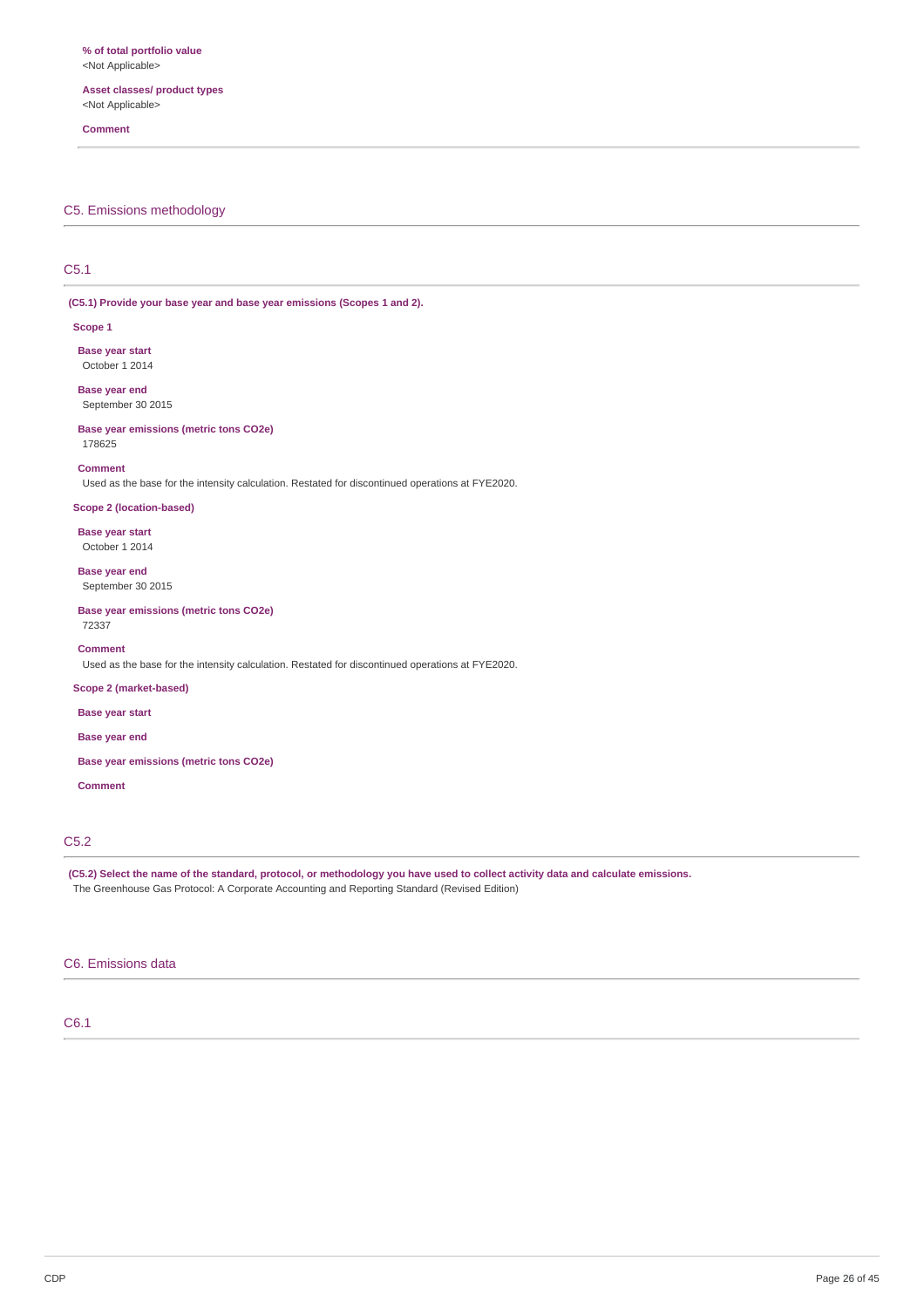### **(C6.1) What were your organization's gross global Scope 1 emissions in metric tons CO2e?**

### **Reporting year**

**Gross global Scope 1 emissions (metric tons CO2e)** 144906

**Start date** October 1 2019

**End date** September 30 2020

**Comment**

Continuing operations.

### **Past year 1**

**Gross global Scope 1 emissions (metric tons CO2e)** 181717

**Start date** October 1 2018

**End date** September 30 2019

### **Comment**

Continuing operations. Restated at FYE2020 for discontinued operations. Target baseline (FYE2015) adjusted accordingly.

### **Past year 2**

**Gross global Scope 1 emissions (metric tons CO2e)**

186754 **Start date**

October 1 2017

**End date** September 30 2018

#### **Comment**

Continuing operations. Restated at FYE2020 for discontinued operations. Target baseline (FYE2015) adjusted accordingly.

# C6.2

**(C6.2) Describe your organization's approach to reporting Scope 2 emissions.**

#### **Row 1**

**Scope 2, location-based**

We are reporting a Scope 2, location-based figure

### **Scope 2, market-based**

We have no operations where we are able to access electricity supplier emission factors or residual emissions factors and are unable to report a Scope 2, market-based figure

#### **Comment**

C6.3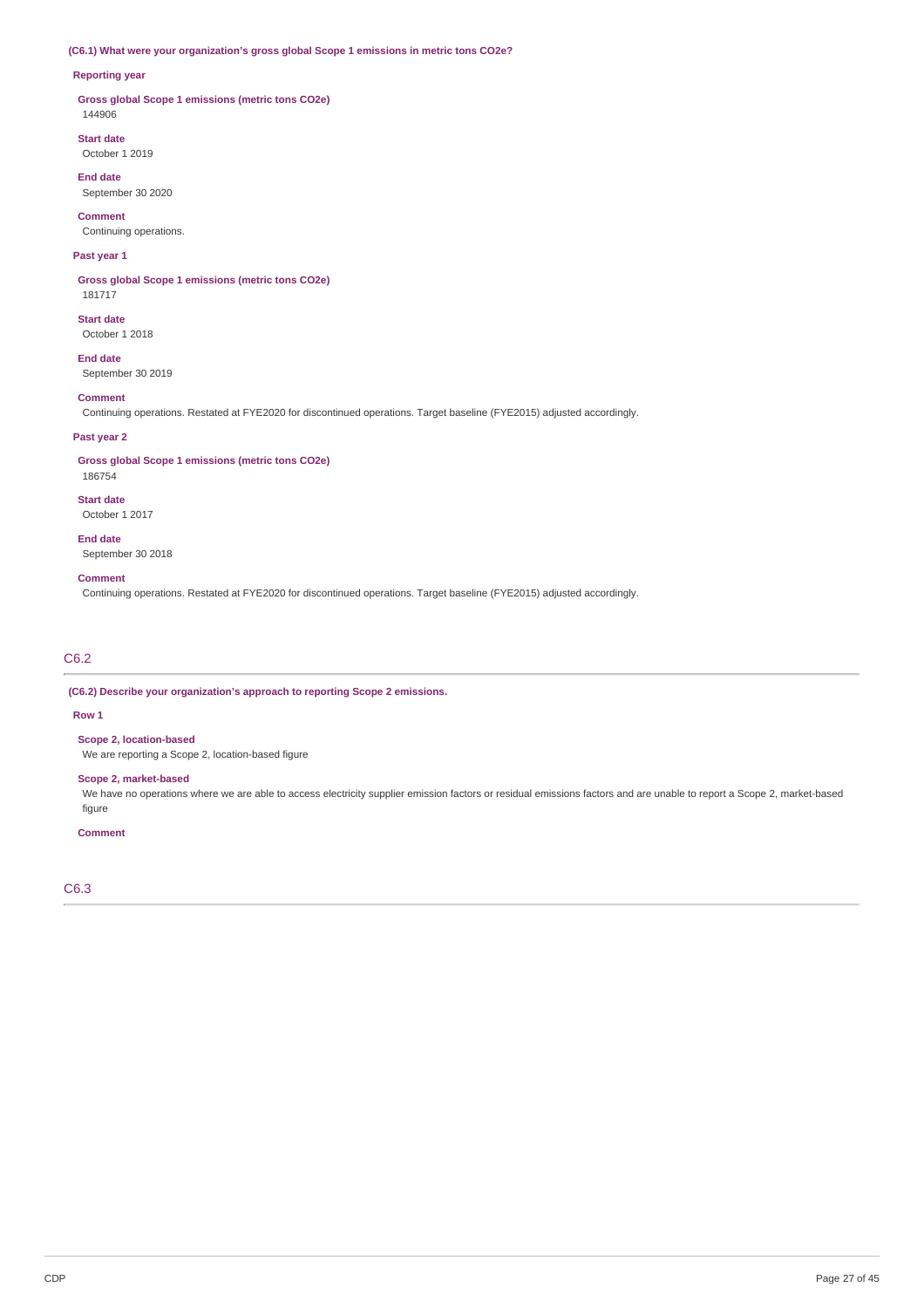#### **(C6.3) What were your organization's gross global Scope 2 emissions in metric tons CO2e?**

#### **Reporting year**

**Scope 2, location-based** 48640

**Scope 2, market-based (if applicable)** <Not Applicable>

**Start date** October 1 2019

**End date**

September 30 2020

#### **Comment**

Continuing operations. Restated at FYE2020 for discontinued operations. Target baseline (FYE2015) adjusted accordingly.

### **Past year 1**

**Scope 2, location-based** 64164

**Scope 2, market-based (if applicable)** <Not Applicable>

**Start date**

October 1 2018

# **End date**

September 30 2019

# **Comment**

Continuing operations. Restated at FYE2020 for discontinued operations. Target baseline (FYE2015) adjusted accordingly.

#### **Past year 2**

**Scope 2, location-based** 70895

**Scope 2, market-based (if applicable)**

<Not Applicable>

### **Start date**

October 1 2017

**End date** September 30 2018

#### **Comment**

Continuing operations. Restated at FYE2020 for discontinued operations. Target baseline (FYE2015) adjusted accordingly.

# C6.4

(C6.4) Are there any sources (e.g. facilities, specific GHGs, activities, geographies, etc.) of Scope 1 and Scope 2 emissions that are within your selected reporting **boundary which are not included in your disclosure?**

No

# C6.5

**(C6.5) Account for your organization's gross global Scope 3 emissions, disclosing and explaining any exclusions.**

### **Purchased goods and services**

**Evaluation status** Relevant, not yet calculated

**Metric tonnes CO2e**

# <Not Applicable>

**Emissions calculation methodology** <Not Applicable>

**Percentage of emissions calculated using data obtained from suppliers or value chain partners** <Not Applicable>

**Please explain**

These emissions principally include those resulting from the combustion of fossil fuels (consumption of energy) by suppliers in the manufacturing process of products purchased by BAW. The group has not yet formally quantified emissions from its supply chain, but it appreciates that these could be significant and continues considering carbon reporting and management in the supply chain. BAW would work closely with principals to appropriately evolve this over time. These are not currently being included in reporting. As Principals and Original Equipment Manufacturers are mainly leading global companies, their respective emissions footprint for their facilities are reported in the public domain.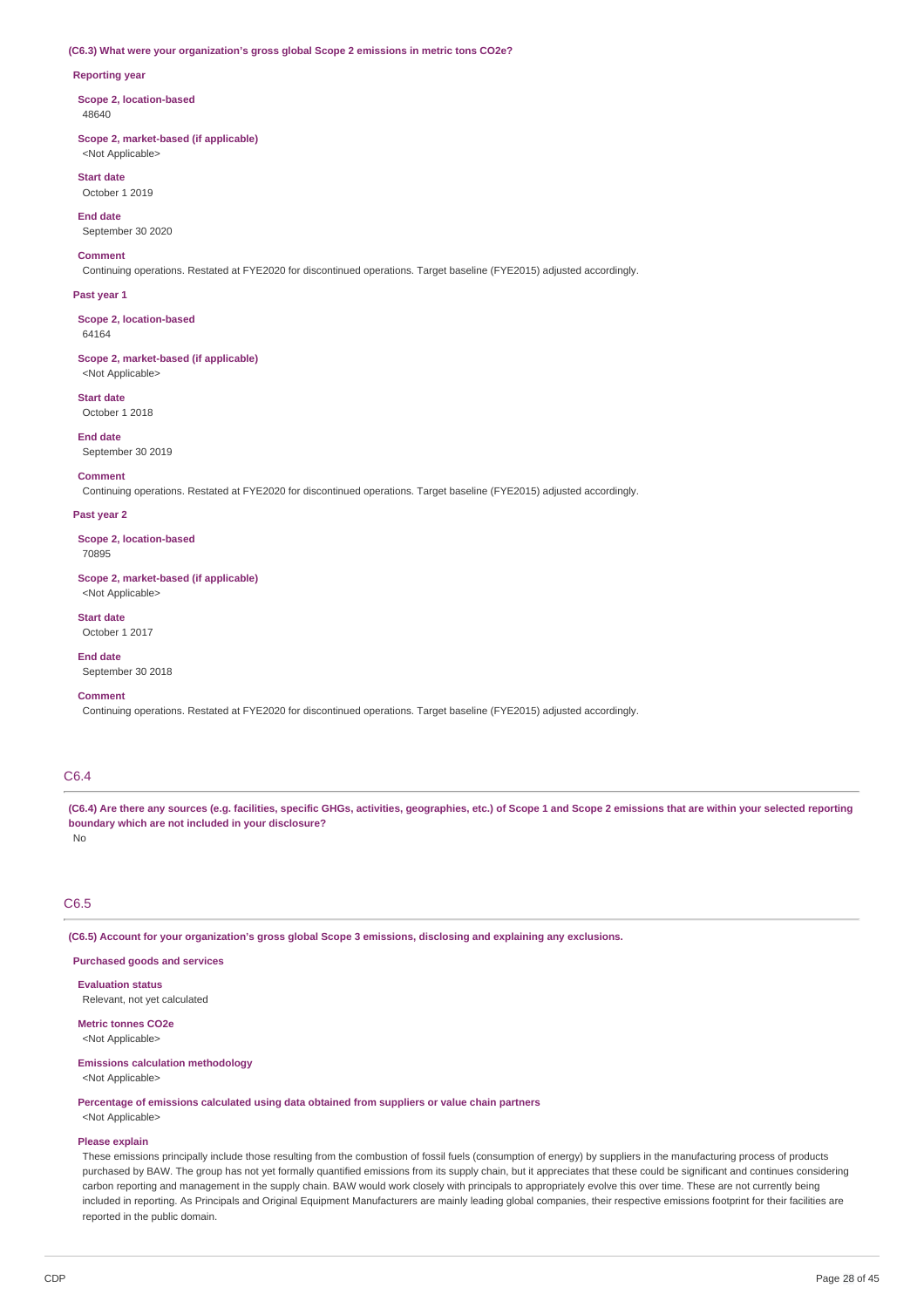### **Capital goods**

**Evaluation status** Relevant, not yet calculated

**Metric tonnes CO2e** <Not Applicable>

#### **Emissions calculation methodology**

<Not Applicable>

#### **Percentage of emissions calculated using data obtained from suppliers or value chain partners**

<Not Applicable>

### **Please explain**

This refers to emissions associated with the manufacturing of the capital equipment (e.g. rental fleets, trucks) of which BAW divisions use to provide logistical services and leasing products. This equipment has an extended life so that it is regarded as fixed assets. Emissions from this source have not yet been quantified, but could be significant. BAW will consider carbon reporting and management in upstream and downstream activities in due course. Given the diversified nature of the group, this reporting is relatively complex and would commence with significant suppliers with entrenched sustainability practices and reporting.

### **Fuel-and-energy-related activities (not included in Scope 1 or 2)**

**Evaluation status**

Relevant, not yet calculated

**Metric tonnes CO2e** <Not Applicable>

#### **Emissions calculation methodology**

<Not Applicable>

#### **Percentage of emissions calculated using data obtained from suppliers or value chain partners**

<Not Applicable>

#### **Please explain**

This refers to emissions associated with the production of electricity and fuels consumed by BAW. This includes emissions such as those associated with the mining of coal to produce electricity that is used by BAW and the refining of liquid fuel used (petrol and diesel). These emissions are not being quantified currently, but it is anticipated that these may be significant.

#### **Upstream transportation and distribution**

# **Evaluation status**

Relevant, not yet calculated

# **Metric tonnes CO2e**

<Not Applicable>

### **Emissions calculation methodology**

<Not Applicable>

**Percentage of emissions calculated using data obtained from suppliers or value chain partners**

<Not Applicable>

#### **Please explain**

This includes emissions from the transportation of goods purchased/acquired by BAW, e.g. the transportation of equipment and vehicles from the supplier to BAW's sites. These emissions are not being quantified currently, but it is anticipated that they may be significant. BAW will consider carbon reporting and management in upstream and downstream activities in due course. Given the diversified nature of the group, this reporting is relatively complex and would commence with significant suppliers with entrenched sustainability practices and reporting.

#### **Waste generated in operations**

**Evaluation status**

Relevant, not yet calculated

**Metric tonnes CO2e** <Not Applicable>

### **Emissions calculation methodology**

<Not Applicable>

**Percentage of emissions calculated using data obtained from suppliers or value chain partners**

<Not Applicable>

### **Please explain**

This relates to the emissions generated in the group's waste disposal activities. The group recycled 84 109 kg's of paper and 112 076 kg's of tyres in FY2020. For indicative purposes; recycling of 1000 kg of paper results in the avoidance of 0.75 tCO2e. Certain waste service providers servicing operations within the group quantify emissions avoided from not disposing of waste via landfills. A group aspirational target has been set to have 100% of waste (solid and liquid) disposed of through formal waste disposal service providers by FYE2020. Liquid waste disposal was at targeted levels (100%) and solid waste volumes fell marginally short (-0.4%) of this target at FYE2020.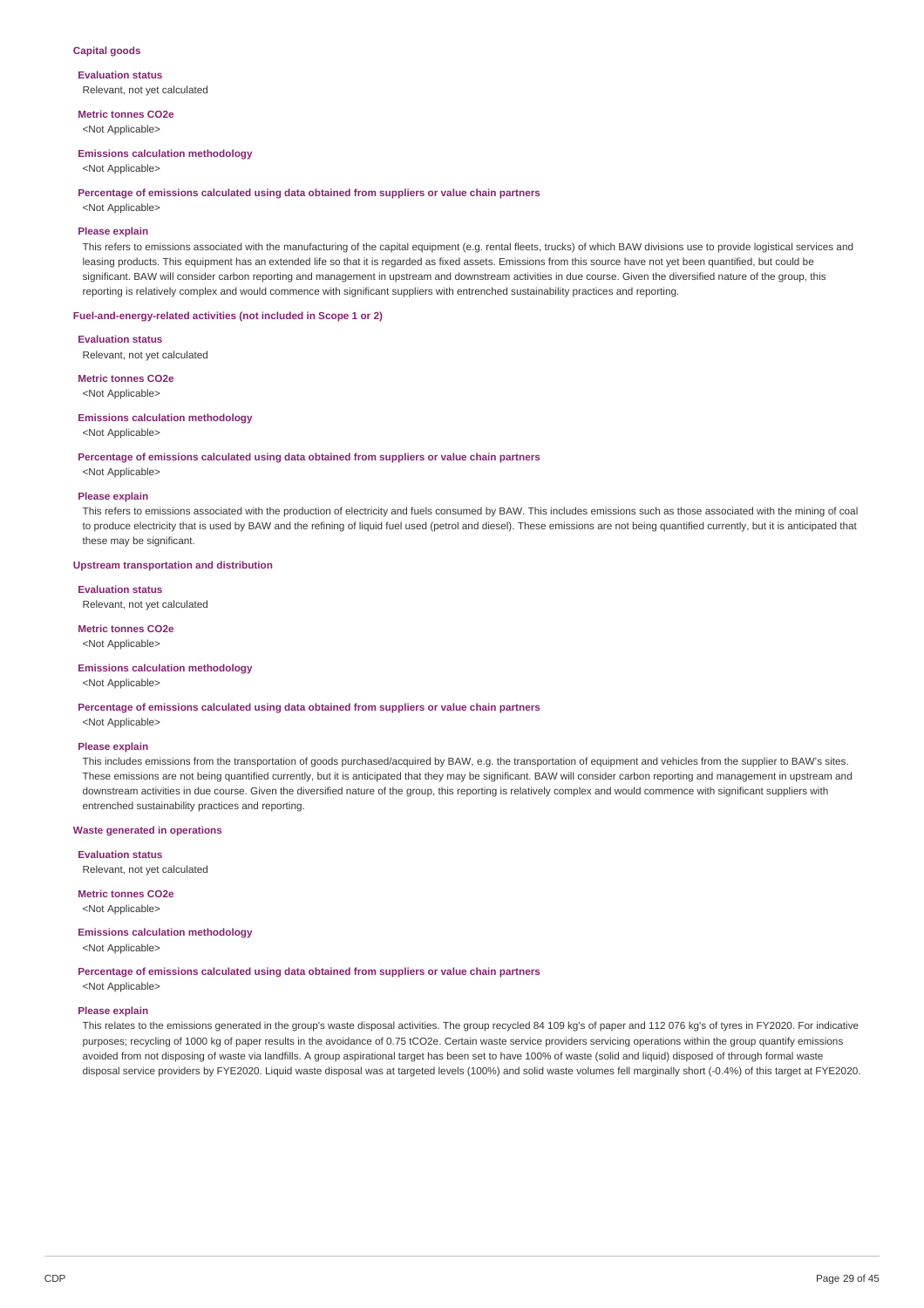#### **Business travel**

**Evaluation status** Relevant, calculated

**Metric tonnes CO2e**

### 4907

### **Emissions calculation methodology**

The methodology followed to estimate the emissions involve multiplying activity data for mode of transport (e.g. kms travelled) by an applicable emission factor for that mode of transport (e.g. tCO2e/km). The mode of transport included in the reported figure is limited to business travel using aircraft. The GHG Protocol Corporate Value Chain Accounting and Reporting Standard is used.

**Percentage of emissions calculated using data obtained from suppliers or value chain partners**

# 100 **Please explain**

Emissions from business air travel is calculated based on the average distance per long, medium and short haul flights multiplied by an emissions factor.

# **Employee commuting**

**Evaluation status** Relevant, not yet calculated

#### **Metric tonnes CO2e**

<Not Applicable>

#### **Emissions calculation methodology**

<Not Applicable>

#### **Percentage of emissions calculated using data obtained from suppliers or value chain partners**

<Not Applicable>

#### **Please explain**

Employee commuting emissions include those associated with the travel of employees between their homes and work from employee-owned vehicles and public transport. These have not been estimated to date.

### **Upstream leased assets**

#### **Evaluation status**

Relevant, not yet calculated

# **Metric tonnes CO2e**

<Not Applicable>

# **Emissions calculation methodology**

<Not Applicable>

**Percentage of emissions calculated using data obtained from suppliers or value chain partners**

<Not Applicable>

#### **Please explain**

The group will, in due course, consider its approach and reporting in this regard.

#### **Downstream transportation and distribution**

**Evaluation status** Relevant, not yet calculated

#### **Metric tonnes CO2e** <Not Applicable>

# **Emissions calculation methodology**

<Not Applicable>

#### **Percentage of emissions calculated using data obtained from suppliers or value chain partners**

<Not Applicable>

#### **Please explain**

This includes emissions from the transportation of goods sold by BAW, e.g. the transportation of equipment and vehicles to customers' sites. These emissions are not being quantified currently, but it is anticipated that they may be significant. BAW will consider carbon reporting and management in upstream and downstream activities. Given the diversified nature of the group, this reporting is relatively complex and would commence with significant suppliers with entrenched sustainability practices and reporting.

#### **Processing of sold products**

**Evaluation status** Relevant, not yet calculated

# **Metric tonnes CO2e**

<Not Applicable>

# **Emissions calculation methodology**

<Not Applicable>

**Percentage of emissions calculated using data obtained from suppliers or value chain partners** <Not Applicable>

#### **Please explain**

BAW is mainly a distributor of leading global brands. Accordingly, there is no processing of sold goods.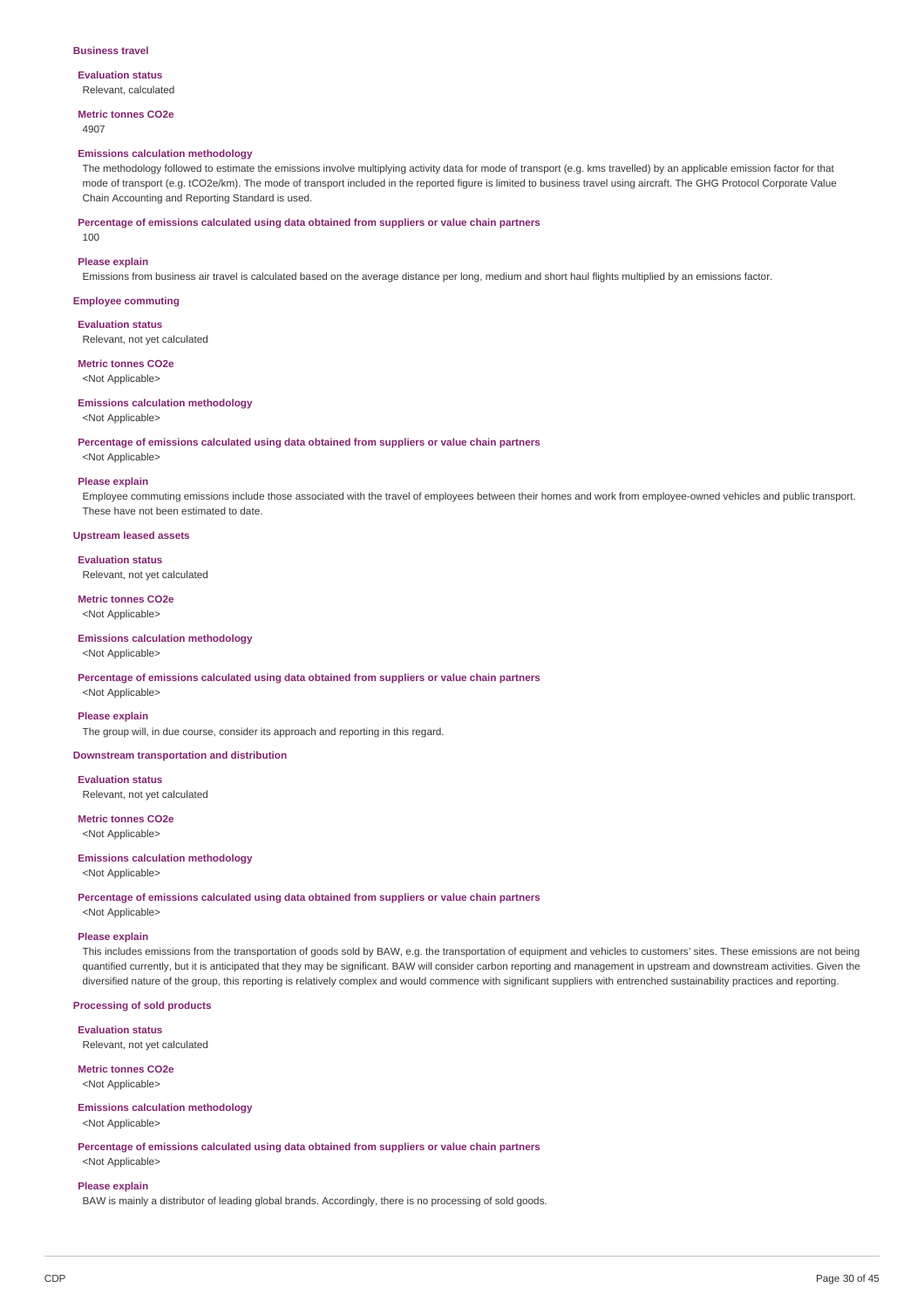#### **Use of sold products**

**Evaluation status** Relevant, not yet calculated

**Metric tonnes CO2e** <Not Applicable>

### **Emissions calculation methodology**

<Not Applicable>

#### **Percentage of emissions calculated using data obtained from suppliers or value chain partners**

<Not Applicable>

### **Please explain**

Car Rental (Avis Budget) South Africa's customer rental emissions generated are classified as scope 3 emissions and have been disclosed from our 2010 financial year. Car Rental South Africa's scope 3 emissions have been included in the scope for the limited assurance review conducted by an external independent assurance provider. Certain control weaknesses in the Avis Budget South African scope 3 customer rental fleet emissions were noted during the FYE2020 review. The control weaknesses were considered material and as such a qualification was issued in their Assurance statement over selected non-financial indicators. Management have taken a decision not to disclose the emissions figure until the issue is resolved.

### **End of life treatment of sold products**

#### **Evaluation status**

Relevant, not yet calculated

#### **Metric tonnes CO2e**

<Not Applicable>

#### **Emissions calculation methodology**

<Not Applicable>

#### **Percentage of emissions calculated using data obtained from suppliers or value chain partners**

<Not Applicable> **Please explain**

Not undertaken at present. Barloworld Component Remanufacture and Rebuild facilities extend the life of plant and equipment. This mitigates emissions associated with building new equipment and machinery.

#### **Downstream leased assets**

**Evaluation status**

Relevant, not yet calculated

### **Metric tonnes CO2e**

<Not Applicable>

### **Emissions calculation methodology**

<Not Applicable>

**Percentage of emissions calculated using data obtained from suppliers or value chain partners**

<Not Applicable>

### **Please explain**

This includes emissions from assets leased by BAW to customers, e.g. leased fleet vehicles, equipment and machinery. These emissions are not quantified currently by BAW as the fuel is purchased and used by the client. However, BAW understands that these emissions may be significant and is engaging with suppliers to develop less emissions intensive technologies. BAW may consider quantifying these emissions at a later stage.

#### **Franchises**

#### **Evaluation status**

Not relevant, explanation provided

### **Metric tonnes CO2e**

<Not Applicable>

#### **Emissions calculation methodology**

<Not Applicable>

### **Percentage of emissions calculated using data obtained from suppliers or value chain partners**

<Not Applicable>

# **Please explain**

The group has a limited number of franchisees through its Avis operations. The emissions from these operations are considered to be negligible against BAW's total group emissions.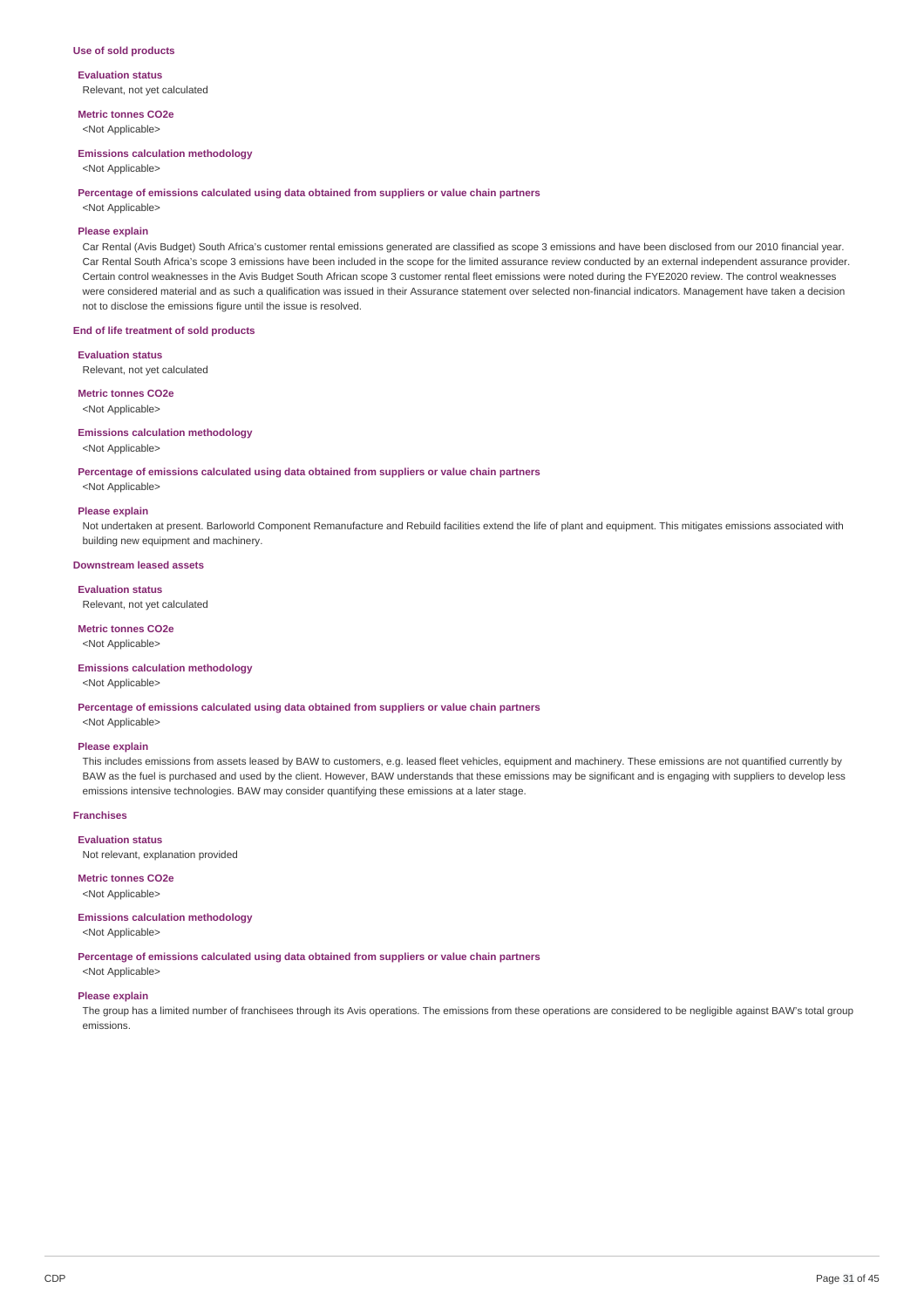#### **Investments**

**Evaluation status** Relevant, not yet calculated

**Metric tonnes CO2e** <Not Applicable>

#### **Emissions calculation methodology**

<Not Applicable>

**Percentage of emissions calculated using data obtained from suppliers or value chain partners**

<Not Applicable>

### **Please explain**

BAW has a number of joint ventures. Data from joint venture operations are not consolidated into financial and non-financial reporting since these are not companies over which BAW exercises financial control. The emissions from these operations are not considered to be significant when compared to BAW's total group emissions.

#### **Other (upstream)**

**Evaluation status**

**Metric tonnes CO2e**

<Not Applicable>

#### **Emissions calculation methodology**

<Not Applicable>

**Percentage of emissions calculated using data obtained from suppliers or value chain partners**

# <Not Applicable> **Please explain**

#### **Other (downstream)**

**Evaluation status**

**Metric tonnes CO2e** <Not Applicable>

**Emissions calculation methodology**

<Not Applicable>

**Percentage of emissions calculated using data obtained from suppliers or value chain partners** <Not Applicable>

### **Please explain**

### C6.7

**(C6.7) Are carbon dioxide emissions from biogenic carbon relevant to your organization?** No

# C6.10

(C6.10) Describe your gross global combined Scope 1 and 2 emissions for the reporting year in metric tons CO2e per unit currency total revenue and provide any **additional intensity metrics that are appropriate to your business operations.**

#### **Intensity figure** 45.7

193546

**Metric numerator (Gross global combined Scope 1 and 2 emissions, metric tons CO2e)**

**Metric denominator** unit total revenue

**Metric denominator: Unit total** 49683000000

**Scope 2 figure used** Location-based

**% change from previous year**

21

**Direction of change** Decreased

#### **Reason for change**

The decrease was a result of a combination of factors including but not limited to the efficiency gains from initiatives implemented to date, as well as reduced activity levels impacted by the CVOID-19 pandemic and related lock-down measures. Despite the reduced activity levels, represented by revenue in the intensity calculation, the emissions (scope 1 & 2) intensity (tCO2e/Rm Revenue) improved by 5% year-on-year, indicating efficiency gains.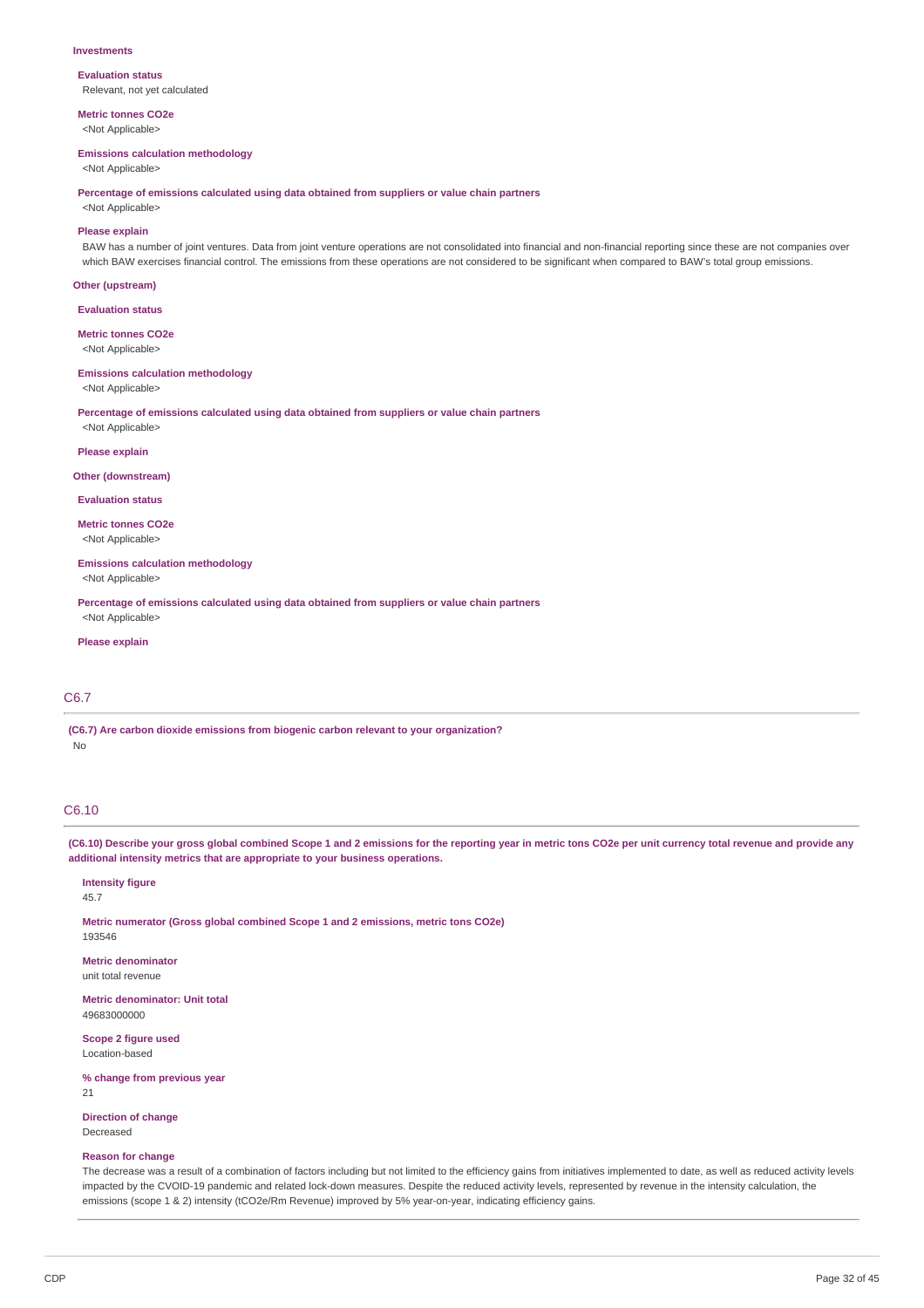# C7.1

**(C7.1) Does your organization break down its Scope 1 emissions by greenhouse gas type?** Yes

# C7.1a

(C7.1a) Break down your total gross global Scope 1 emissions by greenhouse gas type and provide the source of each used greenhouse warming potential **(GWP).**

| Greenhouse gas  | Scope 1 emissions (metric tons of CO2e) | <b>GWP Reference</b>                           |
|-----------------|-----------------------------------------|------------------------------------------------|
| N2O             | 1070                                    | IPCC Fourth Assessment Report (AR4 - 100 year) |
| CH <sub>4</sub> | эı                                      | IPCC Fourth Assessment Report (AR4 - 100 year) |
| CO <sub>2</sub> | 144906                                  | IPCC Fourth Assessment Report (AR4 - 100 year) |

# C7.2

# **(C7.2) Break down your total gross global Scope 1 emissions by country/region.**

| <b>Country/Region</b>                                            | Scope 1 emissions (metric tons CO2e) |
|------------------------------------------------------------------|--------------------------------------|
| South Africa                                                     | 138275                               |
| Other, please specify (Eurasia (Russia, UK, Dubai and Mongolia)) | 2481                                 |
| Other, please specify (Other Africa)                             | 4150                                 |

# C7.3

### **(C7.3) Indicate which gross global Scope 1 emissions breakdowns you are able to provide.** By business division

# C7.3a

# **(C7.3a) Break down your total gross global Scope 1 emissions by business division.**

| <b>Business division</b> | Scope 1 emissions (metric ton CO2e) |
|--------------------------|-------------------------------------|
| Equipment & Handling     | 11887                               |
| Automotive               | 13642                               |
| Corporate                | 19                                  |
| Logistics                | 119359                              |

# C7.5

### **(C7.5) Break down your total gross global Scope 2 emissions by country/region.**

| <b>Country/Region</b>                                               | (metric tons CO2e) | (metric tons CO2e) | heat, steam or cooling (MWh) | Scope 2, location-based Scope 2, market-based  Purchased and consumed electricity,  Purchased and consumed low-carbon electricity, heat, steam or cooling<br>accounted for in Scope 2 market-based approach (MWh) |
|---------------------------------------------------------------------|--------------------|--------------------|------------------------------|-------------------------------------------------------------------------------------------------------------------------------------------------------------------------------------------------------------------|
| South Africa                                                        | 44557              |                    |                              |                                                                                                                                                                                                                   |
| Other, please specify (Eurasia<br>(Russia, UK, Dubai and Mongolia)) | 1828               |                    |                              |                                                                                                                                                                                                                   |
| Other, please specify (Other Africa)                                | 2255               |                    |                              |                                                                                                                                                                                                                   |

# C7.6

**(C7.6) Indicate which gross global Scope 2 emissions breakdowns you are able to provide.** By business division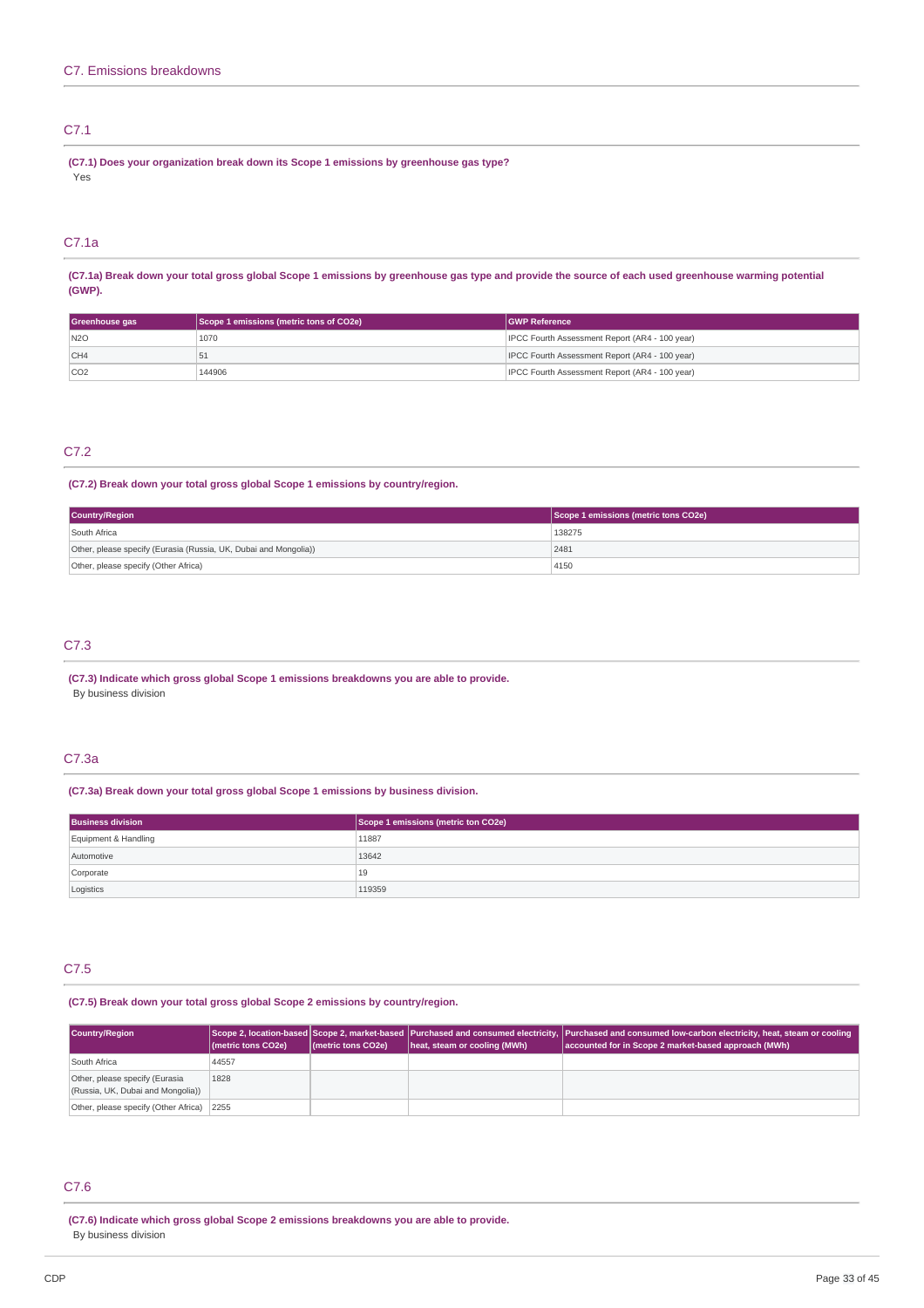### **(C7.6a) Break down your total gross global Scope 2 emissions by business division.**

| <b>Business division</b> | Scope 2, location-based (metric tons CO2e) | Scope 2, market-based (metric tons CO2e) |
|--------------------------|--------------------------------------------|------------------------------------------|
| Equipment & Handling     | 14265                                      |                                          |
| Automotive               | 24843                                      |                                          |
| Corporate                | 359                                        |                                          |
| Logistics                | 9173                                       |                                          |

# C7.9

(C7.9) How do your gross global emissions (Scope 1 and 2 combined) for the reporting year compare to those of the previous reporting year? Decreased

### C7.9a

(C7.9a) Identify the reasons for any change in your gross global emissions (Scope 1 and 2 combined), and for each of them specify how your emissions compare **to the previous year.**

|                                               | Change in<br>emissions (metric   of change   value<br>tons CO2e) | <b>Direction</b>                      | <b>Emissions</b><br>(percentage) | Please explain calculation                                                                                                                                                                                                                                                                                    |
|-----------------------------------------------|------------------------------------------------------------------|---------------------------------------|----------------------------------|---------------------------------------------------------------------------------------------------------------------------------------------------------------------------------------------------------------------------------------------------------------------------------------------------------------|
| Change in<br>renewable energy<br>consumption  | 42                                                               | Decreased 0.07                        |                                  | Decrease in renewable energy consumption in FYE2020.                                                                                                                                                                                                                                                          |
| Other emissions<br>reduction activities       | 42977                                                            | Decreased 21                          |                                  | This is the balancing figure of absolute decrease in emissions FY20 (193 546 tCO2e) - FY19 (245 881)= 52 335 tCO2e less change in output<br>emissions (9 358 toC2e - see calculation below). In absolute emissions (tCO2e - scope 1 and 2), group decreased by 21% against 2019 and by<br>23% against FY2015. |
| Divestment                                    |                                                                  | $<$ Not<br>Applicable<br>5            |                                  | Comparatives and target baselines have been appropriately restated to account for discontinued operations and those held for sale. This ensure<br>comparability in trends.                                                                                                                                    |
| Acquisitions                                  | 198                                                              | Increased                             | 100                              | The acquisition of the Equipment business in Mongolia was finalised in September 2020. The emissions data for the newly acquired business<br>has been included in the consolidated and reported emissions figures.                                                                                            |
| Mergers                                       |                                                                  | $<$ Not<br>Applicable<br>$\geq$       |                                  |                                                                                                                                                                                                                                                                                                               |
| Change in output                              | 9358                                                             | Decreased                             |                                  | Using revenue as a proxy for activity levels, revenue decreased by 17% in FY20 against FY19. Applying the intensity of 2019 (4.1) to the FY20<br>revenue (R49 483m) = 202904 tCO2e, less FY20 emissions of 193 546 tCO2e = 9 358 tCO2e.                                                                       |
| Change in<br>methodology                      |                                                                  | $<$ Not<br>Applicable<br>$\geq$       |                                  |                                                                                                                                                                                                                                                                                                               |
| Change in<br>boundary                         |                                                                  | $<$ Not<br>Applicable                 |                                  |                                                                                                                                                                                                                                                                                                               |
| Change in physical<br>operating<br>conditions |                                                                  | $<$ Not<br>Applicable<br>$\mathbf{r}$ |                                  |                                                                                                                                                                                                                                                                                                               |
| Unidentified                                  |                                                                  | $<$ Not<br>Applicable<br>$\geq$       |                                  |                                                                                                                                                                                                                                                                                                               |
| Other                                         |                                                                  | $<$ Not<br>Applicable                 |                                  |                                                                                                                                                                                                                                                                                                               |

# C7.9b

(C7.9b) Are your emissions performance calculations in C7.9 and C7.9a based on a location-based Scope 2 emissions figure or a market-based Scope 2 **emissions figure?**

Location-based

# C8. Energy

# C8.1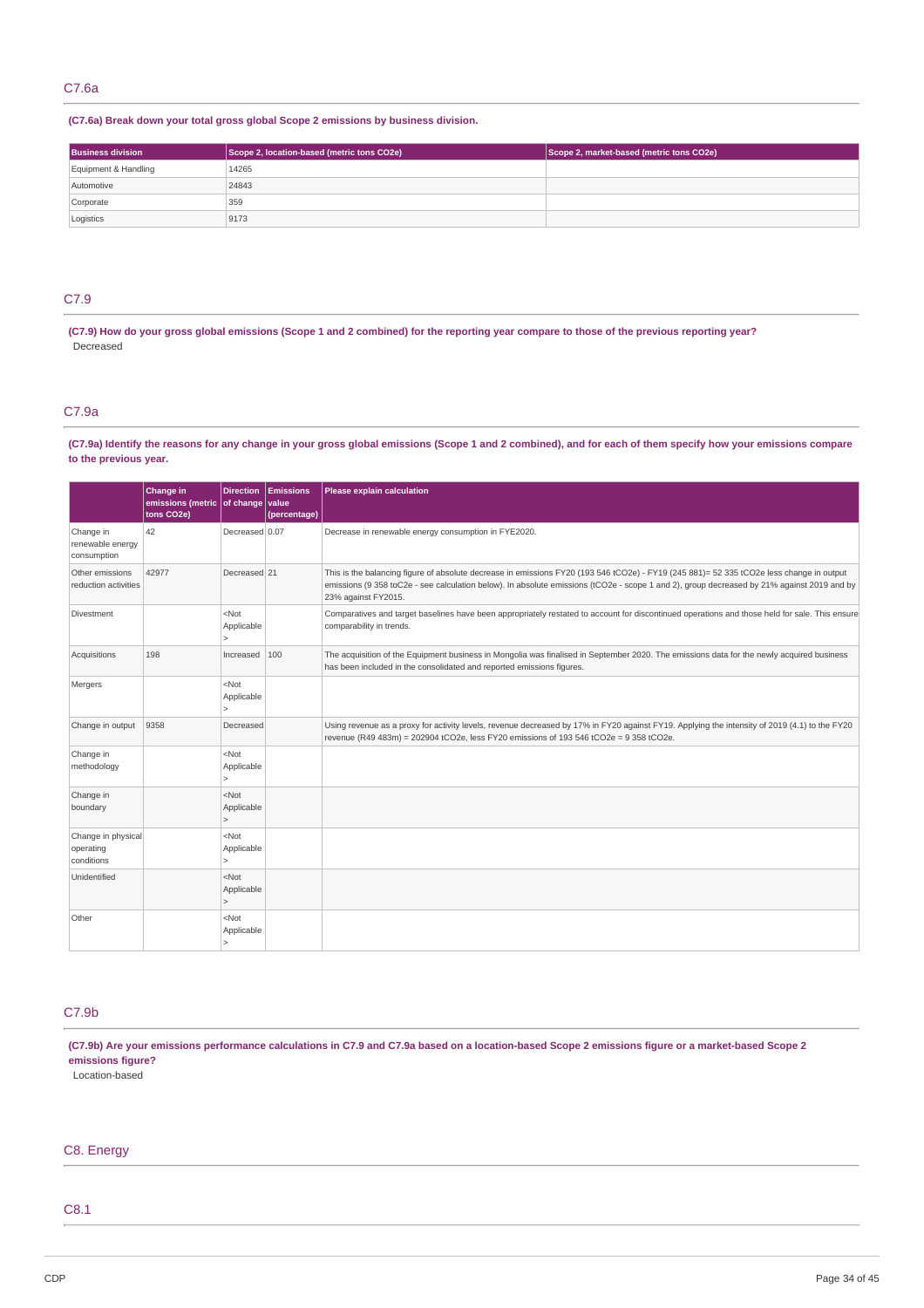# C8.2

### **(C8.2) Select which energy-related activities your organization has undertaken.**

|                                                    | Indicate whether your organization undertook this energy-related activity in the reporting year |
|----------------------------------------------------|-------------------------------------------------------------------------------------------------|
| Consumption of fuel (excluding feedstocks)         | Yes                                                                                             |
| Consumption of purchased or acquired electricity   | Yes                                                                                             |
| Consumption of purchased or acquired heat          | No                                                                                              |
| Consumption of purchased or acquired steam         | N <sub>0</sub>                                                                                  |
| Consumption of purchased or acquired cooling       | 'No                                                                                             |
| Generation of electricity, heat, steam, or cooling | Yes                                                                                             |

### C8.2a

# **(C8.2a) Report your organization's energy consumption totals (excluding feedstocks) in MWh.**

|                                                         | <b>Heating value</b>                  |                           | MWh from renewable sources MWh from non-renewable sources | Total (renewable and non-renewable) MWh |
|---------------------------------------------------------|---------------------------------------|---------------------------|-----------------------------------------------------------|-----------------------------------------|
| Consumption of fuel (excluding feedstock)               | LHV (lower heating value) $ 0\rangle$ |                           | 578180                                                    | 578180                                  |
| Consumption of purchased or acquired electricity        | <not applicable=""></not>             |                           | 51982                                                     | 51982                                   |
| Consumption of purchased or acquired heat               | <not applicable=""></not>             | <not applicable=""></not> | <not applicable=""></not>                                 | <not applicable=""></not>               |
| Consumption of purchased or acquired steam              | <not applicable=""></not>             | <not applicable=""></not> | <not applicable=""></not>                                 | <not applicable=""></not>               |
| Consumption of purchased or acquired cooling            | <not applicable=""></not>             | <not applicable=""></not> | <not applicable=""></not>                                 | <not applicable=""></not>               |
| Consumption of self-generated non-fuel renewable energy | <not applicable=""></not>             | 556                       | <not applicable=""></not>                                 | 556                                     |
| Total energy consumption                                | <not applicable=""></not>             | 556                       | 630162                                                    | 630718                                  |

### C8.2b

### **(C8.2b) Select the applications of your organization's consumption of fuel.**

|                                                         | Indicate whether your organization undertakes this fuel application |
|---------------------------------------------------------|---------------------------------------------------------------------|
| Consumption of fuel for the generation of electricity   | Yes                                                                 |
| Consumption of fuel for the generation of heat          | Yes                                                                 |
| Consumption of fuel for the generation of steam         | l Nc                                                                |
| Consumption of fuel for the generation of cooling       | No                                                                  |
| Consumption of fuel for co-generation or tri-generation | l Nc                                                                |

### C8.2c

# **(C8.2c) State how much fuel in MWh your organization has consumed (excluding feedstocks) by fuel type.**

**Fuels (excluding feedstocks)** Diesel

**Heating value**

LHV (lower heating value)

**Total fuel MWh consumed by the organization**

531291.11

**MWh fuel consumed for self-generation of electricity** 31752.77

**MWh fuel consumed for self-generation of heat** 0

**MWh fuel consumed for self-generation of steam** <Not Applicable>

**MWh fuel consumed for self-generation of cooling** <Not Applicable>

**MWh fuel consumed for self-cogeneration or self-trigeneration** <Not Applicable>

**Emission factor** 0.06987

**Unit**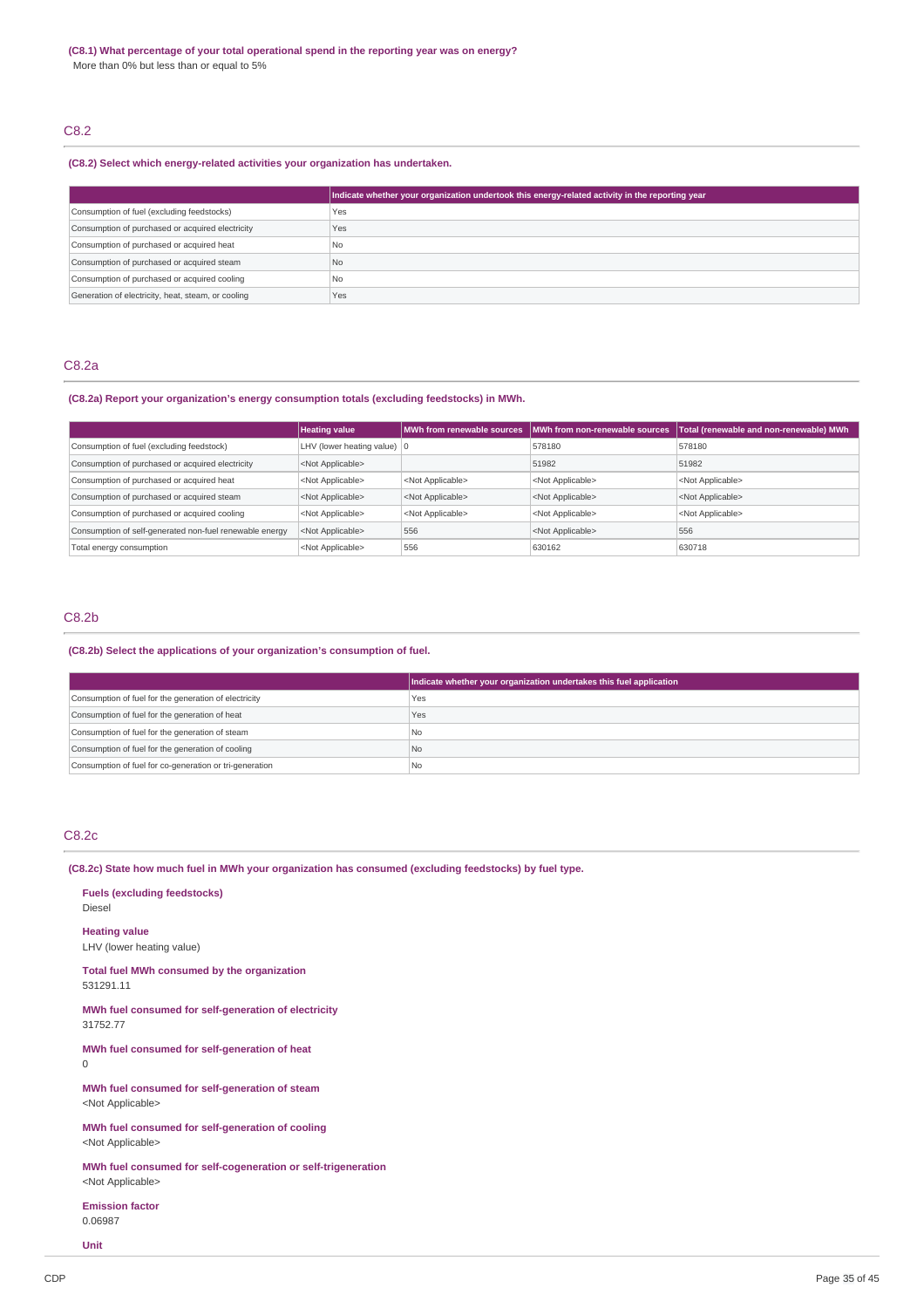#### metric tons CO2e per GJ

**Emissions factor source** DEFRA 2015; Eskom 2015

### **Comment**

**Fuels (excluding feedstocks)** Petrol

**Heating value** LHV (lower heating value)

**Total fuel MWh consumed by the organization** 46674.44

**MWh fuel consumed for self-generation of electricity** 108.05

**MWh fuel consumed for self-generation of heat**  $\theta$ 

**MWh fuel consumed for self-generation of steam** <Not Applicable>

**MWh fuel consumed for self-generation of cooling** <Not Applicable>

**MWh fuel consumed for self-cogeneration or self-trigeneration** <Not Applicable>

**Emission factor** 0.06673

**Unit** metric tons CO2e per GJ

**Emissions factor source** DEFRA 2015; Eskom 2015

**Comment**

0

**Fuels (excluding feedstocks)** Liquefied Petroleum Gas (LPG)

**Heating value** LHV (lower heating value)

**Total fuel MWh consumed by the organization** 215

**MWh fuel consumed for self-generation of electricity**

**MWh fuel consumed for self-generation of heat**

**MWh fuel consumed for self-generation of steam** <Not Applicable>

**MWh fuel consumed for self-generation of cooling** <Not Applicable>

**MWh fuel consumed for self-cogeneration or self-trigeneration** <Not Applicable>

**Emission factor** 0.05963

**Unit** metric tons CO2e per GJ

**Emissions factor source** DEFRA 2015; Eskom 2015

**Comment**

# C8.2d

(C8.2d) Provide details on the electricity, heat, steam, and cooling your organization has generated and consumed in the reporting year.

|                   | $\vert$ (MWh) | Total Gross generation Generation that is consumed by the<br>organization (MWh) | (MWh) | Gross generation from renewable sources Generation from renewable sources that is consumed by the<br>organization (MWh) |
|-------------------|---------------|---------------------------------------------------------------------------------|-------|-------------------------------------------------------------------------------------------------------------------------|
| Electricity 51982 |               | 51982                                                                           | 556   | 556                                                                                                                     |
| Heat              |               |                                                                                 |       |                                                                                                                         |
| Steam             |               |                                                                                 |       |                                                                                                                         |
| Cooling           |               |                                                                                 |       |                                                                                                                         |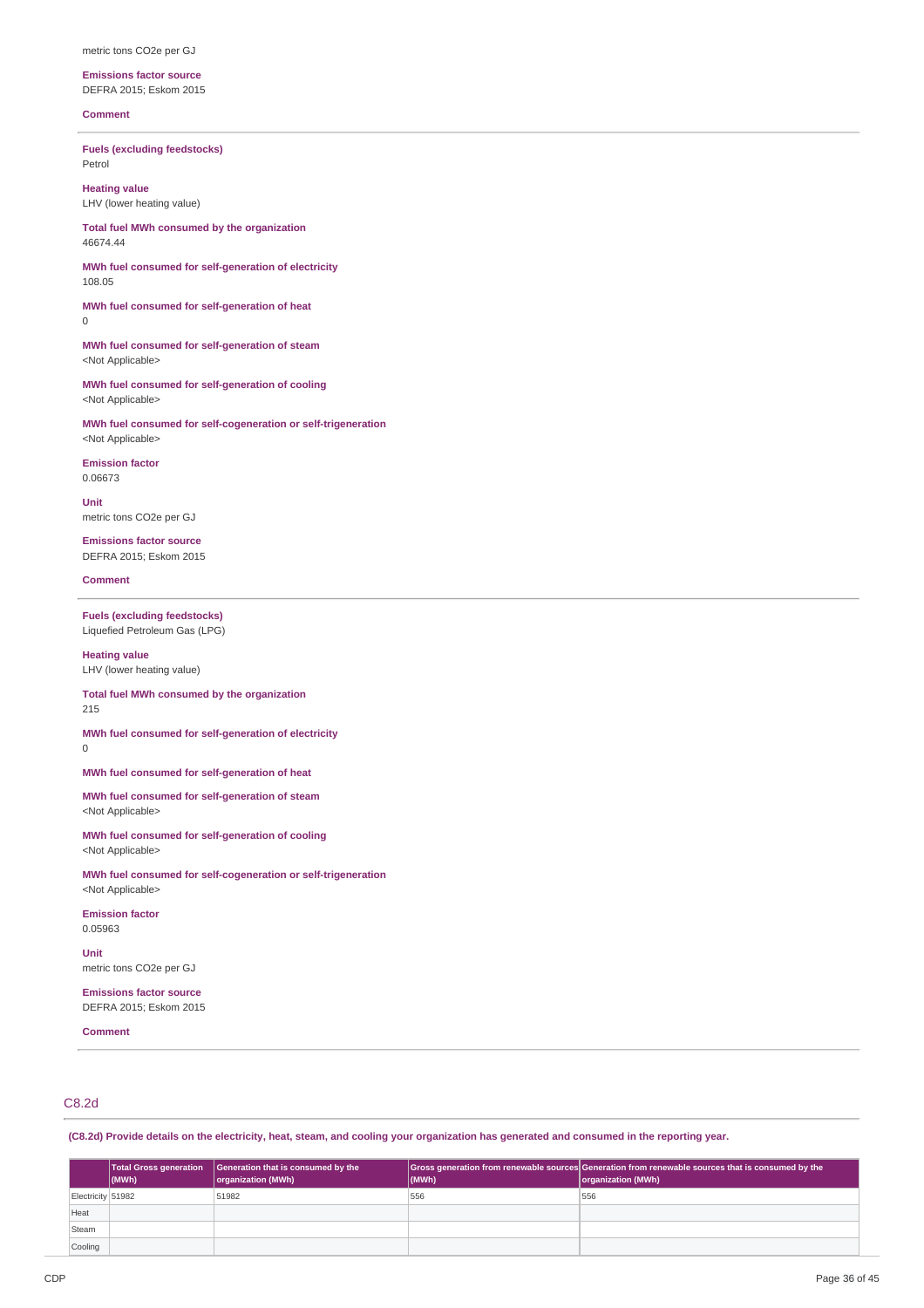### C9.1

#### **(C9.1) Provide any additional climate-related metrics relevant to your business.**

#### **Description**

Other, please specify (Energy: Non-renewable (GJ) intensity )

**Metric value**

45.7

**Metric numerator** Non-renewable energy (GJ)

**Metric denominator (intensity metric only)** Revenue (ZAR millions)

**% change from previous year** 3.6

**Direction of change** Decreased

#### **Please explain**

It may not always be possible or practical to reduce absolute energy consumption year-on-year given the correlation between business activity and energy consumption. To mitigate this, Barloworld measures energy consumption against activity levels (using revenue as a proxy for activity), resulting in an intensity indicator. Despite the adoption of an intensity metric for energy, operations within the group have varying energy intensity levels dependent on the nature of their respective activities. The table below is a function of non-renewable energy consumption (GJ) and activity (using R million revenue as a proxy). The decreased intensity in 2020 against 2019 indicates less (-4%) energy was consumed in generating R1 million revenue than in 2019. in absolute terms, non-renewable energy consumption (GJ) decreased by 20% year--on-year FYE20 against FYE2019.

#### **Description**

Other, please specify (Energy: Renewable Energy (Solar))

#### **Metric value**

2000

#### **Metric numerator**

MWh

7

**Metric denominator (intensity metric only)**

# **% change from previous year**

**Direction of change** Decreased

#### **Please explain**

Aspirational Target: 2000 MWh or more per annum sourced from renewable energy sources. Some of the installations will be commissioned during FY2021 due to COVID-19 related delays. The decrease year-on-year relates to decommissioning of some PV installations during construction.

### C10. Verification

### C10.1

### **(C10.1) Indicate the verification/assurance status that applies to your reported emissions.**

|                                          | Verification/assurance status                          |  |
|------------------------------------------|--------------------------------------------------------|--|
| Scope 1                                  | Third-party verification or assurance process in place |  |
| Scope 2 (location-based or market-based) | Third-party verification or assurance process in place |  |
| Scope 3                                  | No third-party verification or assurance               |  |

# C10.1a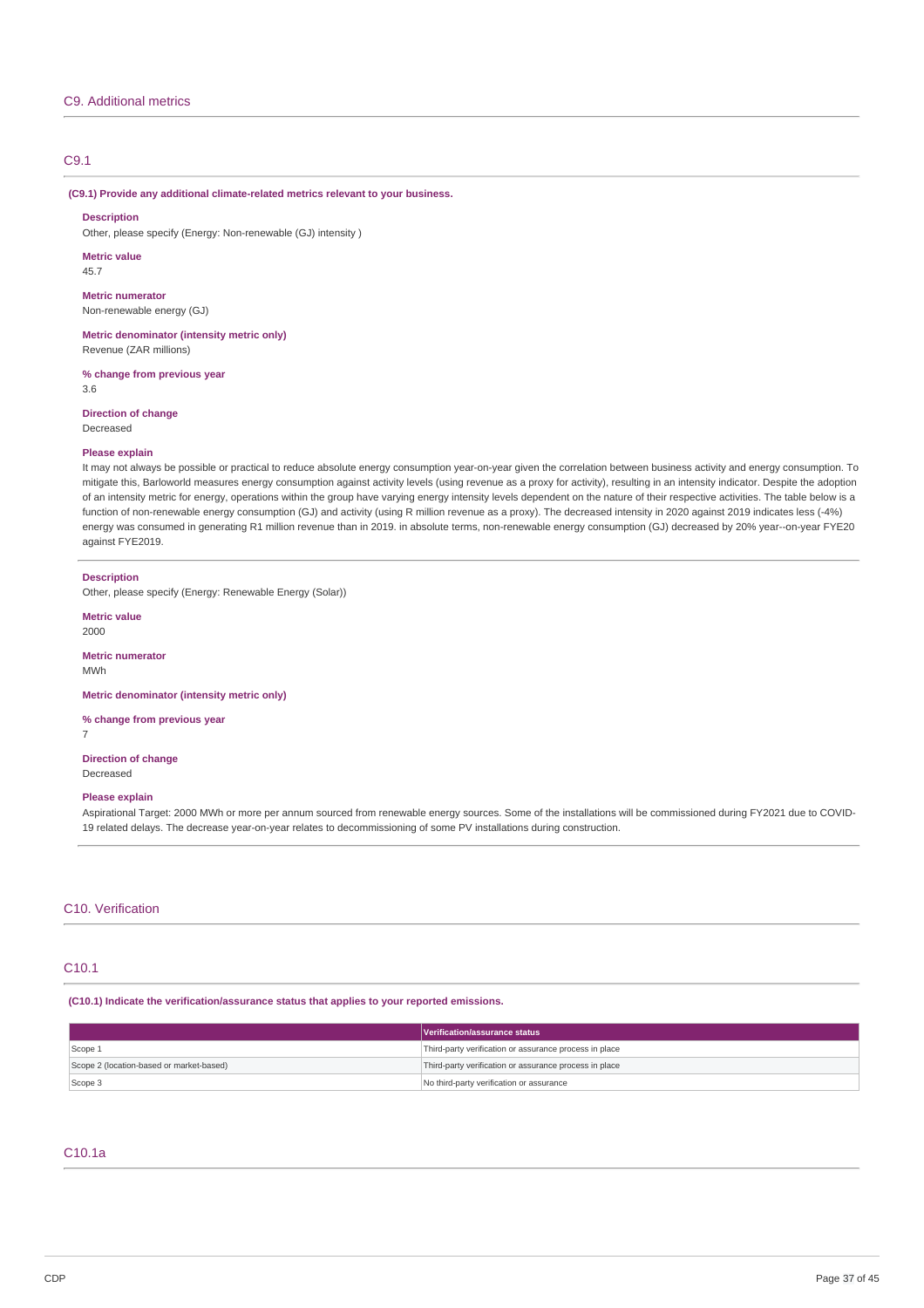(C10.1a) Provide further details of the verification/assurance undertaken for your Scope 1 emissions, and attach the relevant statements.

**Verification or assurance cycle in place** Annual process

**Status in the current reporting year** Complete

**Type of verification or assurance** Limited assurance

**Attach the statement** Barloworld 2020 Integrated Report ndf

### **Page/ section reference**

Please refer pages 150 to 152 for the Assurance report over selected non-financial indicators in the 2020 Barloworld Integrated Report.

**Relevant standard**

ISAE 3410

**Proportion of reported emissions verified (%)**

100

# C10.1b

(C10.1b) Provide further details of the verification/assurance undertaken for your Scope 2 emissions and attach the relevant statements.

**Scope 2 approach** Scope 2 location-based

**Verification or assurance cycle in place** Annual process

**Status in the current reporting year** Please select

**Type of verification or assurance** Limited assurance

**Attach the statement** Barloworld 2020 Integrated Report.pdf

# **Page/ section reference**

Please refer pages 150 to 152 for the Assurance report over selected non-financial indicators in the 2020 Barloworld Integrated Report.

#### **Relevant standard**

ISAE 3410

**Proportion of reported emissions verified (%)**

100

# C10.2

(C10.2) Do you verify any climate-related information reported in your CDP disclosure other than the emissions figures reported in C6.1, C6.3, and C6.5? Yes

### C10.2a

(C10.2a) Which data points within your CDP disclosure have been verified, and which verification standards were used?

| Disclosure module       | Data                  |                 | Verification   Please explain                                                                                                                                    |
|-------------------------|-----------------------|-----------------|------------------------------------------------------------------------------------------------------------------------------------------------------------------|
| verification relates to | <i>verified</i>       | standard        |                                                                                                                                                                  |
| C8. Energy              | Energy                | <b>ISAE3000</b> | Energy consumption by source, diesel, petrol, electricity, etc. as well as the conversion to units of energy (Gigajoules) are assured. Assurance is at a Limited |
|                         | consumption (Revised) |                 | Assurance level using a ISAE3000 (Revised) assurance standard. Refer pages 150 to 152 for the assurance statement,                                               |
| Barloworld 2020         |                       |                 |                                                                                                                                                                  |
| Integrated              |                       |                 |                                                                                                                                                                  |
| Report.pdf              |                       |                 |                                                                                                                                                                  |

### C11. Carbon pricing

### C11.1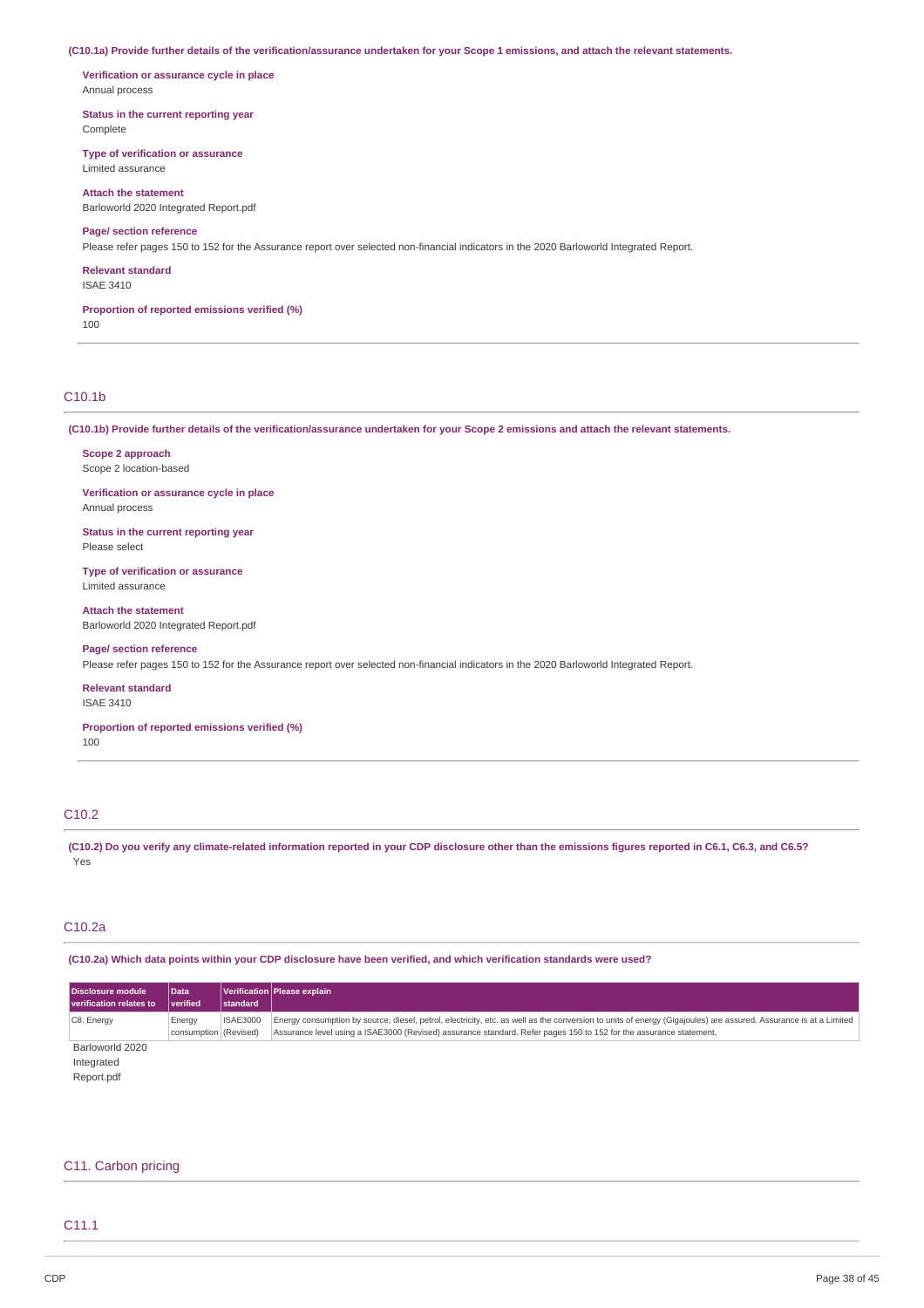(C11.1) Are any of your operations or activities regulated by a carbon pricing system (i.e. ETS, Cap & Trade or Carbon Tax)? Yes

### C11.1a

**(C11.1a) Select the carbon pricing regulation(s) which impacts your operations.** South Africa carbon tax

### C11.1c

**(C11.1c) Complete the following table for each of the tax systems you are regulated by.**

**South Africa carbon tax**

**Period start date** June 1 2019

**Period end date** December 31 2020

**% of total Scope 1 emissions covered by tax** 100

**Total cost of tax paid**

 $\theta$ 

#### **Comment**

Aligned with Barloworld's FY2020 emissions footprint and energy sources no carbon tax was payable for the period ending December 2020 . Acquisitions affective November 2020 did attract a carbon tax which falls within Barloworld's 2021 financial period and disclosure will be considered in Barloworld's 2022 CDP submission.

### C11.1d

(C11.1d) What is your strategy for complying with the systems you are regulated by or anticipate being regulated by?

BAW's South African operations is impacted by the Carbon Tax which was introduced in South Africa in June 2019.

#### Strategy for compliance:

BAW engages externally with organised business e.g. National Business Initiative and Business Unity South Africa to keep informed of developments regarding the national climate change strategy which includes the Carbon Tax Act and internally with technical experts (e.g. Tax department) to better understand the impacts of the carbon tax.

Reporting systems are in place across the group for the collation, consolidation and reporting of data for relevant emission indicators. Using the reported data, BAW has been able to calculate the financial impact of the Carbon Tax on its operations.

Additionally, 'pass-through' costs have also been quantified.

Emissions-related data is assured to ensure credibility of reported data.

Examples of strategic application:

Such engagement, reporting and assurance practices ensure that BAW complies with the Carbon Tax regulations and the mandatory GHG reporting regulations in South Africa.

Attempting to minimise its environmental impact, improve operational resilience and to realise cost savings, BAW undertook a number of initiatives which will also help it reduce the impacts of a Carbon Tax:

• BAW is a signatory of the Energy Efficiency Leadership Network's Energy Efficiency Pledge, together with the Department of Energy;

• Adopted a Measure, Avoid, Reduced, Switch and Offset (MARSO) approach with regarding to greenhouse gas emissions

• Implemented group aspirational efficiency improvement targets of 10% for non-renewable energy and greenhouse gas emissions (scope 1 and 2), to be achieved by the end of its 2020 financial period

• Implemented a group aspirational target of 2 000 MWh (or more) per annum of renewable energy by end of its 2020 financial period.

# C11.2

**(C11.2) Has your organization originated or purchased any project-based carbon credits within the reporting period?** No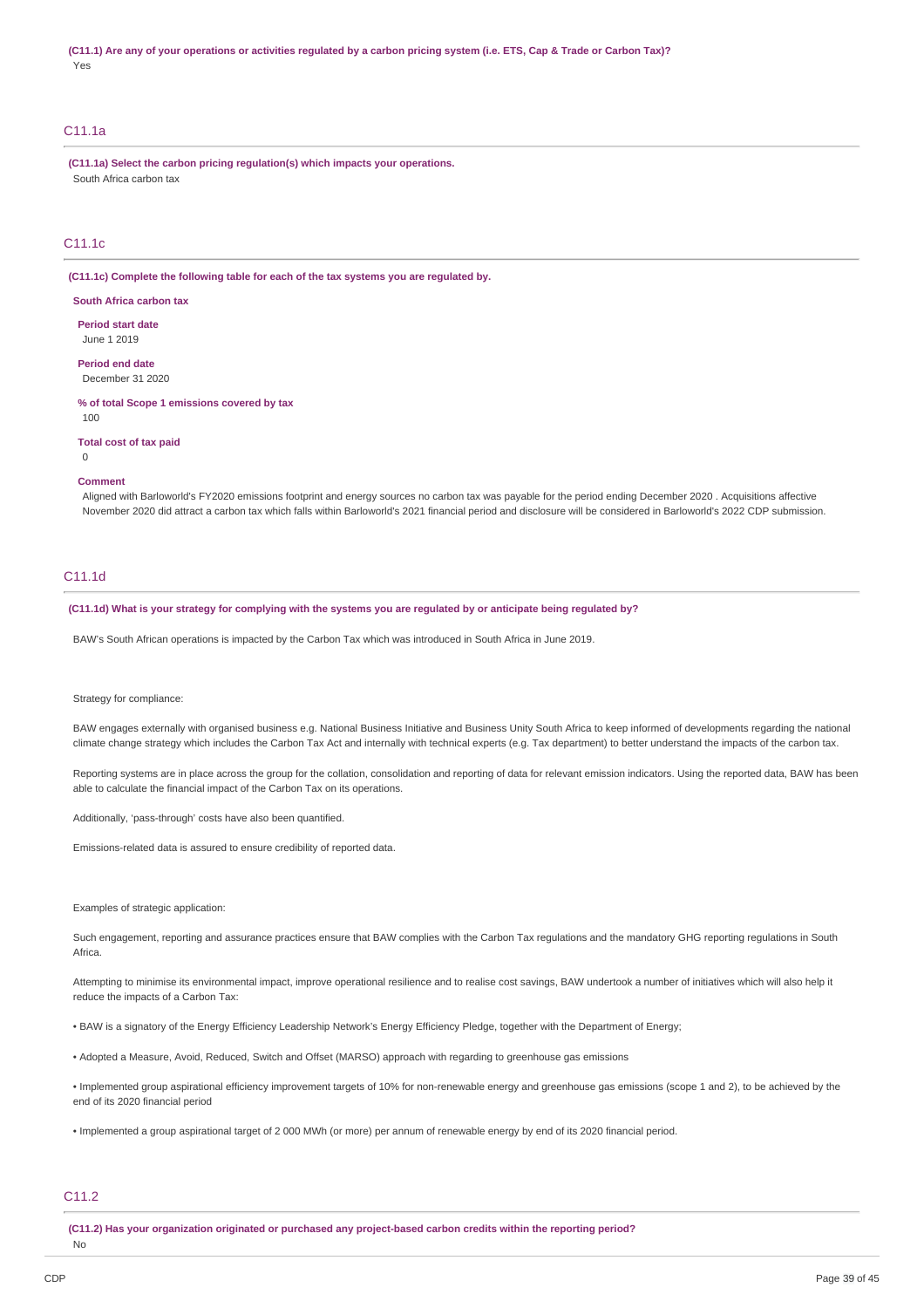# C11.3

### **(C11.3) Does your organization use an internal price on carbon?**

Yes

### C11.3a

# **(C11.3a) Provide details of how your organization uses an internal price on carbon.**

### **Objective for implementing an internal carbon price**

Drive energy efficiency Drive low-carbon investment

# **GHG Scope**

Scope 2

# **Application**

Carbon pricing is factored into business case calculations for energy efficiency and renewable energy within South Africa, for example the nett carbon price was factored into the costing and payback periods for the solar PV installation.

#### **Actual price(s) used (Currency /metric ton)**

120

### **Variance of price(s) used**

The effective carbon price of R120/tonne was utilised up to an including FY2020.

### **Type of internal carbon price** Shadow price

# **Impact & implication**

Where shadow pricing is included in the business case for renewable energy and energy efficiency projects, these generally increase estimated cost savings and reduce payback periods and consequently impact the investment decision. The internal pricing is indicative of any additional costs that could arise and impact BAW from the carbon tax which has now been introduced in South Africa.

# C12. Engagement

# C12.1

**(C12.1) Do you engage with your value chain on climate-related issues?**

Yes, our suppliers Yes, our customers

### C12.1a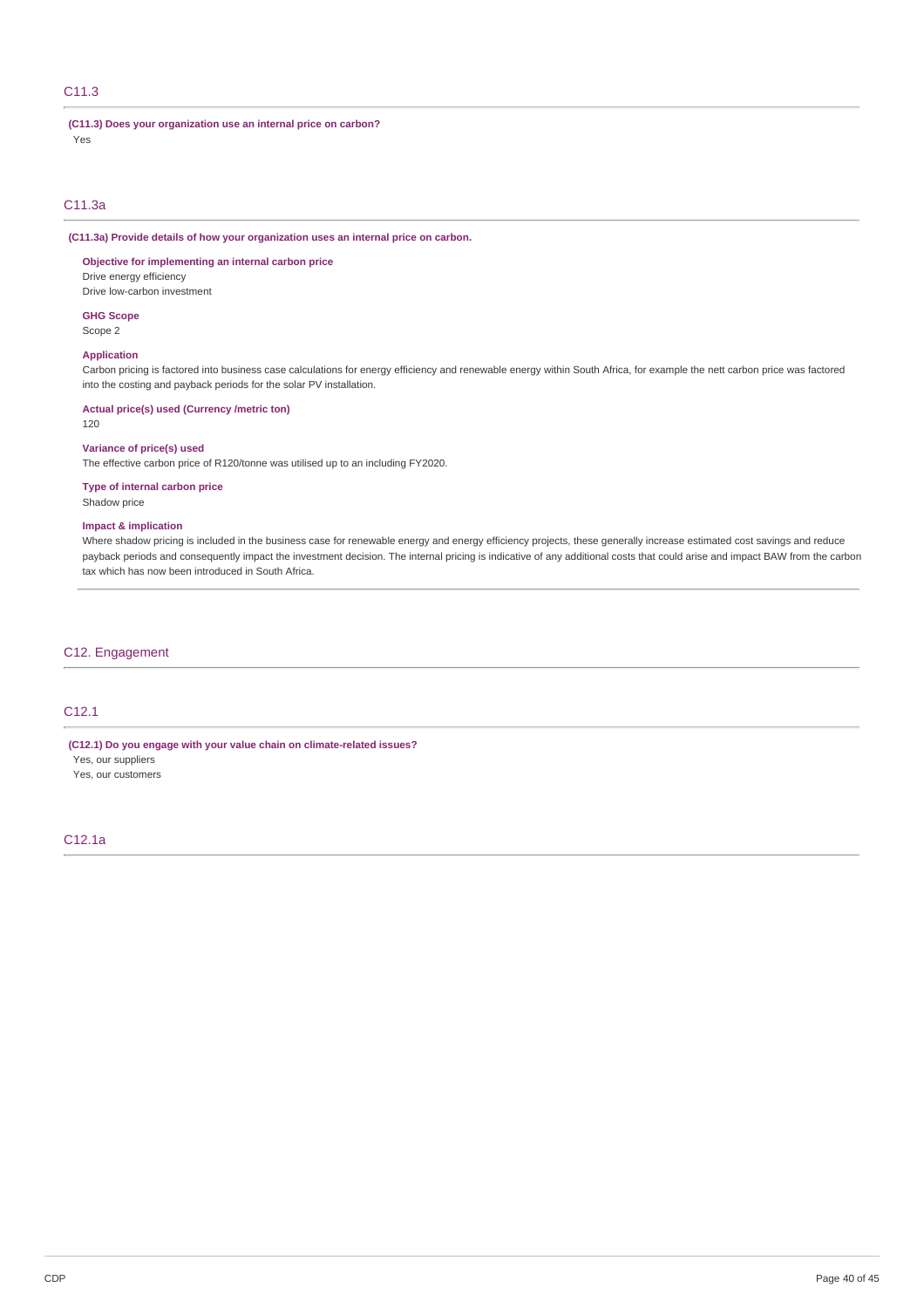#### **(C12.1a) Provide details of your climate-related supplier engagement strategy.**

#### **Type of engagement**

Other, please specify (Ongoing engagement with original equipment manufacturers and principals)

**Details of engagement**

Please select

**% of suppliers by number**

**% total procurement spend (direct and indirect)**

62

**% of supplier-related Scope 3 emissions as reported in C6.5**

 $\overline{0}$ 

#### **Rationale for the coverage of your engagement**

No new OEMs were included in the period. The existing OEMs from prior periods were again assessed during the current period. None of these principals were assessed as high risk on environmental criteria. These suppliers account for some 62% of our procurement spend in the group for the 2020 financial period. The Barloworld Group due diligence policy for doing business with third party service providers and suppliers (TPSP&S) includes a mandated requirement to assess all TPSP&S that are rated as high risk, including new suppliers. Identified TPSP&S are expected to sign a Supplier Code of Conduct to commit to ethical dealing and to prevent bribery and corruption. One of several provisions in this voluntary undertaking is stated as follows: "Health, safety and environment: The supplier or service provider must comply with applicable health, safety and environmental laws, regulations and standards and provide a healthy and safe working environment to prevent accidents and injury and promote safety throughout the supply chain. The supplier or service provider recognises its responsibility towards the environment and maintains proper systems to prevent and/or minimise potential hazards As a means to monitor this requirement, each division maintains statistics of the number of TPSP&S that have signed this undertaking, including the number of new suppliers At Sept 2020 (FYE2020), some 5 370 out of around 12 747 active suppliers (32 %) TPSP&S have signed the Supplier Code of Conduct. Efforts are underway to have more suppliers sign the Supplier Code of Conduct.

#### **Impact of engagement, including measures of success**

BAW engages with all principals on an ongoing basis. The material issues raised during engagements include product issues and innovation; market positioning; financial and other performance review; customer issues and satisfaction; sustainable development and climate change matters (energy efficiency, use of fossil fuels and related emissions); market information and supply chain empowerment.

#### **Comment**

Methods of engagement include dealer, dealer council and licensee meetings; principals' conferences; formal reporting and appropriate information sharing; ongoing informal contact and product launches.

### C12.1b

#### **(C12.1b) Give details of your climate-related engagement strategy with your customers.**

**Type of engagement** Other, please specify

#### **Details of engagement**

Other, please specify (Engagement and awareness on product efficiency, maintenance schedules, operating procedures)

**% of customers by number**

#### **% of customer - related Scope 3 emissions as reported in C6.5**

100

# **Portfolio coverage (total or outstanding)**

<Not Applicable>

#### **Please explain the rationale for selecting this group of customers and scope of engagement**

Customers are engaged on an ongoing basis which informs the basis of the group's customer value proposition and integrated solutions. Such engagement includes extensive surveys, personal contact and engagement, site visits and open communication platforms. BAW strives to provide customer solutions that assist customers achieve their own sustainable development objectives including energy and emission efficiency improvements. Success is measured by the outcomes of these engagements. Positive outcomes resulting from engagements include successful relationships with mutual value maximised; leading products, services and customer solutions; retained distribution rights; mitigation of any identified key risks, supply chain optimisation and expanded preferential procurement and empowerment. Stakeholder requirements, commercial sensibility, practicability, organisational sustainability and responsible corporate citizenship are some of the aspects considered in prioritizing engagements.

### **Impact of engagement, including measures of success**

All Automotive's dealerships participate in external independent customer satisfaction surveys. These are normally conducted by OEMs. In addition, some individual motor dealerships conduct their own surveys, particularly for their service departments. Many Barloworld dealerships received awards from their respective principals in recognition of their achievements. Our dealerships strive to meet the targets set by the OEMs as well as remain in the top quartile within the South African dealership environment for the brands that we serve. At Avis Budget, independent customer surveys are entrenched in our car rental operations with independent interviews conducted monthly with scores that are generally close to or at 90% and peaks of up to 90.23% in South Africa. Scores above 90% are considered excellent. Similarly, Avis Fleet monitors customer satisfaction with national average scores at around 93%. While these vary from division to division, aspects covered in customer satisfaction surveys include: Customer Experience standards, Machine delivery standards, Field service standards, Bundle solutions (services) at the point of sales, Digital Welcome Pack, Customer transactional survey for machines, parts and service Logistics' engagement with industry allows for key insights of their clients supply chain. This is then used to ensure alignment of its clients' strategic business objectives with its clients' supply chain. Logistics' marketing team, client services teams and external service providers conduct regular client satisfaction surveys and client feedback sessions with the relevant parties. These assessments utilise client surveys and market perception surveys to evaluate customer satisfaction levels. Quality and customer satisfaction are elements of the ISO 9001 quality management system certification which is in place in a number of operations. Importantly, the operations use this information to improve performance and improve customer experience and loyalty; performance is also formally reported in management and executive and divisional board meetings.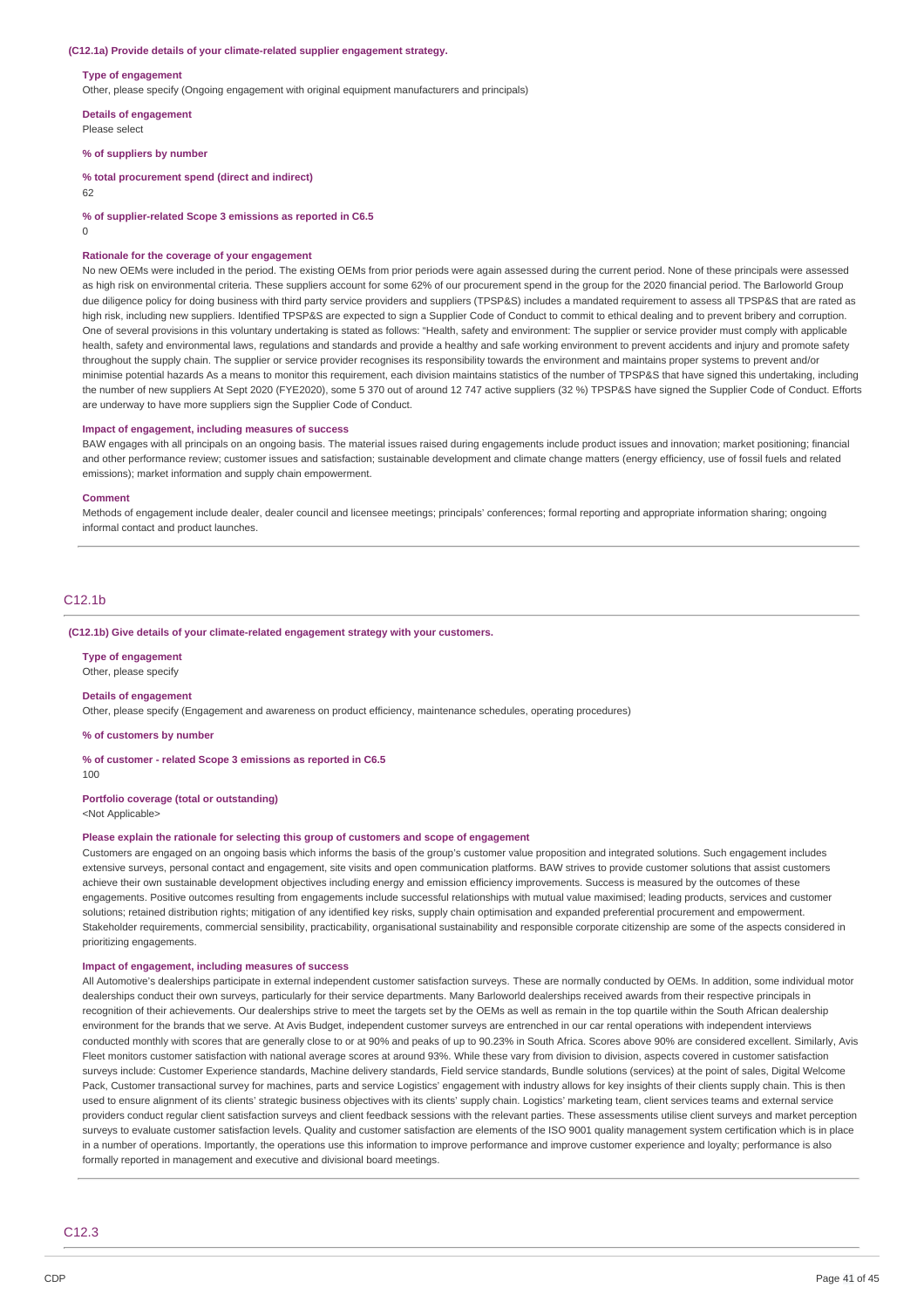(C12.3) Do you engage in activities that could either directly or indirectly influence public policy on climate-related issues through any of the following? Direct engagement with policy makers Trade associations Funding research organizations Other

# C12.3a

#### **(C12.3a) On what issues have you been engaging directly with policy makers?**

| Focus of<br>legislation position         |            | Corporate Details of engagement                                                                                                                                                                                                                                                                                                                                                                                                                                                                                                                                                                                                                                                                                                                                                                                                                                                                                                                                                                             | <b>Proposed legislative solution</b>                                                                                                                                                                                                                                                                                                                                                                                                                                                                                                                                                                                                                                                                                                                                                                                                                                                                                                                                                                                                                                                                                                                                                                                                                                                                                                       |
|------------------------------------------|------------|-------------------------------------------------------------------------------------------------------------------------------------------------------------------------------------------------------------------------------------------------------------------------------------------------------------------------------------------------------------------------------------------------------------------------------------------------------------------------------------------------------------------------------------------------------------------------------------------------------------------------------------------------------------------------------------------------------------------------------------------------------------------------------------------------------------------------------------------------------------------------------------------------------------------------------------------------------------------------------------------------------------|--------------------------------------------------------------------------------------------------------------------------------------------------------------------------------------------------------------------------------------------------------------------------------------------------------------------------------------------------------------------------------------------------------------------------------------------------------------------------------------------------------------------------------------------------------------------------------------------------------------------------------------------------------------------------------------------------------------------------------------------------------------------------------------------------------------------------------------------------------------------------------------------------------------------------------------------------------------------------------------------------------------------------------------------------------------------------------------------------------------------------------------------------------------------------------------------------------------------------------------------------------------------------------------------------------------------------------------------|
| Energy<br>efficiency                     | Support    | How BAW is engaging: BAW is concerned about climate change and<br>appreciates the causal link between greenhouse gas emissions and global<br>warming. BAW believes that improving energy efficiency, particularly non-<br>renewable fossil fuels, benefits climate change. Accordingly, BAW was an early<br>signatory to South Africa's Energy Efficiency Accord (EEA) with the South<br>African Department of Minerals and Energy, and subsequently a signatory of<br>the South African National Business Initiative's (NBI) Energy Efficiency<br>Leadership Network's (EELN) Energy Efficiency Pledge. Other pledge<br>signatories include Business Unity South Africa (BUSA) and the Department of<br>Energy. Name of Legislation: Various energy efficiency related initiatives and<br>legislation that include the National Energy Efficiency Strategy, and Mandatory<br>emissions reporting. Geographies applicable: Predominately South Africa, but<br>also in other geographies where BAW operates. | Through signing the EELN Pledge, BAW commits to: - Developing a Road map/ plan for improving energy<br>efficiency in its operations, supported by the implementation of an appropriate energy management<br>system. - Developing internal energy efficiency targets that are appropriate to its operations and activities<br>and which respond proactively to, and are aligned with appropriate Government policies and strategies. -<br>Reporting appropriately on efforts to promote energy efficiency and progress made towards set energy<br>improvement targets in its operations within the parameters of national legislation. - Working with<br>stakeholders on energy efficiency related issues to build capacity and develop the required skills to<br>implement energy efficiency programmes and drive the required behavioural changes. These activities are<br>preparing BAW for compliance with anticipated legislation. In 2015, BAW participated in the Private Sector<br>Energy Efficiency (PSEE) initiative coordinated by the NBI. The NBI consists of companies that provide<br>leadership and peer support in achieving energy efficiencies and reducing emissions. The association also<br>provides a platform for shared learning and best practice for example through its Thought Leadership<br>Series workshops. |
| Carbon tax Support                       | with minor | How BAW is engaging: BAW is supportive of the drive to reduce emissions.<br>However, BAW is equally mindful of the risks posed by a carbon price and BAW<br>exceptions seeks to engage constructively with government on this issue through Business<br>Unity South Africa's Environment committee. Similarly BAW also engages<br>through this forum on the alignment of the various proposed carbon<br>management mechanisms, namely the Carbon Tax, Carbon Budgets, Pollution<br>Prevention Plans and Mandatory GHG Reporting. BAW participates in this<br>committee that presents the consolidated views of business to government.<br>Name of Legislation: Carbon Tax, Geographies applicable: South Africa.                                                                                                                                                                                                                                                                                            | The introduction of the carbon tax in South Africa in June 2019. BAW is supportive of the need to drive<br>emission reductions in South Africa, but believes that the design of the carbon tax needs to be carefully<br>considered to avoid adverse impacts on competitiveness, growth and jobs. Consideration must be given to<br>the alignment between the proposed Carbon Tax and other carbon management strategies e.g. Carbon<br>Budgets and Pollution Prevention Plans.                                                                                                                                                                                                                                                                                                                                                                                                                                                                                                                                                                                                                                                                                                                                                                                                                                                             |
| Mandatory Support<br>carbon<br>reporting |            | How BAW has engaged: BAW is aware that the national Greenhouse Gas<br>Emission Reporting Regulations were published in April 2017. Barloworld is<br>supportive of the introduction of a single national reporting system for<br>greenhouse gas emissions. BAW has been engaging constructively with DEA<br>and through BUSA's Environment committee. Name of Legislation: National<br>Greenhouse Gas Emission Reporting Regulation, Geographies applicable:<br>South Africa.                                                                                                                                                                                                                                                                                                                                                                                                                                                                                                                                | The National Greenhouse Gas Emission Reporting Regulation was introduced in April 2017. BAW is<br>supportive of the need for a single national reporting system for greenhouse gas emissions.                                                                                                                                                                                                                                                                                                                                                                                                                                                                                                                                                                                                                                                                                                                                                                                                                                                                                                                                                                                                                                                                                                                                              |

# C12.3b

**(C12.3b) Are you on the board of any trade associations or do you provide funding beyond membership?** No

# C12.3d

**(C12.3d) Do you publicly disclose a list of all research organizations that you fund?** Yes

#### C12.3e

#### **(C12.3e) Provide details of the other engagement activities that you undertake.**

Business Unity South Africa's Environmental sub-committee:

Method of engagement (individual or through a group): Standing monthly meetings, webinars. Ad-hoc bilateral discussions with subject matter experts, national •

government departments (South Africa) eg, Department of Environmental Affairs, South African Revenue Services, etc.

● Topic of engagement (e.g., a piece of legislation or a tax): Environmental related legislation including but not limited to Emissions Reporting, Carbon Tax, Carbon Budget, Pollution Prevention Plans, Water and Waste related regulations, etc.

• Nature of the engagement (i.e. what your activities were): Discuss status and implications of anticipated legislation and related regulations, take a view as a collective and engage with relevant authorities and government departments.

• Actions that you are advocating as part of that engagement: Responsible environmental practices, influence climate and environmental policies and regulations, anticipate and respond to impacts stemming from the transition to a low carbon economy and comply with environmental legislation.

# C12.3f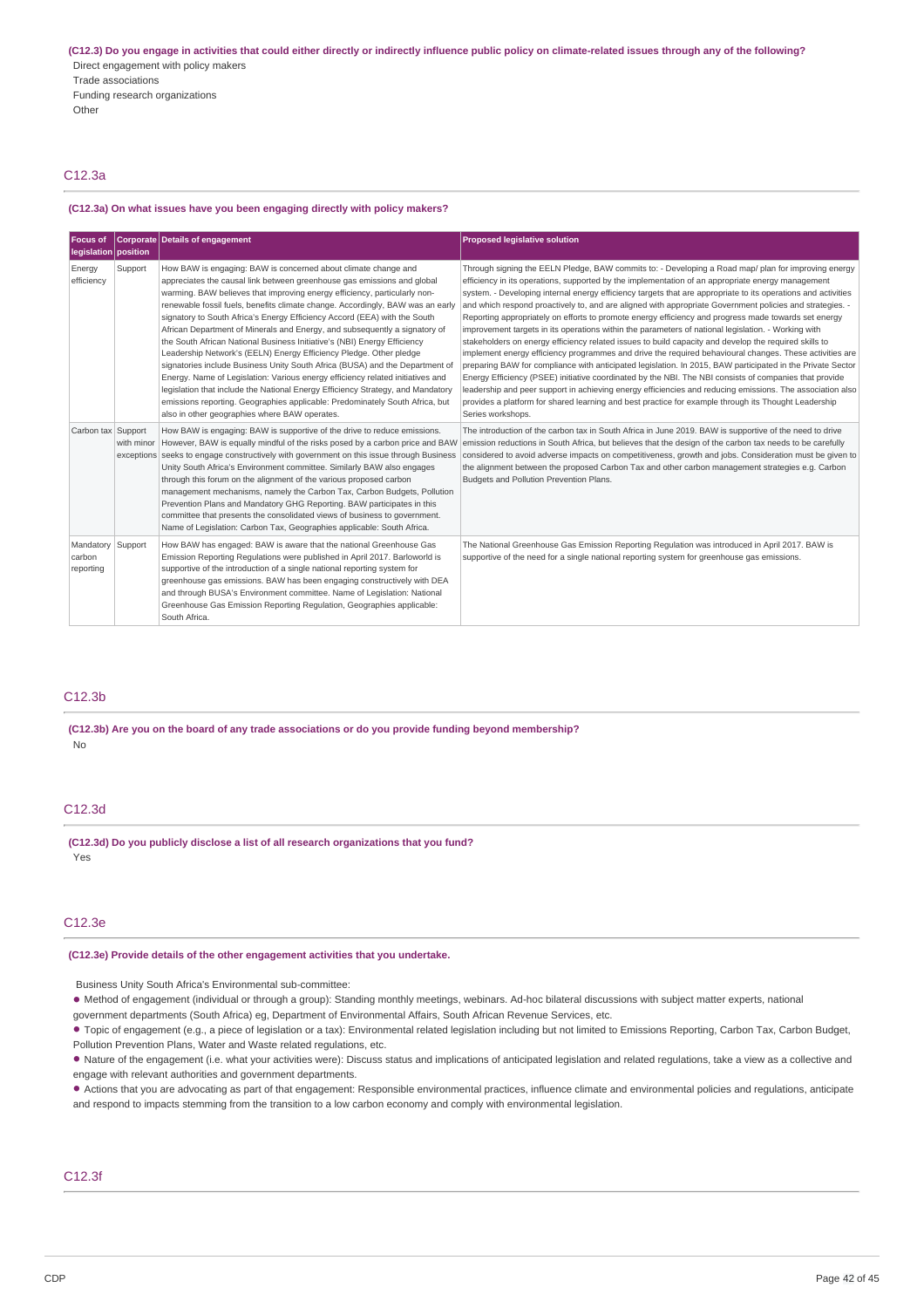#### (C12.3f) What processes do you have in place to ensure that all of your direct and indirect activities that influence policy are consistent with your overall climate **change strategy?**

BAW ensures that all engagements are consistent with its overall climate change strategy through ensuring that all relevant employees within the group understand and are aligned with BAW's position on climate change. BAW representatives on the various committees are appropriately mandated prior to engagement to ensure consistency. Internal meetings with these representatives are held on a regular basis (including individual discussions, monthly sustainability champion meetings, executive and management meetings). These meetings provide an opportunity for the representatives to provide feedback and to be informed on any changes to the group's position (if new regulation is released etc.). In this way, the representatives participate in structured feedback processes, are kept informed of the group's approach, and are able to communicate the group's position and strategy on climate change. Also, the BAW Climate Change Policy has been widely distributed across the group and is publicly available. 'Sustainability' is one of the Values in the BAW Worldwide Code of Conduct and is widely communicated and all employees are expected to uphold them. Additionally, climate change related issues are integrated into our business objectives and strategy through our responsible citizenship programme, and elements of Natural capital.

# C12.4

(C12.4) Have you published information about your organization's response to climate change and GHG emissions performance for this reporting year in places **other than in your CDP response? If so, please attach the publication(s).**

**Publication** In mainstream reports

**Status** Complete

**Attach the document** Integrated report 2020.pdf

#### **Page/Section reference**

Refer Barloworld 2020 Integrated Report, pages 18, 27, 47, 48, 66, 81, 87, 97, 106, 135, 136, 137, 138, 139, 142, 147.

#### **Content elements**

Governance Strategy Risks & opportunities Emissions figures Emission targets Other metrics

#### **Comment**

**Publication** In mainstream reports

**Status Complete** 

### **Attach the document**

#### **Page/Section reference**

Web version: Refer GRI Risk, Governance and Environmental responses: https://www.barloworld-reports.co.za/integrated-reports/ir-2020/gri-index/index.php

### **Content elements**

Governance Strategy Risks & opportunities Emissions figures Emission targets Other metrics

#### **Comment**

**Publication** In voluntary communications

**Status** Complete

#### **Attach the document**

barloworld-climate-change-policy.pdf

#### **Page/Section reference**

Refer Barloworld Climate Change Policy.

### **Content elements**

Governance **Strategy** Risks & opportunities Emission targets

#### **Comment**

#### **Publication**

In voluntary communications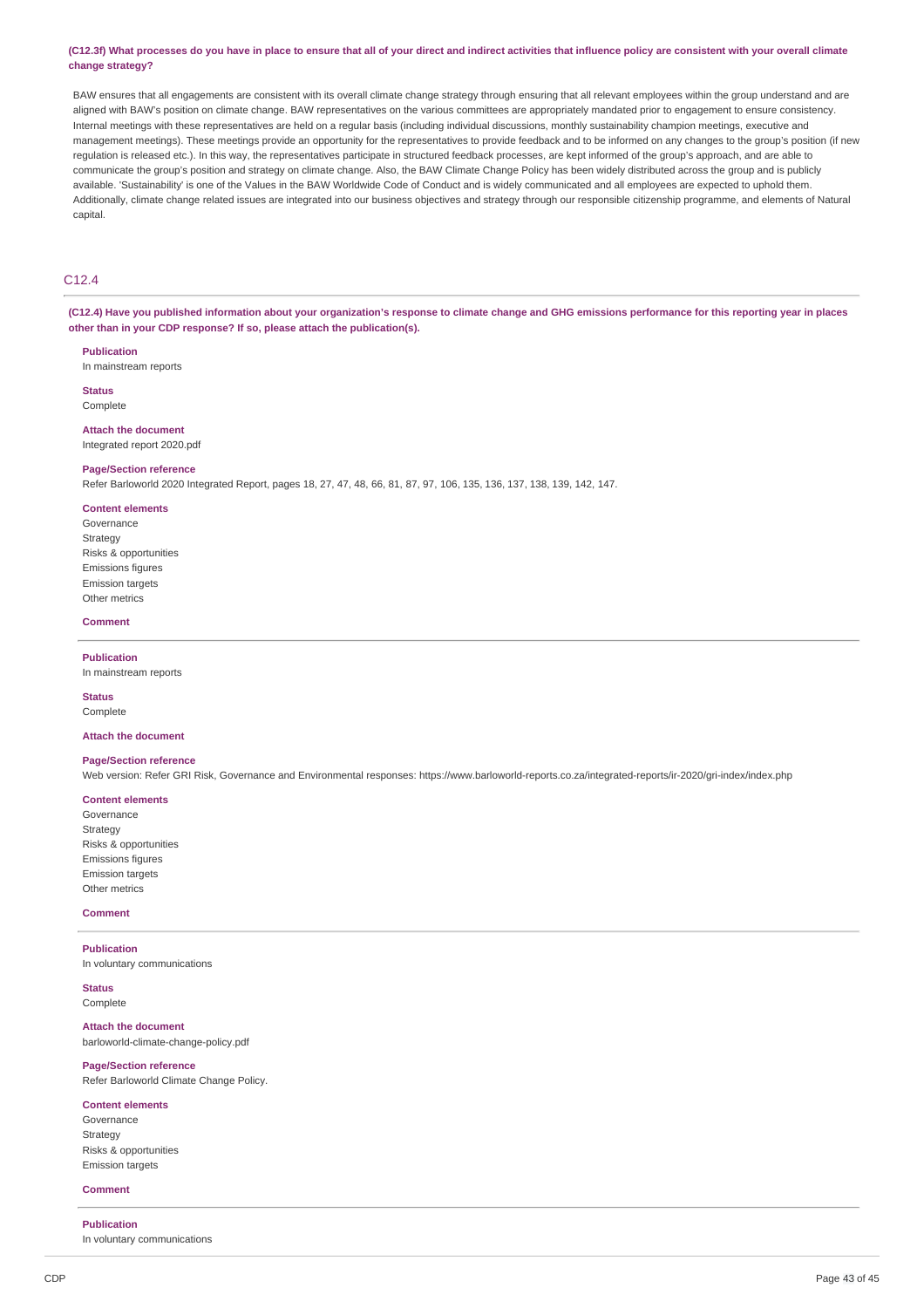# **Status**

Complete

#### **Attach the document**

barloworld-energy-efficiency-policy.pdf

# **Page/Section reference**

Refer Barloworld Energy Efficiency Policy.

# **Content elements**

Governance Strategy Risks & opportunities Emission targets

### **Comment**

### **Publication**

In voluntary communications

**Status** Complete

**Attach the document** barloworld-policy-environmental-policy.pdf

### **Page/Section reference**

Refer Barloworld Environmental Policy.

### **Content elements**

Governance Strategy Risks & opportunities Emission targets

#### **Comment**

#### **Publication**

In voluntary communications

**Status** Complete

**Attach the document** barloworld-waste-management-policy.pdf

### **Page/Section reference**

Refer Barloworld Waste Management policy.

# **Content elements**

Governance Strategy Risks & opportunities

# **Comment**

**Publication** In voluntary communications

**Status** Complete

**Attach the document** worldwide-code-of-conduct-2020.pdf

**Page/Section reference** Refer Barloworld Code of Conduct: Pages 22-25

**Content elements** Governance Strategy Risks & opportunities

**Comment**

# C15. Signoff

# C-FI

(C-FI) Use this field to provide any additional information or context that you feel is relevant to your organization's response. Please note that this field is optional **and is not scored.**